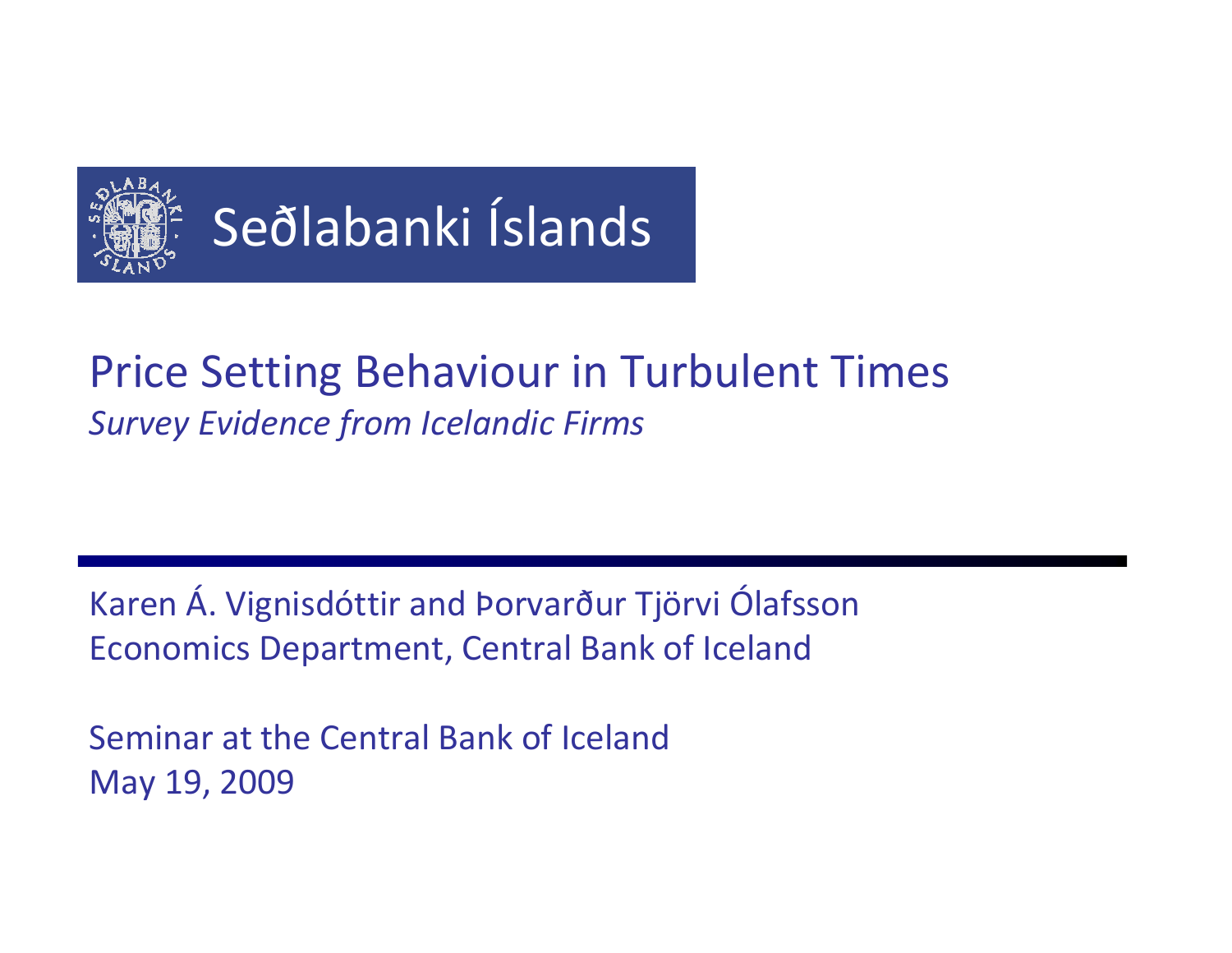### Introduction



- Essential for central banks to understand how firms set prices as price setting behaviour plays <sup>a</sup> significant role in inflation dynamics, the transmission mechanism of monetary policy and business cycles in general
- Inflation dynamics is driven by how firms set prices, how often they change prices and how they form expectations with regard to demand, competitors' behaviour and economic policy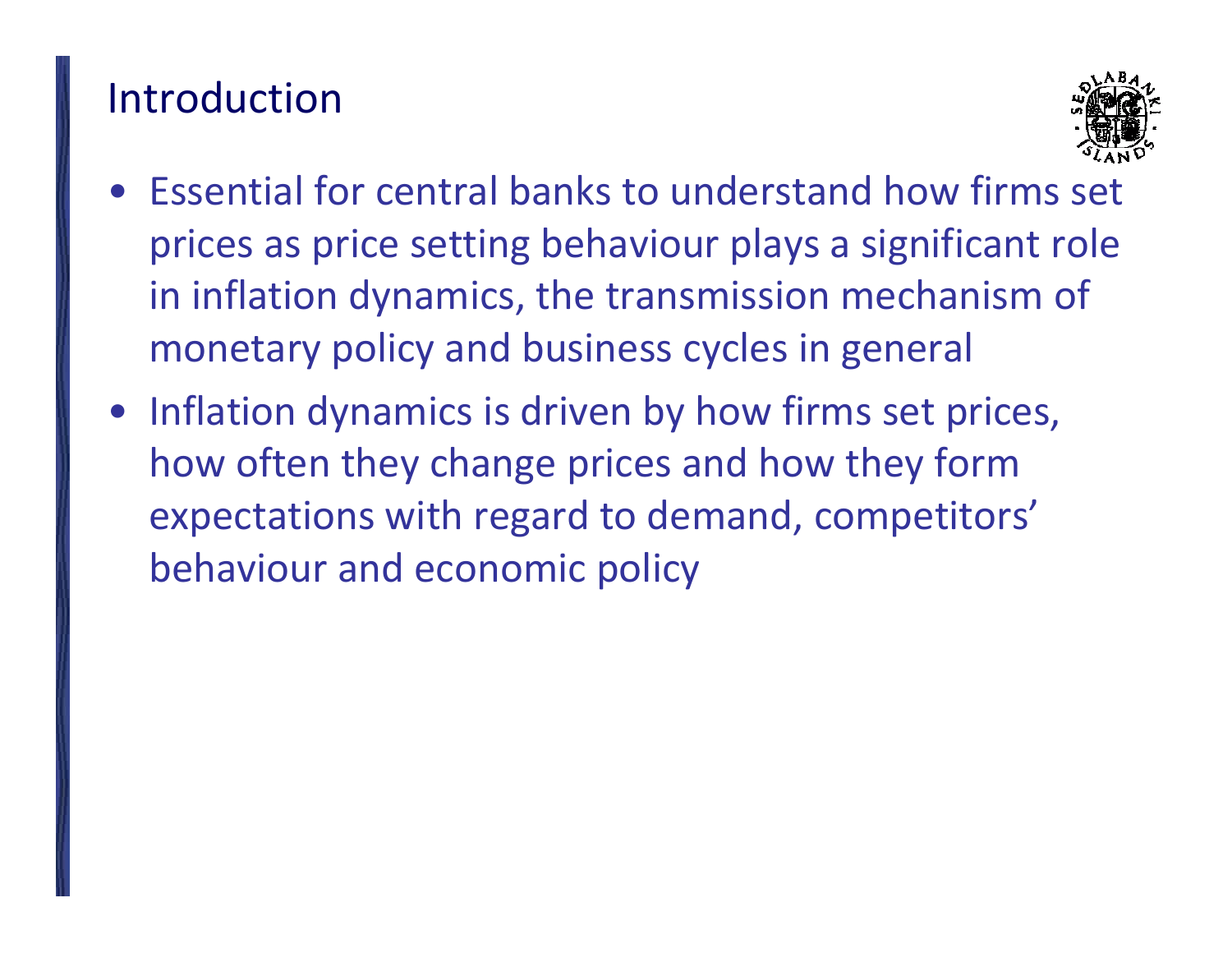# Introduction



- Nominal rigidities ensure that monetary policy influences the real economy
- But what kind of nominal rigidities are there present in the economy and how best to model them?
	- – Sticky prices the most common way in New Keynesian economics but many variations in modelling approaches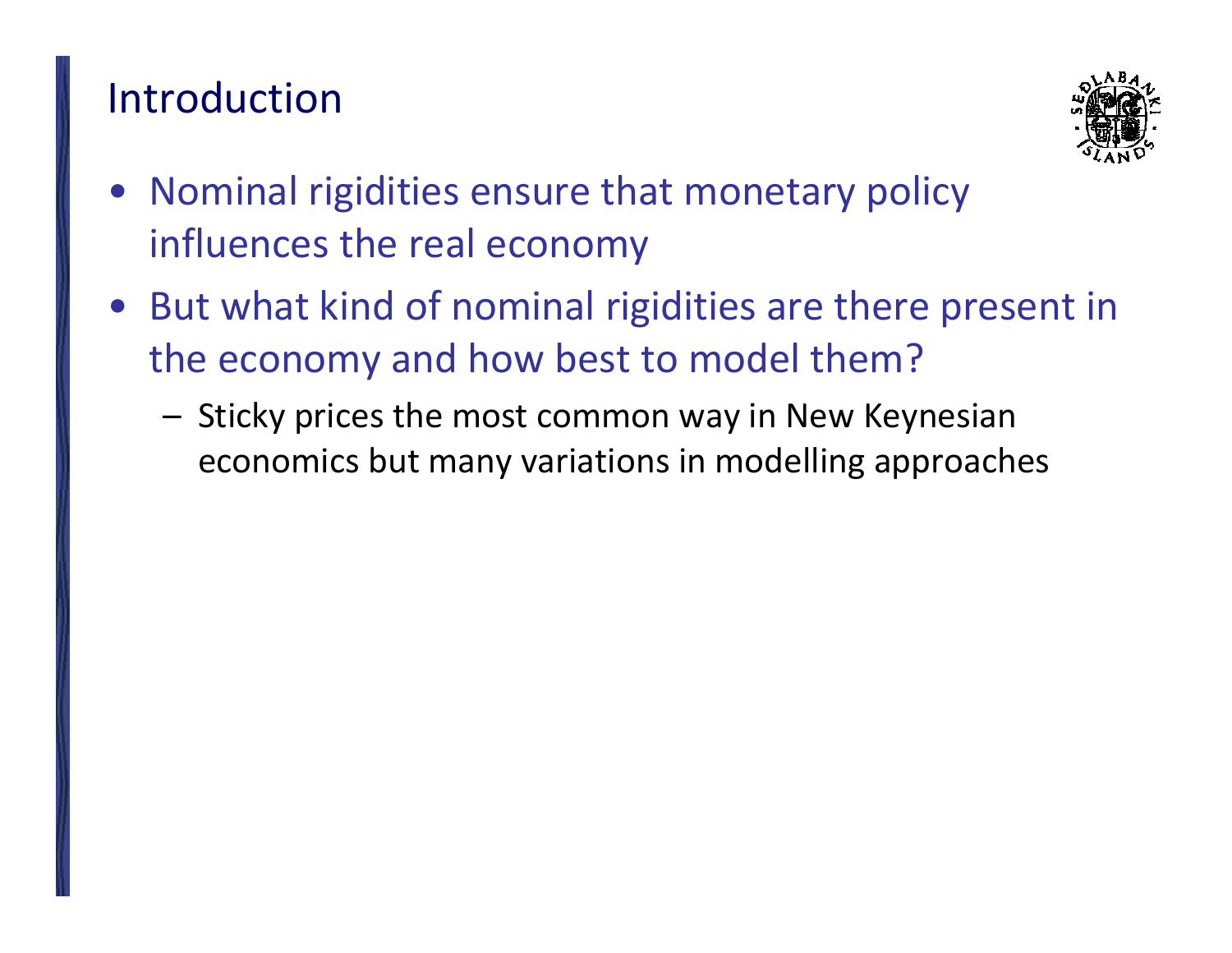Research approaches to price setting



### 1. Aggregate price indices

- – Time series estimates of inflation persistence using CPI indices
- 2. Micro data
	- – Frequency and size of price changes estimated using detailed price data
- 3. Surveys
	- –Asking price setters directly about pricing decisions
	- – Qualitative evidence to compare with quantitative estimates but also supplementary information that cannot be extracted from neither micro nor macro data
	- – The two steps of price setting, relative importance of driving factors, distinguish between price stickiness theories, focus on special features such as reaction to exchange rate movements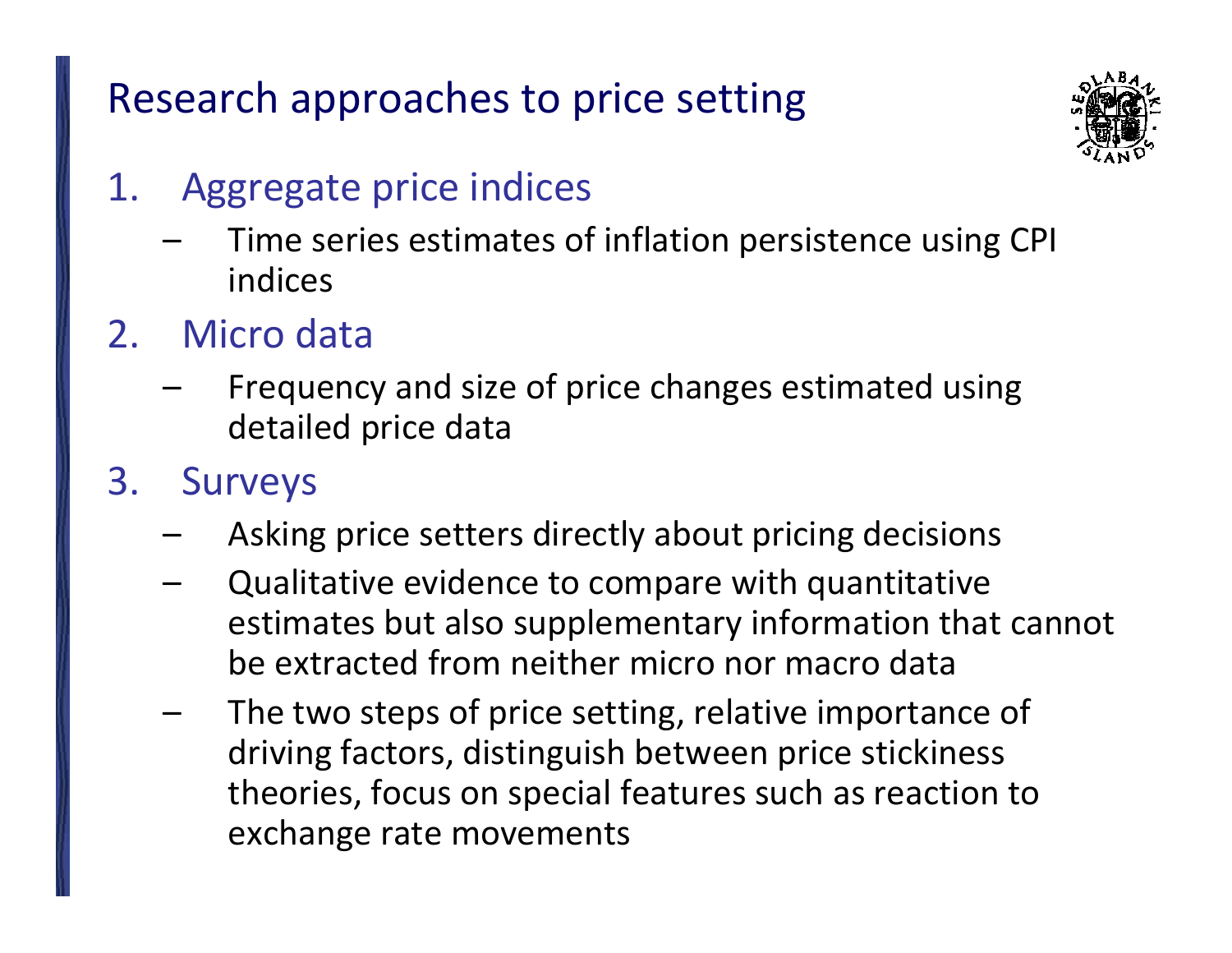# Icelandic price setting research



- • Macro approach limited by extensive structural changes in the economy
- • Research on Icelandic micro data currently underway in cooperation with Emi Nakamura, Jón Steinsson and others
- $\bullet$  The results presented today are based on the survey approach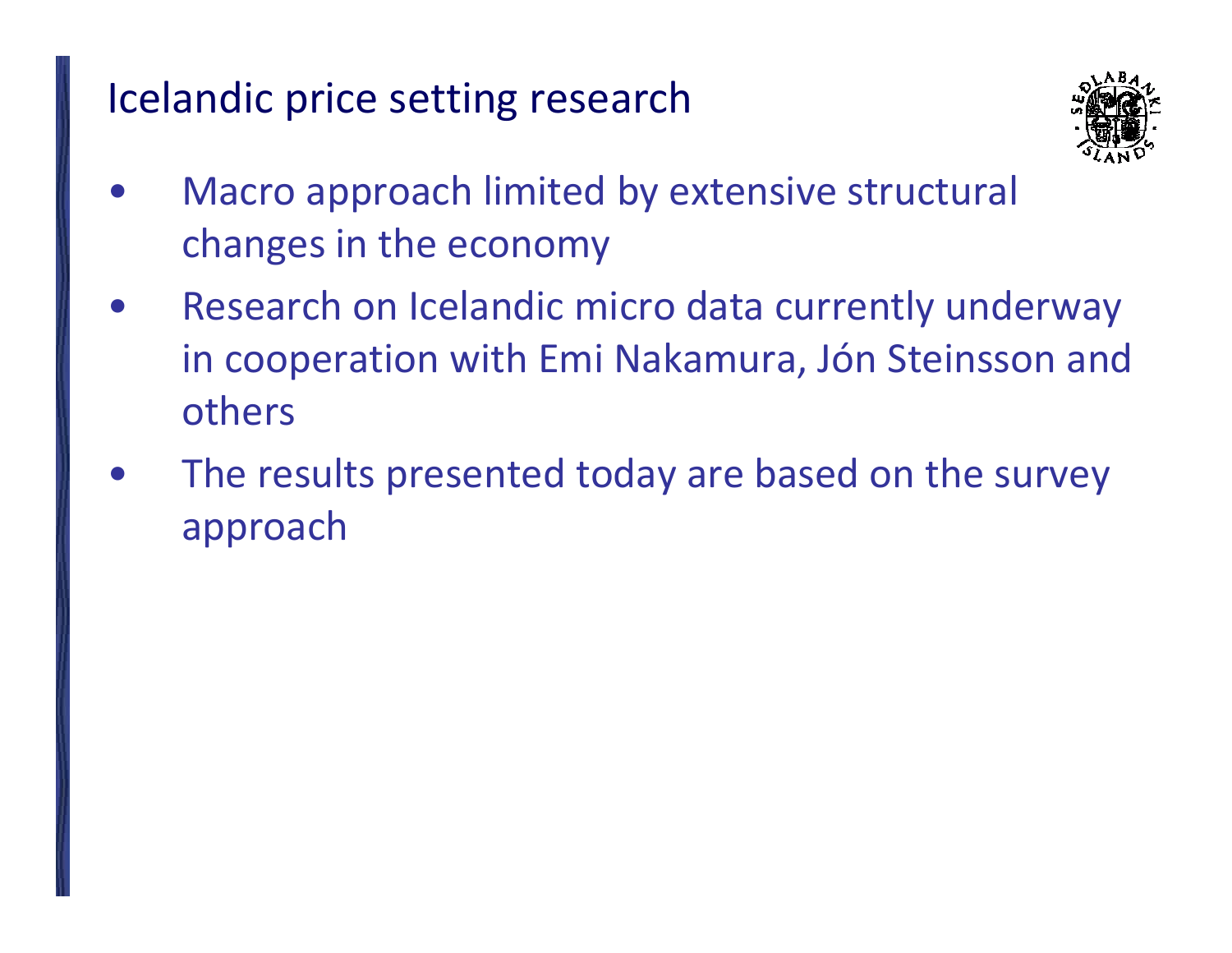# About the survey study



- $\bullet$  Based on similar surveys that have been conducted in the US, UK, Canada, Sweden, Norway and in the Euro Area
	- – Especially on the work done by the ECB Inflation Persistence Network
- Survey conducted in June‐July 2008 by Capacent Gallup via phone and internet
- Delay of publication of results due to the financial crisis
- Authors of upcoming paper: Ásgerður Ó. Pétursdóttir, Karen Vignisdóttir and Þorvarður Tjörvi Ólafsson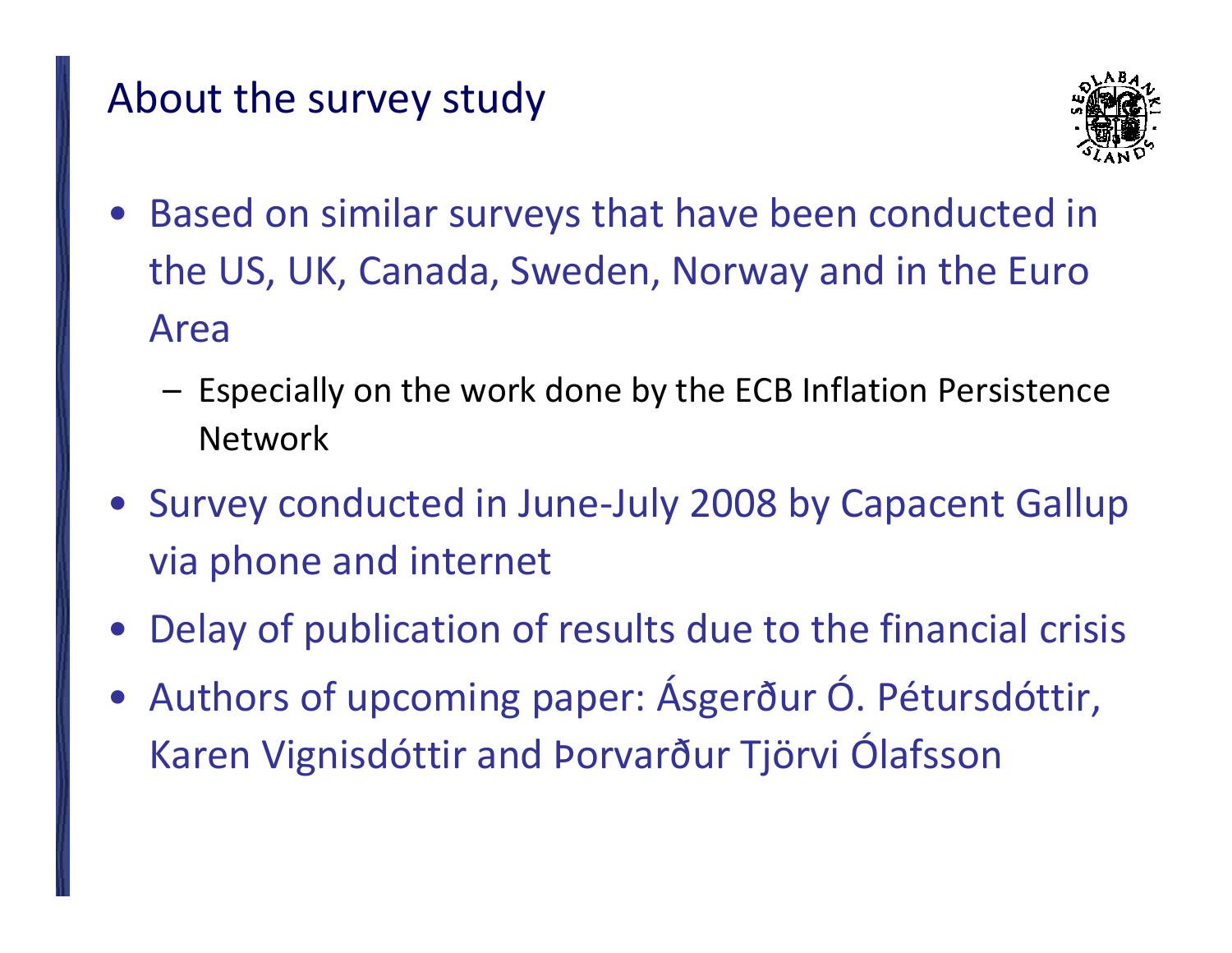# About the survey study



- • Random sample of 600 firms from the Business Directory, final sample composed of 580 firms
- Firms with fewer than 4 employees excluded
- 45,2% response rate comparable to similar foreign studies (average 47%, range from 24‐70%)
- Respondents were asked to use their "main product", i.e. the product that generates the most turnover, as <sup>a</sup> reference for their answers and focus their answers on the domestic market
	- Main product's turnover is on average 60‐80% of firm's total turnover
- The respondents broadly reflect the sector division but not firm size distribution (based on the number of employees) as large firms are overrepresented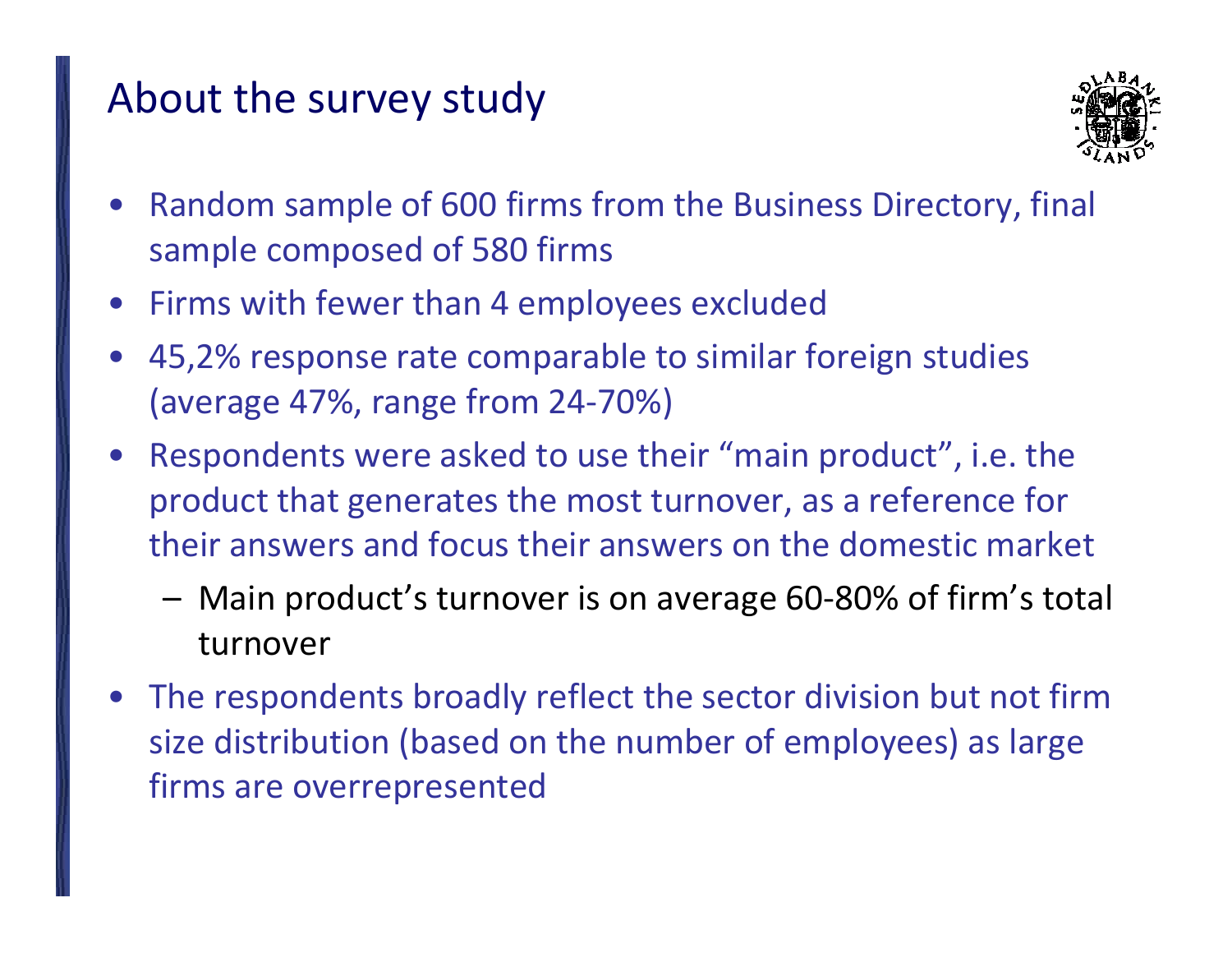# Broadly representative by industry



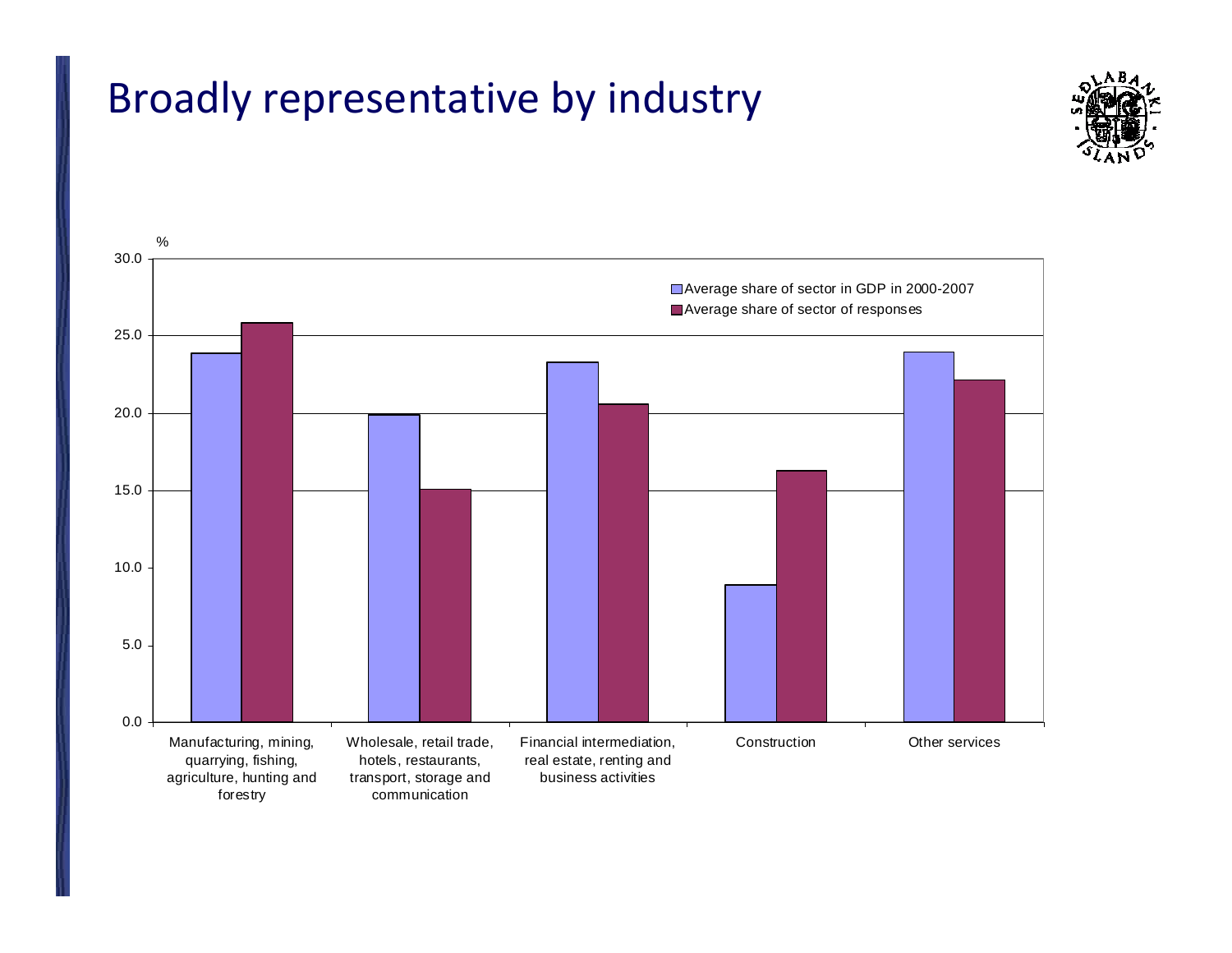# Macroeconomic comparison with other countries



- • One of the main contribution of the Icelandic survey is the more turbulent macroeconomic environment that firms faced during and prior to the survey period
- Other price setting surveys have been done in periods characterised by low and stable inflation
- The survey was conducted following the large depreciation of the króna in H1/2008 but prior to the collapse of the banking system in October 2008
- $\bullet$  In the twelve months prior to the survey period, inflation increased from 4,0% to 12,7% where the largest share of the increase took place in the last few months prior to the survey period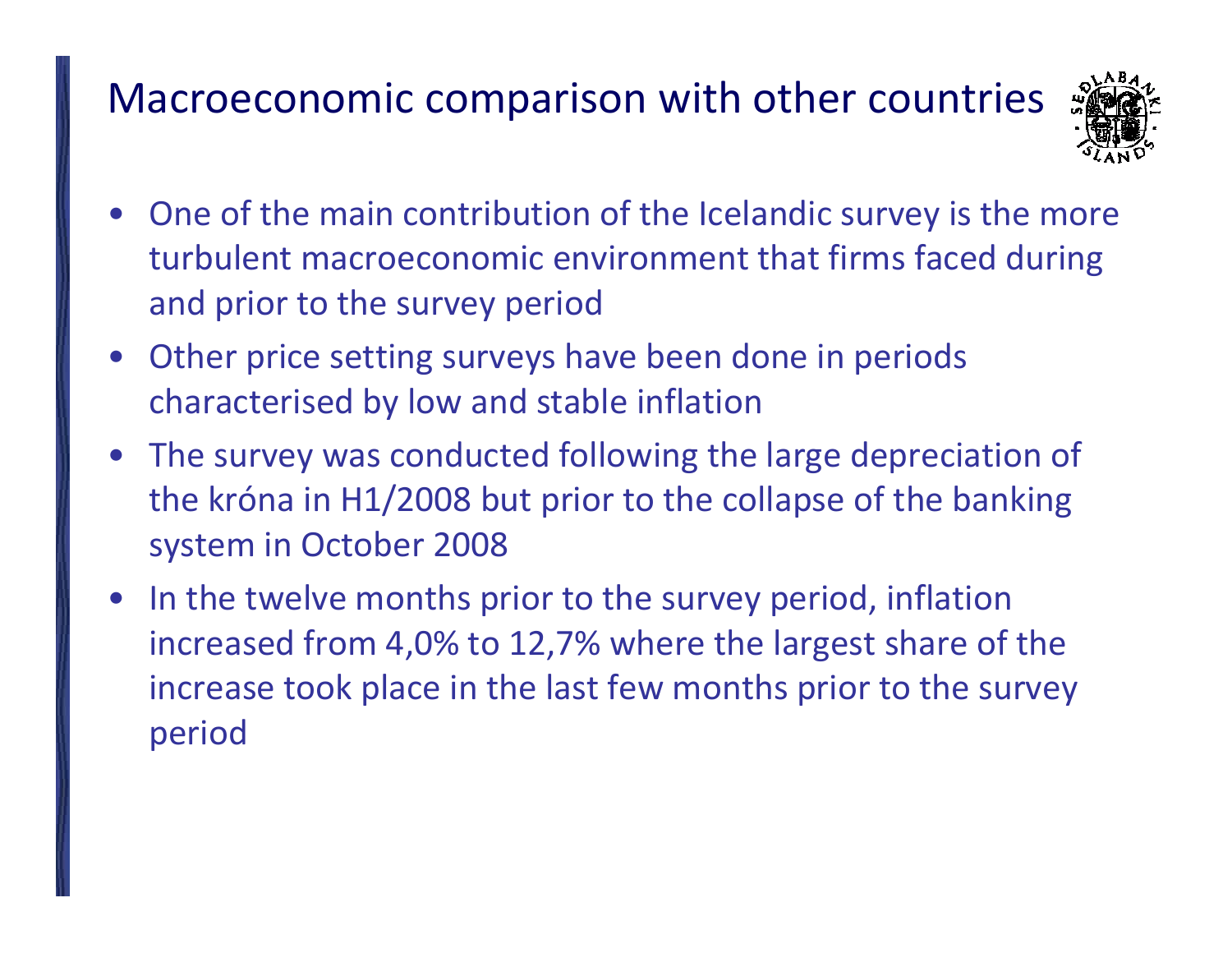# Inflation two years prior to the end of survey



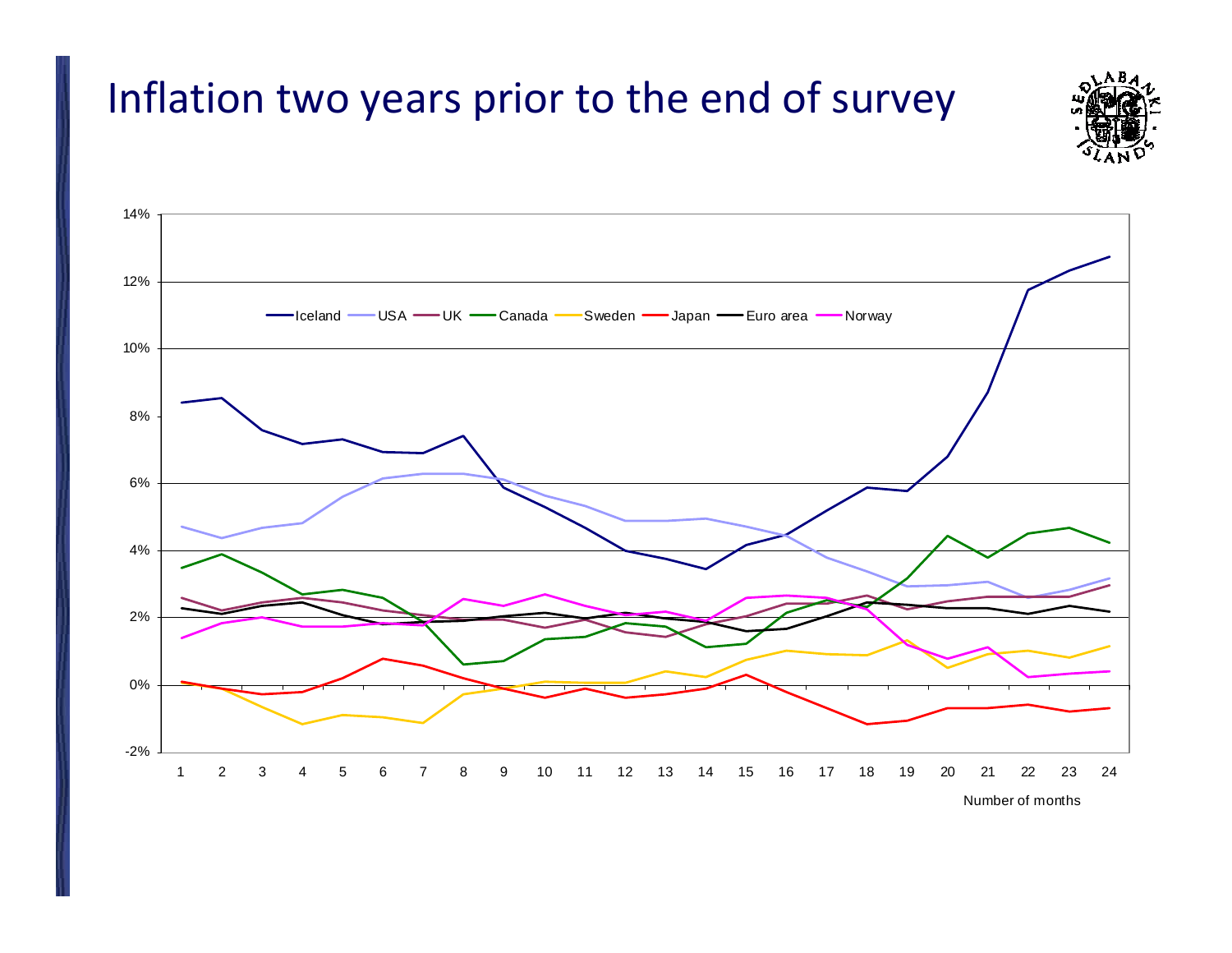# Macroeconomic comparison with other countries



### Table 1: International comparison of the macroeconomic environment for price setting

|                                                     | IS   | US   | UК   | СA   | JA     | SW   | NO.  | ΕU                       | ВE  | LU   | NL.  |
|-----------------------------------------------------|------|------|------|------|--------|------|------|--------------------------|-----|------|------|
| Average inflation during period and 12 months prior | 6.9  | 4.7  | 2.3  | 2.5  | $-0.5$ | 0.7  | 1.8  | 2.1                      | 1.5 | 2.8  | 1.8  |
| Peak of inflation during period and 12 months prior | 12.7 | 6.3  | 3.   | 4.7  | 0.3    | 1.3  | 2.7  | 2.5                      | 1.8 | 4.1  | 2.3  |
| Inflation volatility <sup>1</sup>                   | 8.3  | 1.4  | 1.9  | 2    | 1.8    | 3.2  | 2.8  | $\overline{\phantom{a}}$ | 1.3 | 1.6  | 1.4  |
| Exchange rate volatility <sup>1</sup>               | 11   |      | 10.4 | 9.2  | 18.6   | 11.6 | 7.5  | $\overline{\phantom{a}}$ | 4.7 | 3.6  | 4.2  |
| Exchange rate pass-through <sup>1</sup>             | 0.43 | 0.02 | 0.04 | 0.03 | 0.21   | 0.07 | 0.18 | $\overline{\phantom{0}}$ | 0.2 | 0.37 | 0.41 |
| Output volatility <sup>1</sup>                      | 2.7  | 0.9  | 1.1  | 1.3  | 1.2    | 1.3  |      | $\sim$                   |     | 1.9  | 1.1  |

1. According to Pétursson, Thórarinn G., (2008).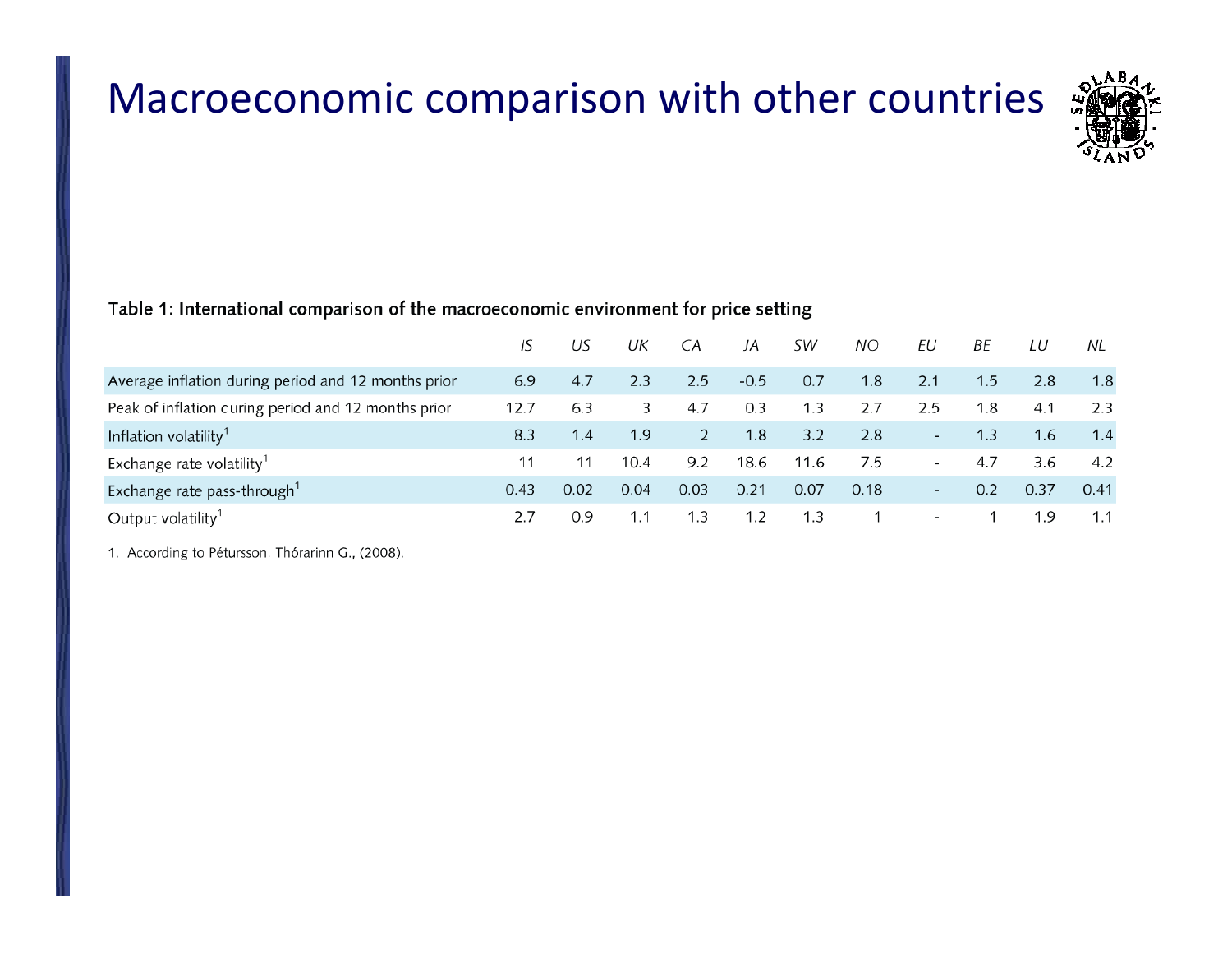# Exchange rate movements and price setting



- • Special focus on the role of the exchange rate, which is <sup>a</sup> nearly unique focus within the literature
	- To some extent in Amirault et al. (2006) for Canada
- A natural feature to focus on in the Icelandic context given the large exchange rate shocks, high exchange rate pass‐through and discussions in the public arena
- Ask firms about their responses to exchange rate movements, the reasons for incomplete pass‐through and ways to restore profits following <sup>a</sup> depreciation
- • Group firms by their exposure to exchange rate movements using the share of costs of imported inputs of total production costs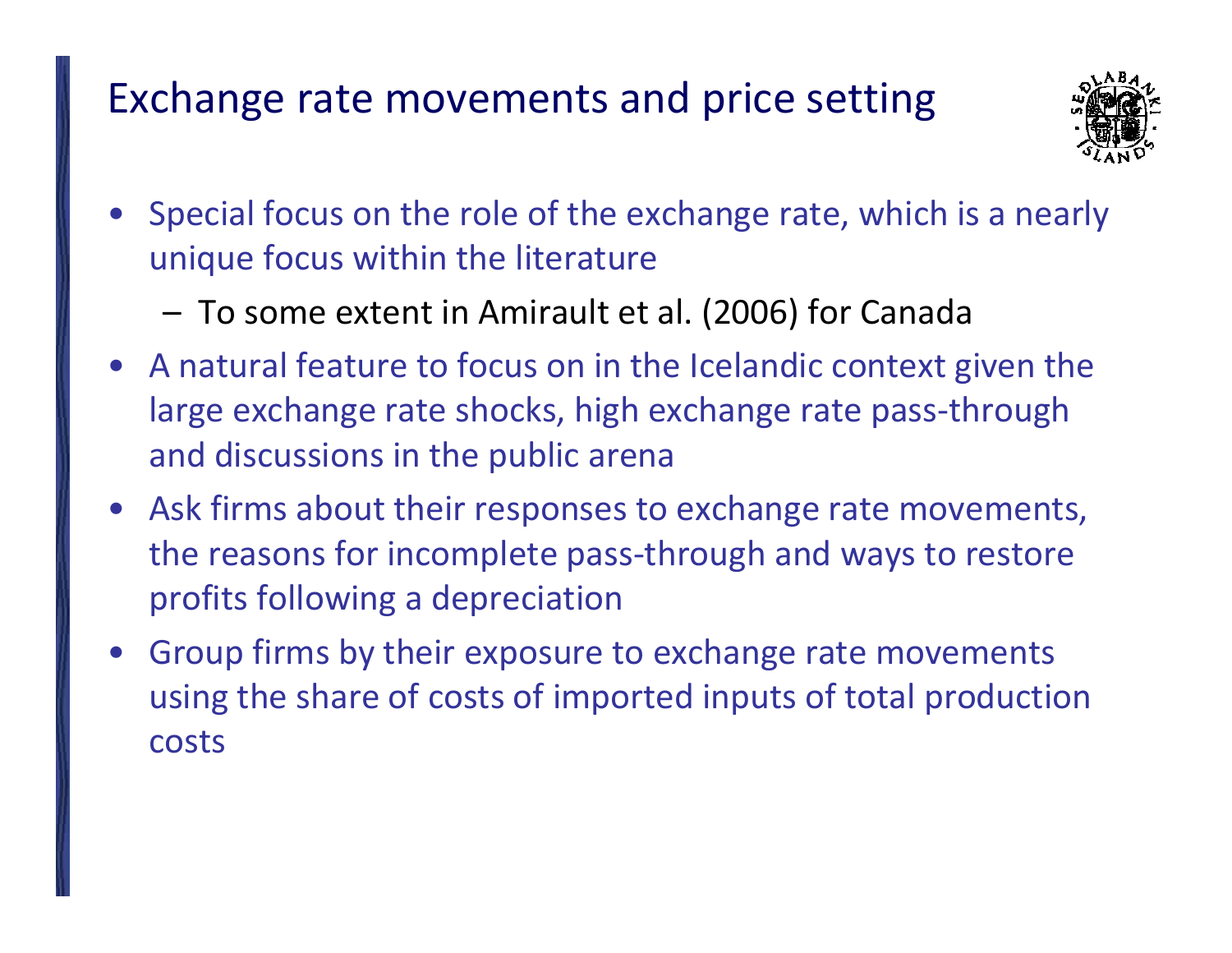# Main characteristics of the market



### Table 2: Market and competition characteristics (percentages)

|                             | Total | Manufacturing<br>and fishing | Wholesale,<br>retail, hotels,<br>restaurants,<br>transport, and<br>communication | Financial<br>intermediation,<br>real estate,<br>renting and<br>business activities |      | Construction Other services |
|-----------------------------|-------|------------------------------|----------------------------------------------------------------------------------|------------------------------------------------------------------------------------|------|-----------------------------|
| Main customer               |       |                              |                                                                                  |                                                                                    |      |                             |
| Consumers                   | 40.8  | 37.2                         | 63.1                                                                             | 56.4                                                                               | 30.4 | 19.4                        |
| Other firms                 | 43.6  | 54.3                         | 21.1                                                                             | 23.1                                                                               | 43.5 | 71                          |
| Equal share of consum       | 15.6  | 8.6                          | 15.8                                                                             | 20.5                                                                               | 26.1 | 9.7                         |
| Firm-customer relationships |       |                              |                                                                                  |                                                                                    |      |                             |
| Long-term                   | 72.8  | 83                           | 46                                                                               | 69                                                                                 | 60   | 100                         |
| Occasional                  | 27.2  | 18                           | 54                                                                               | 31                                                                                 | 40   | $\mathbf 0$                 |
| Number of competitors       |       |                              |                                                                                  |                                                                                    |      |                             |
| $0$ to $3$                  | 23.9  | 35                           | 33                                                                               | 9                                                                                  | 17   | $30\,$                      |
| 4 to 15                     | 27.6  | 38                           | 22                                                                               | 31                                                                                 | 17   | 23                          |
| 16 or more                  | 48.5  | 27                           | 44                                                                               | 60                                                                                 | 67   | 47                          |
| Leaders in domestic market  |       |                              |                                                                                  |                                                                                    |      |                             |
| Own firm                    | 26.8  | 33                           | 39                                                                               | 23                                                                                 | 5    | 32                          |
| Other firm                  | 20.8  | 19                           | 30                                                                               | 23                                                                                 | 23   | 11                          |
| No leading company          | 52.3  | 47                           | 30                                                                               | 55                                                                                 | 73   | 57                          |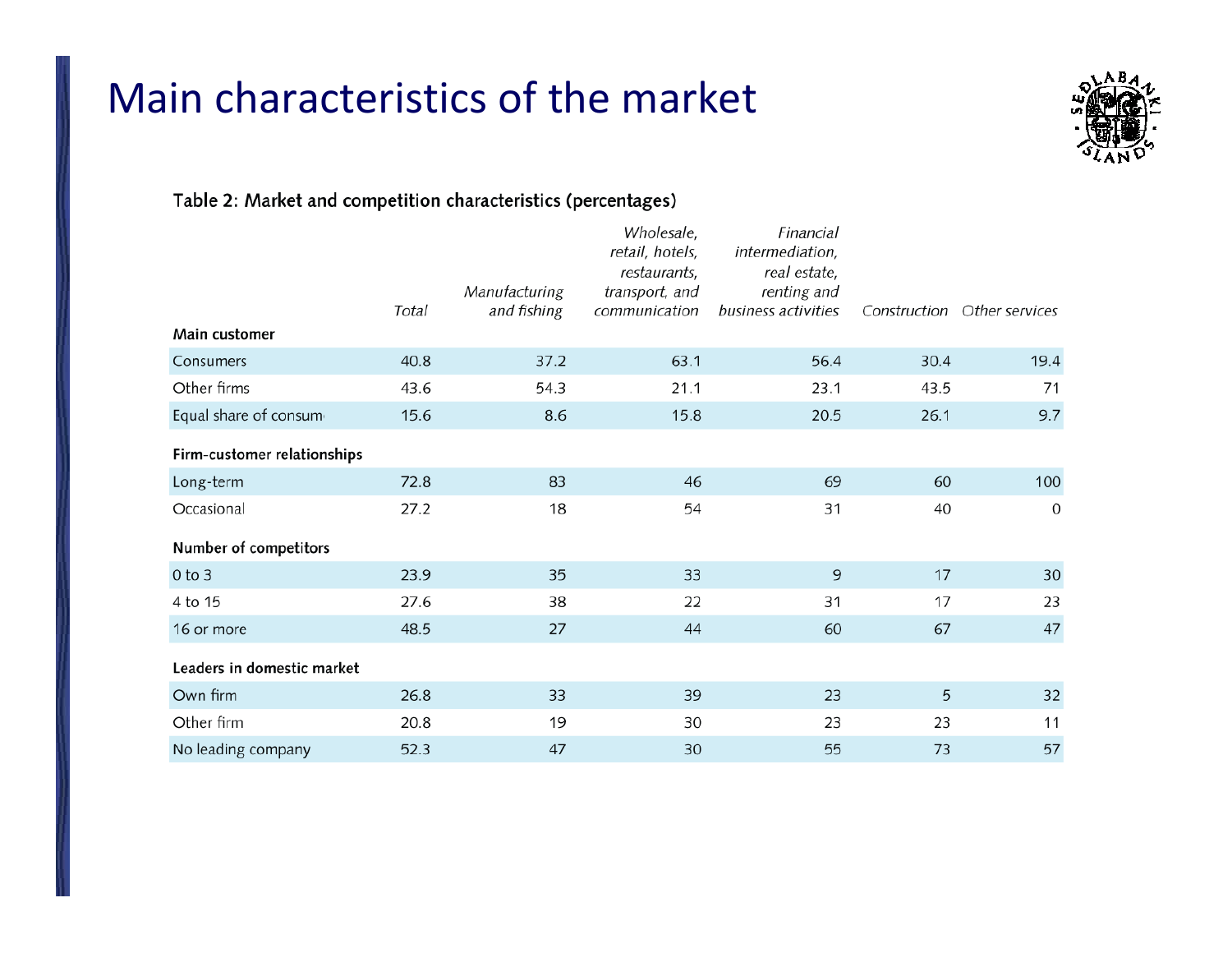# Main characteristics of the market



|                                          | IS   | <b>NO</b> | ΕU | AT   | ΒE   | FR   | GE | IT   | PT | SP |
|------------------------------------------|------|-----------|----|------|------|------|----|------|----|----|
| Main customer                            |      |           |    |      |      |      |    |      |    |    |
| Consumers                                | 40.8 | 40        | 21 | 9    | 40   | 30   | 7  | 25   | 13 | 39 |
| Other firms                              | 43.6 | 40        | 75 | 84   | 56   | 66   | 89 | 79   | 84 | 58 |
| Equal share of consumers and other firms | 15.6 |           |    |      |      |      |    |      |    |    |
| Firm-customer relationships              |      |           |    |      |      |      |    |      |    |    |
| Long-term                                | 72.8 | 75        | 70 | 81   | 41   | 54   | 57 | 69.8 | 83 | 86 |
| Occasional                               | 27.2 | 20        | 30 | 19   | 56   | 46   | 43 | 30   | 17 | 14 |
| Number of competitors                    |      |           |    |      |      |      |    |      |    |    |
| $0$ to $3$                               | 23.9 |           |    | 17.5 | 27.8 | 20.4 |    | 17.5 |    |    |
| 4 to 15                                  | 27.6 |           |    | 40.2 | 43.1 | 63.1 |    | 39.3 |    |    |
| 16 or more                               | 48.5 |           |    | 42.3 | 29.1 | 11.3 |    | 28.4 |    |    |

Table 3: International comparison of survey results for market and competition characteristics (percentages)

• Large share of customer‐relationships is characterised by long‐term relationships as in most other countries

• Large number of competitors an indicator of competition pressures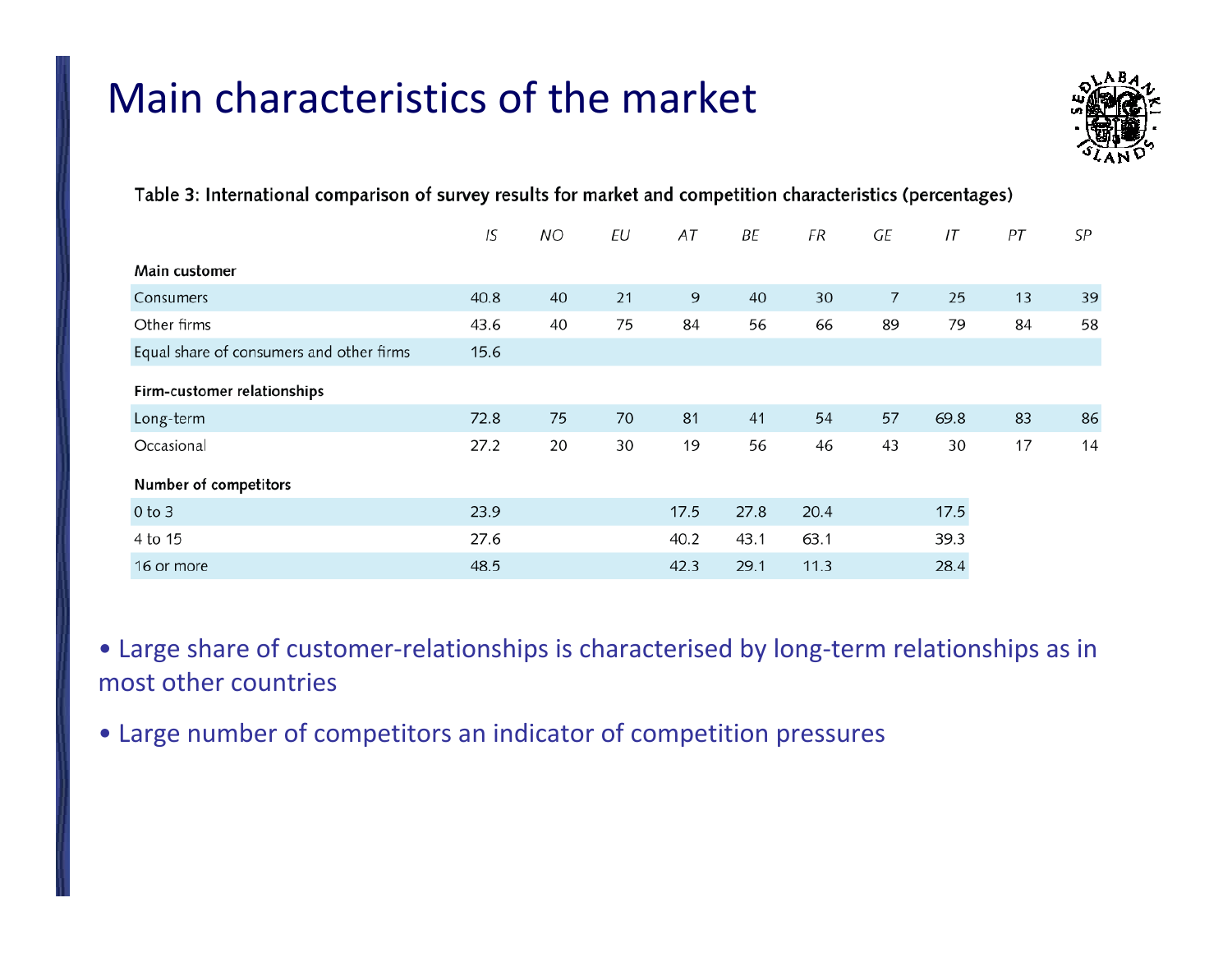# Price discrimination



### Table 4: International comparison of survey results for extent of price discrimination

| The price of main product is:   |      |    | FR | GE |    |    |    |    |
|---------------------------------|------|----|----|----|----|----|----|----|
| The same for all customers      |      | 18 |    |    | 19 | 29 | 24 | 35 |
| Different depending on quantity | 30.4 | 42 |    | 51 | 41 |    | 41 | 29 |
| Decided case by case            | 47.4 | 40 | 42 | 41 | 40 | 42 | 35 | 36 |

• Strong evidence of price discrimination as in other studies, only roughly <sup>a</sup> fifth of firms charge the same price for all customers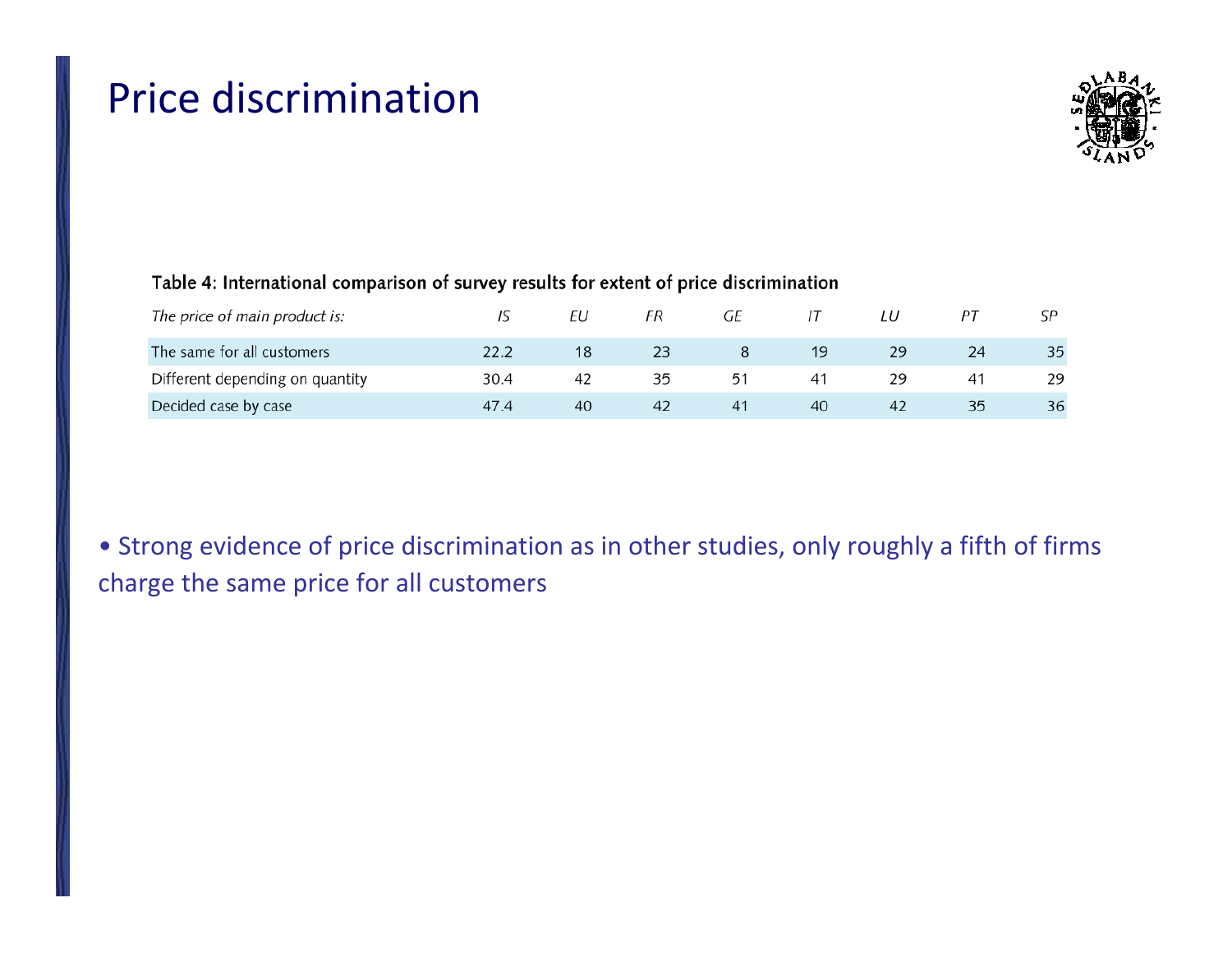# Price setting method



### Table 5: Type of price setting by sectors

|                                              | Total | Manufacturing<br>and fishing | Wholesale,<br>retail, hotels,<br>restaurants,<br>transport, and<br>communication | Financial<br><i>intermediation</i> ,<br>real estate,<br>renting and<br>business activities | Construction | Other services |
|----------------------------------------------|-------|------------------------------|----------------------------------------------------------------------------------|--------------------------------------------------------------------------------------------|--------------|----------------|
| Constant or variable markup on costs         | 45.1  | 51                           | 60                                                                               | 34                                                                                         | 37           | 45             |
| Taking the price of the main                 |       |                              |                                                                                  |                                                                                            |              |                |
| competitor as reference                      | 34.9  | 39                           | 30                                                                               | 37                                                                                         | 36           | 29             |
| Price tied to the evolution of the CPI index | 21.4  | 9                            | 10                                                                               | 30                                                                                         | 27           | 26             |

- Cost‐based pricing with variable or constant mark‐up is found to be the most popular price setting method but price indexation seems to be used extensively as well
- Mark‐up pricing evidence of monopolistic competition
- Price indexation popular in the financial sector, construction and other services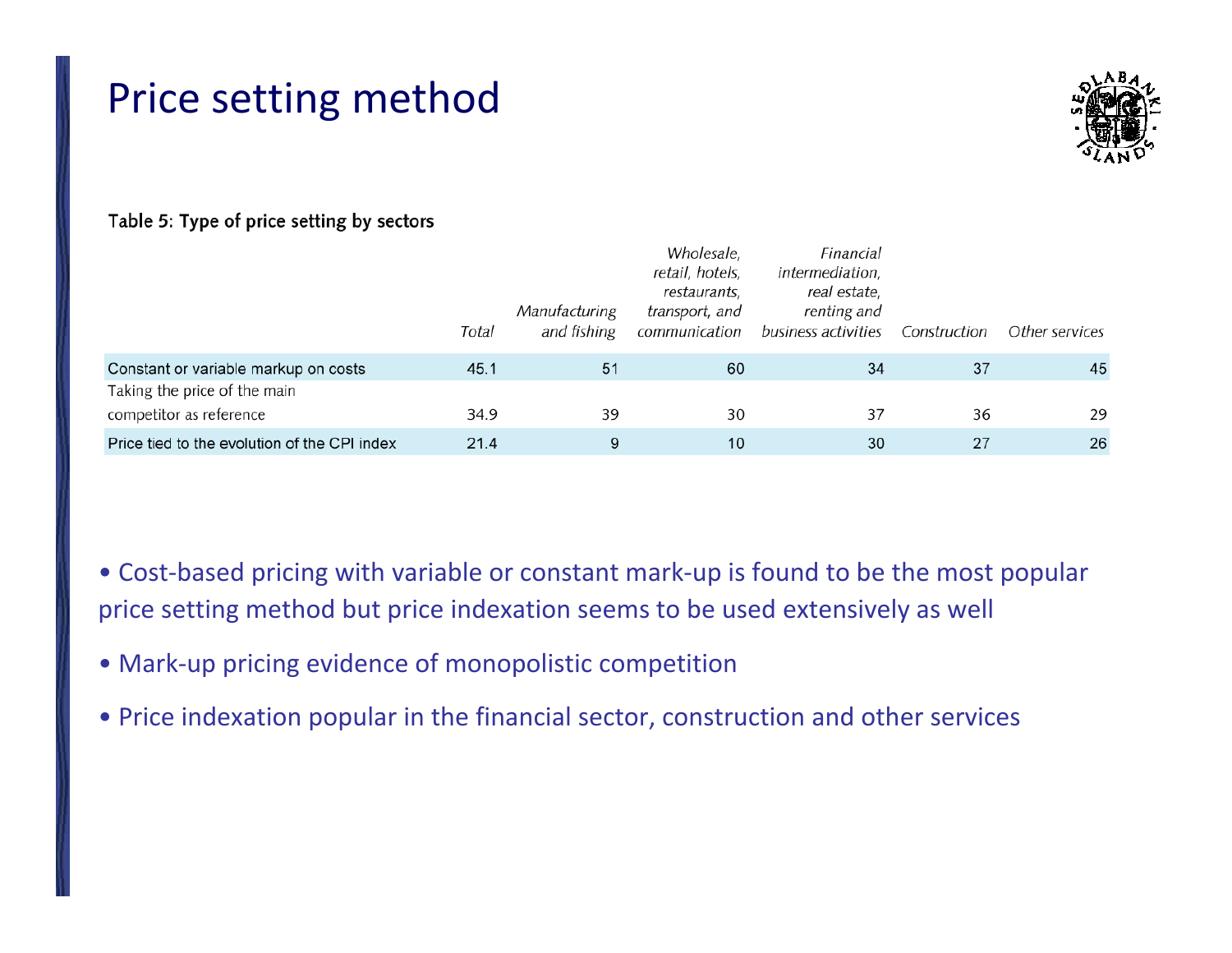# Price setting method



### Table 6: Type of price setting and number of competitors

|                                                      | Total | 0-3 competitors | 4-15 competitors | 16 or more<br>competitors |
|------------------------------------------------------|-------|-----------------|------------------|---------------------------|
| Constant or variable markup on costs                 | 45.1  | 60              | 50               | 36                        |
| Taking the price of the main competitor as reference | 34.9  | 25              | 35               | 38                        |
| Price tied to the evolution of the CPI index         | 21.4  | 16              | 15               | 27                        |

### Table 7: International comparison of survey results for type of price setting

|                            | IS   | ΕU | UK | ВE | FR | GE | IΤ | NL | РT | SP |
|----------------------------|------|----|----|----|----|----|----|----|----|----|
| Markup                     | 45.1 | 54 | 37 | 46 | 40 | 73 | 42 | 56 | 65 | 52 |
| - Constant markup on costs | 15   |    | 17 | 13 |    | 4  |    | 27 |    |    |
| - Varying markup on costs  | 30.1 |    | 20 | 33 |    | 69 |    | 30 |    |    |
| Competitors' price         | 34.6 | 27 | 25 | 36 | 38 | 17 | 32 | 22 | 13 | 27 |
| Other                      | 20.3 | 19 | 38 | 18 | 22 | 10 | 26 | 21 | 23 | 21 |

- Not surprisingly, mark‐ups characterise monopolistic markets whereas competitors' prices have more influence where the number of competitors is larger
- Type of price setting is similar to other countries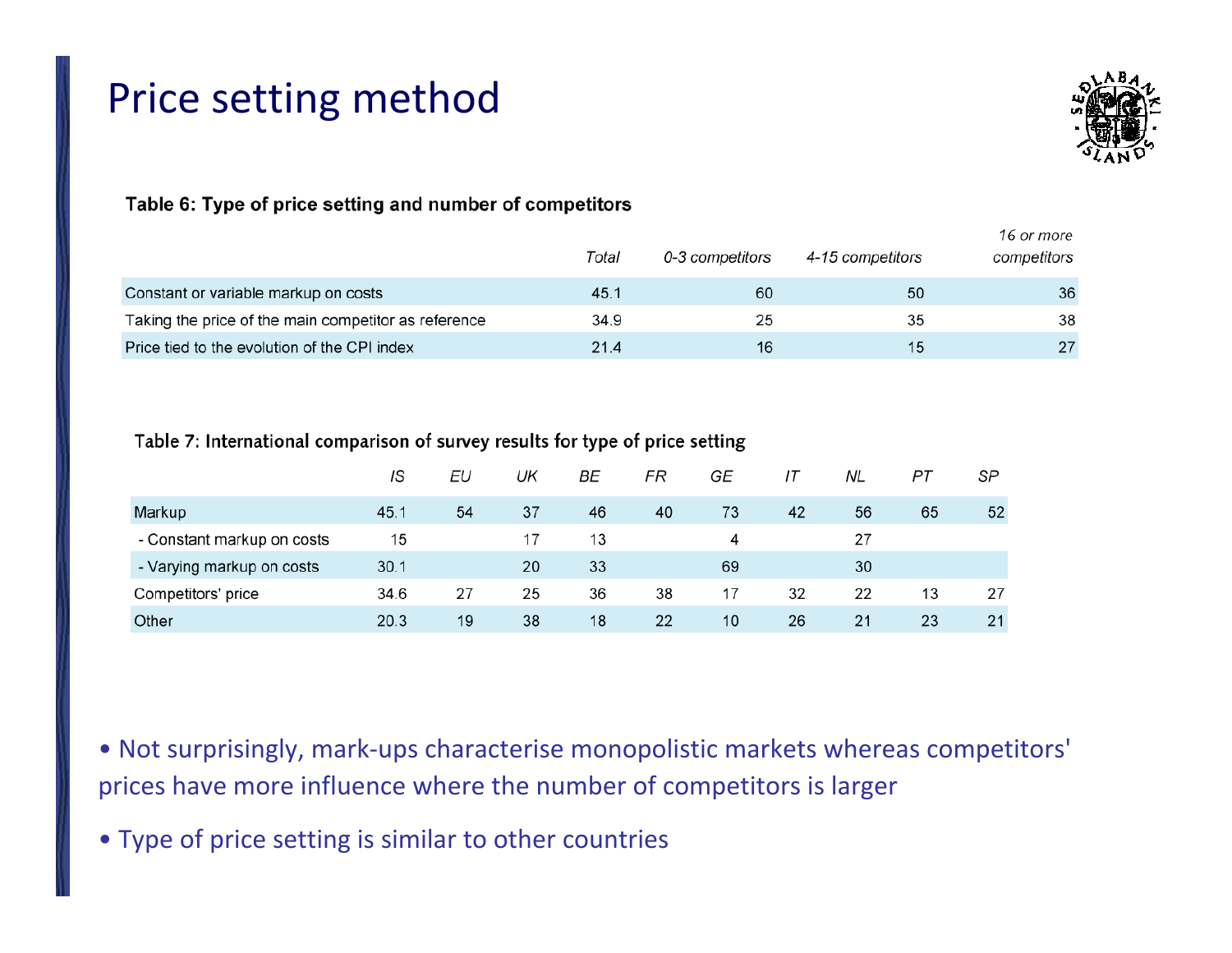# Information set for pricing decisions



|                      | IS   | EU | UK |    | BE IT | LU | PT | SР | NO. |
|----------------------|------|----|----|----|-------|----|----|----|-----|
| Future context       | 32.3 | 48 | 35 | 34 | 68    | 44 | 47 | 28 |     |
| Present/Past context | 67.7 | 34 | 53 | 29 | 32    | 26 | 30 | 39 |     |
| Other                |      |    | 12 | 37 |       | 30 | 23 | 33 |     |

### Table 8: International comparison of survey results for information set for pricing decisions

• The degree of backward‐looking vs. forward‐looking in price setting is <sup>a</sup> classic issue in economic theory

- Specifications and estimations of Phillip curves
- Effects of monetary policy

• Icelandic firms seem to be in the high‐end of backwardness found in other studies but roughly similar to Norwegian firms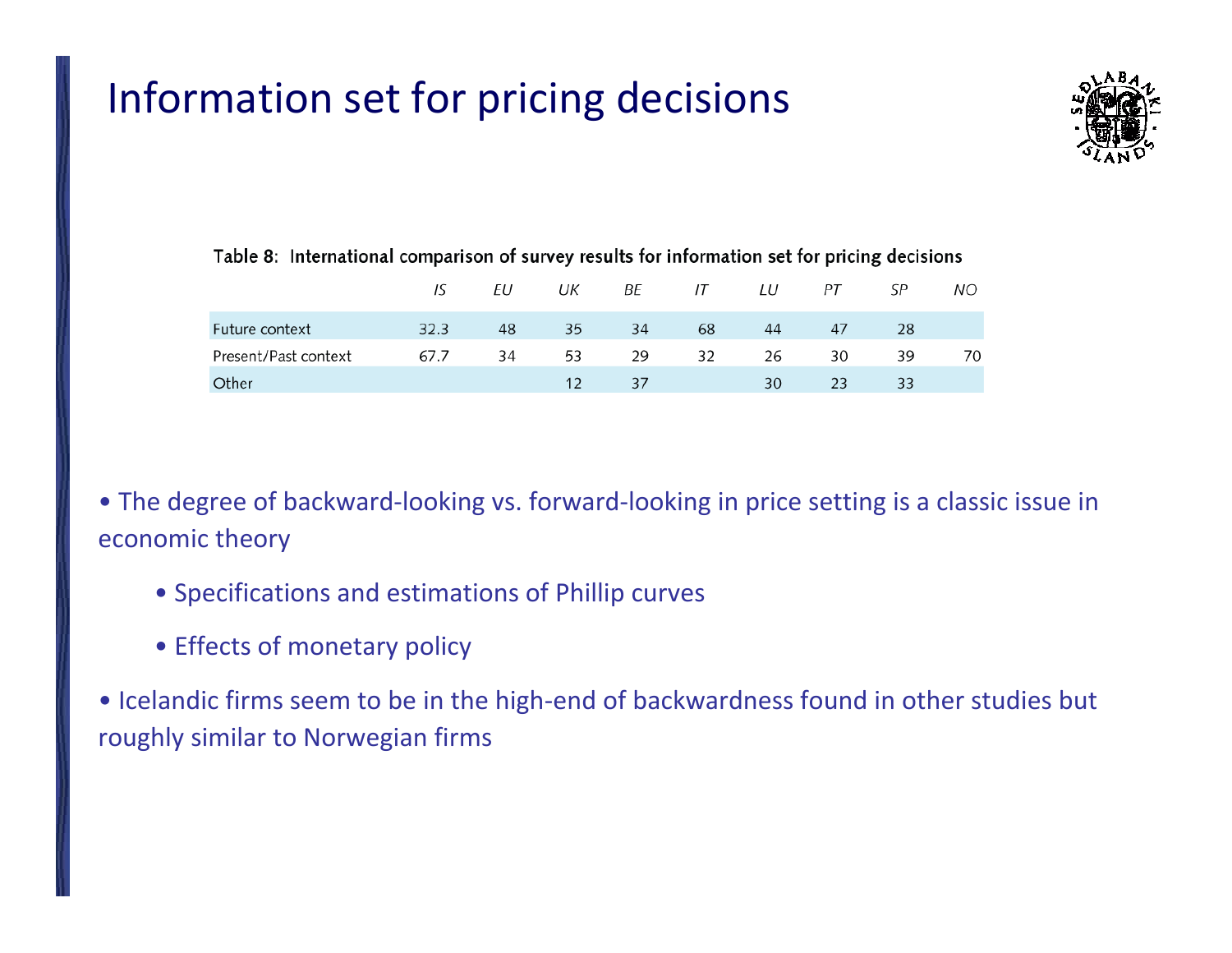# Time‐dependant vs. state‐dependant pricing



|                                | IS   | ΕU | UК | CA   | SW   | ΝO | ВE | LU | NL |  |  |
|--------------------------------|------|----|----|------|------|----|----|----|----|--|--|
| Time-dependant                 | 39.3 | 34 | 42 | 66.5 | 18.2 | 27 | 26 | 18 | 36 |  |  |
| Mainly time-dependant but also |      |    |    |      |      |    |    |    |    |  |  |
| in reaction to specific events | 46.7 | 46 | 44 |      | 40.7 | 44 | 40 | 32 | 18 |  |  |
| State-dependant (non-regular)  | 14.1 |    | 14 | 33.5 | 33.8 | 12 |    |    |    |  |  |
| Other                          |      |    |    |      | 7.3  | 17 |    |    |    |  |  |

### Table 9: International comparison of survey results for price reviewing rules (percentages)

• Dynamic price adjustments traditionally either modelled as state‐dependant or time‐ dependant

• Given the different implications of state‐ and time‐dependant price setting, surveys have been used to see which is <sup>a</sup> better approximation to the real world

• Similar share of purely time‐dependant price setting firms as in other countries despite the more volatile macroeconomic environment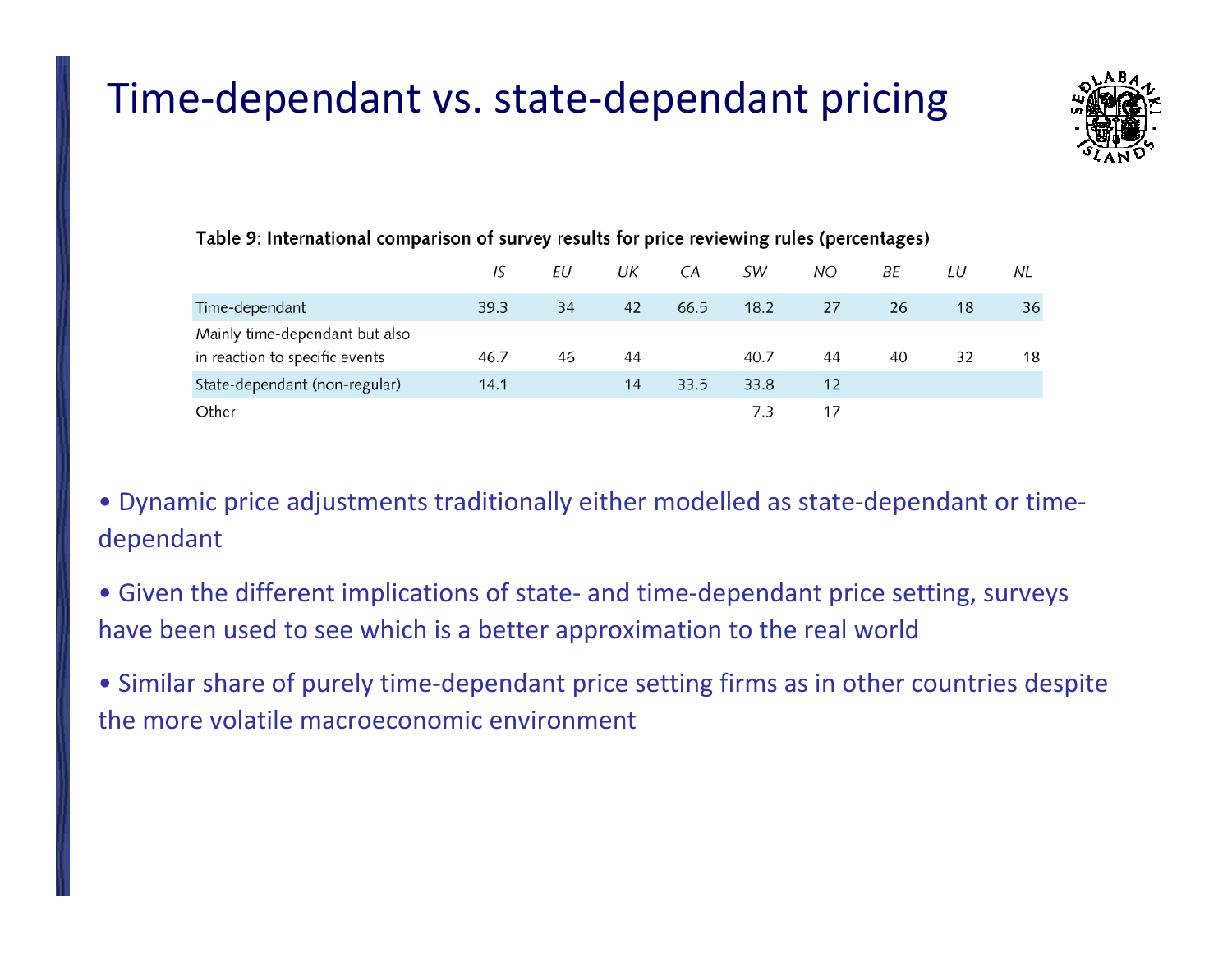### Price review frequency



### Table 10: Frequency of price reviews in the last 12 months

|              | Total | Manufacturing<br>and fishing | Wholesale,<br>retail, hotels,<br>restaurants,<br>transport, and<br>communication | Financial<br>intermediation,<br>real estate,<br>renting and<br>business activities | Construction | Other services |
|--------------|-------|------------------------------|----------------------------------------------------------------------------------|------------------------------------------------------------------------------------|--------------|----------------|
| Median       | 3     | $\overline{4}$               | 4                                                                                |                                                                                    |              |                |
| $\mathbf 0$  | 6.8   | 5.7                          | 5.3                                                                              | 12.5                                                                               | 0            | 9.4            |
| $\mathbf{1}$ | 14.4  | 11.4                         | 5.3                                                                              | 29.2                                                                               | 13.6         | 12.5           |
| $2$ to $3$   | 39.4  | 25.7                         | 31.6                                                                             | 33.3                                                                               | 50           | 56.3           |
| 4 or more    | 39.4  | 57.1                         | 57.9                                                                             | 25                                                                                 | 36.4         | 21.9           |

### • Price setting in two stages: review and changes

- Median frequency of price reviews indicates that firms review their prices every 4 months
- The most frequently cited frequency is 2, indicating that firms review their prices every 6 months
- Manufacturing and wholesale/retail review their prices most often or roughly every 3 months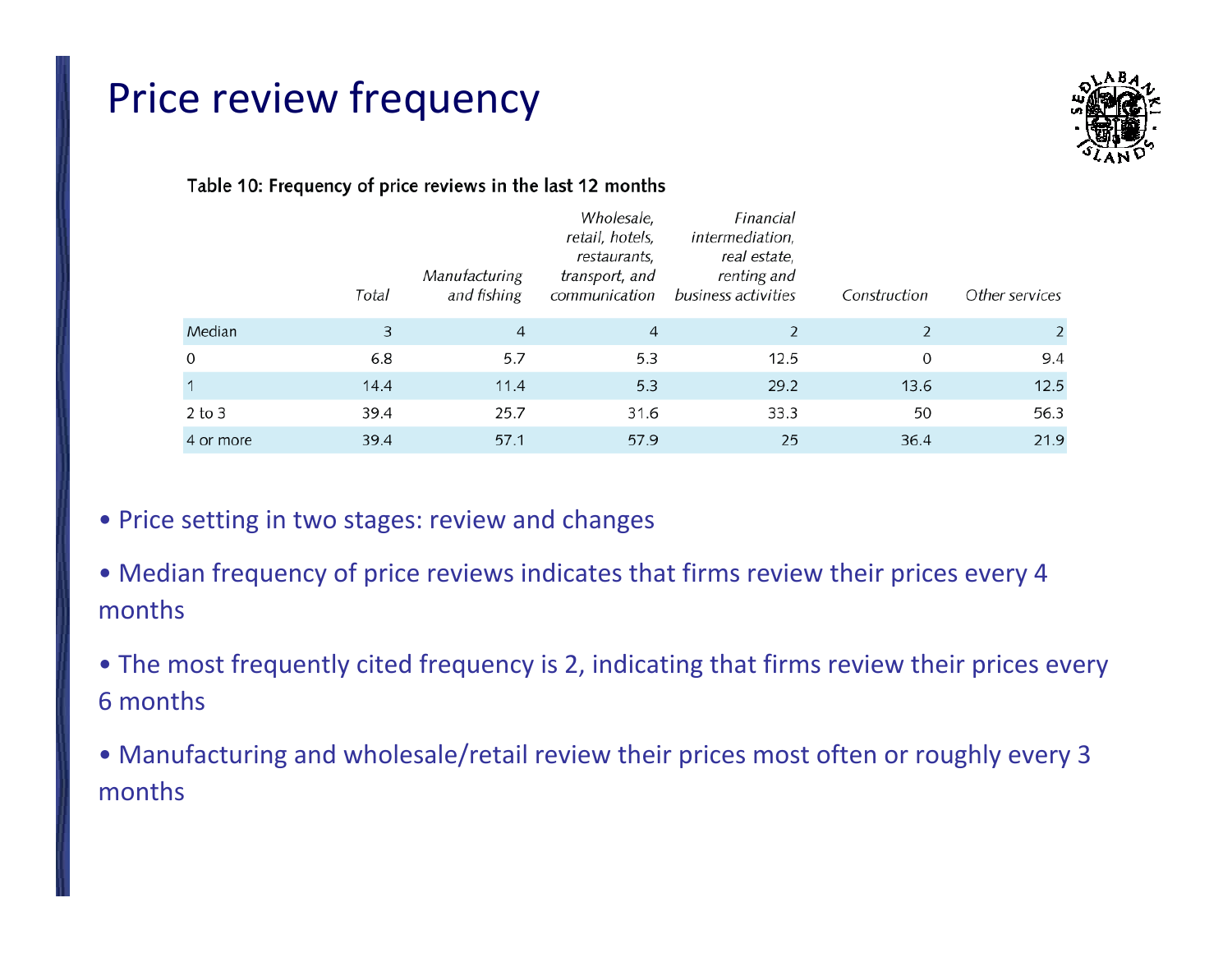# Price change frequency



### Table 11: Frequency of price changes in the last 12 months

|              |       |                | Wholesale,      | Financial           |              |                |
|--------------|-------|----------------|-----------------|---------------------|--------------|----------------|
|              |       |                | retail, hotels, | intermediation,     |              |                |
|              |       |                | restaurants,    | real estate,        |              |                |
|              |       | Manufacturing  | transport, and  | renting and         |              |                |
|              | Total | and fishing    | communication   | business activities | Construction | Other services |
| Median       | 2     | $\overline{2}$ | 2               |                     | 2            | $\overline{2}$ |
| 0            | 8.5   | 3.1            | 10.5            | 16.7                | 4.5          | 9.4            |
| $\mathbf{1}$ | 30.2  | 18.8           | 36.8            | 41.7                | 27.3         | 31.3           |
| $2$ to $3$   | 44.2  | 59.4           | 26.3            | 33.3                | 50           | 43.8           |
| 4 or more    | 17.1  | 18.8           | 26.3            | 8.3                 | 18.2         | 15.6           |

• Median frequency of price changes and the most frequently‐cited one is 2 indicating that prices stay unchanged for 6 months

• This is in line with preliminary results of <sup>a</sup> study currently underway using micro data for the period from 1997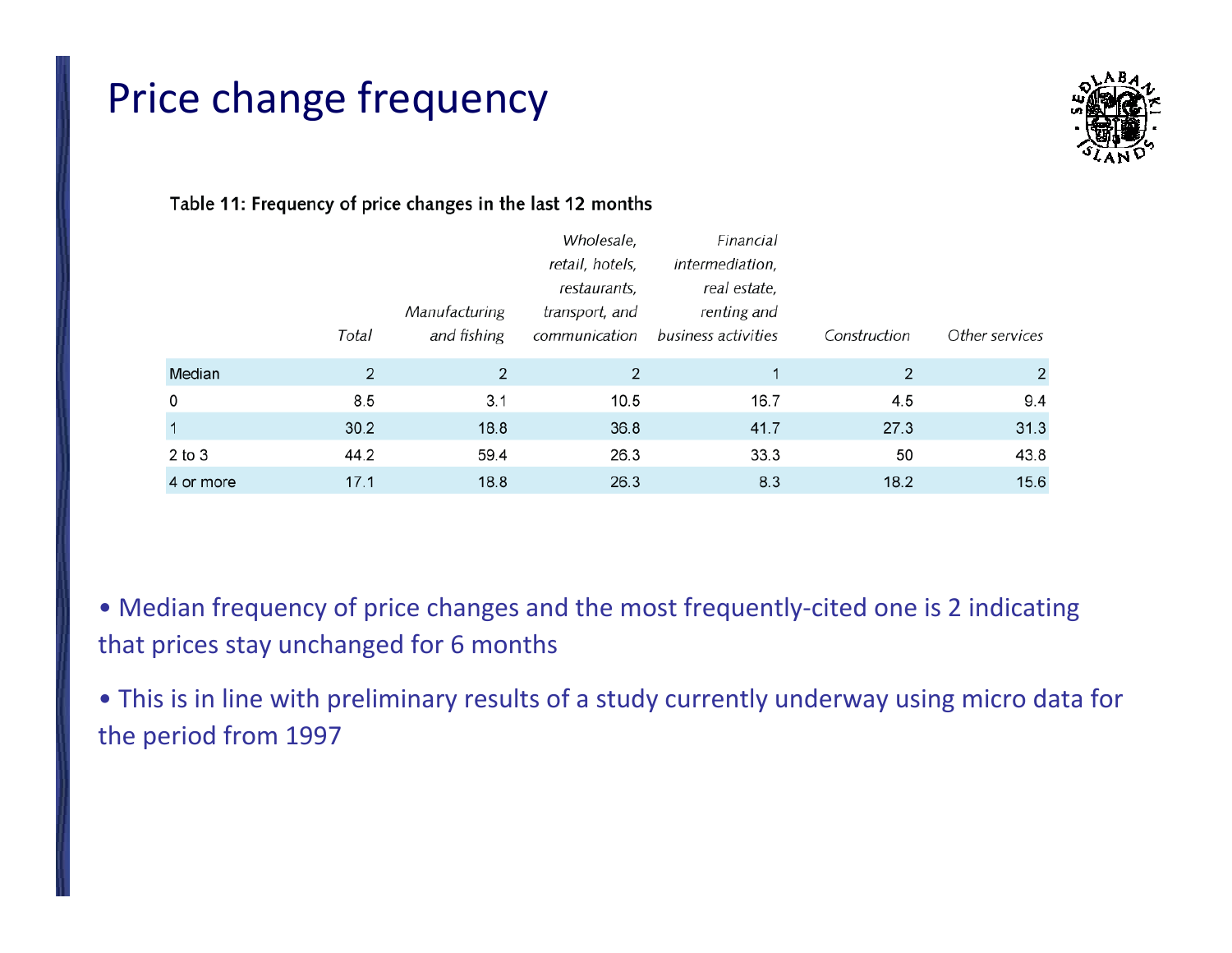### International comparison



|                                              |  | US    | UK | CA | SW       | NΟ | JA       | ВF | LU | NL. |
|----------------------------------------------|--|-------|----|----|----------|----|----------|----|----|-----|
| Median frequency of price reviews            |  | 2     |    |    |          |    | 2 1 to 2 |    |    |     |
| Most frequently cited price-review frequency |  | 1 1 1 |    |    |          |    | 1 to 2   |    |    |     |
| Median frequency of price changes            |  | 1.4   |    |    | $\sim$ 4 |    | 1 1 to 2 |    |    |     |
| Most frequently cited price-change frequency |  |       |    |    |          |    | 1 to 2   |    |    |     |

### Table 12: International comparison of survey results for price reviews and price changes

- Higher frequency of price reviews than found in most other studies, but not much higher given the more volatile macroeconomic environment
- Frequency of actual price changes is relatively high compared to most other studies but the median firm nevertheless keeps prices unaltered for 6 months
- Higher inflation in Iceland indicates that the size of price changes is larger in Iceland an issue that is better studied using micro data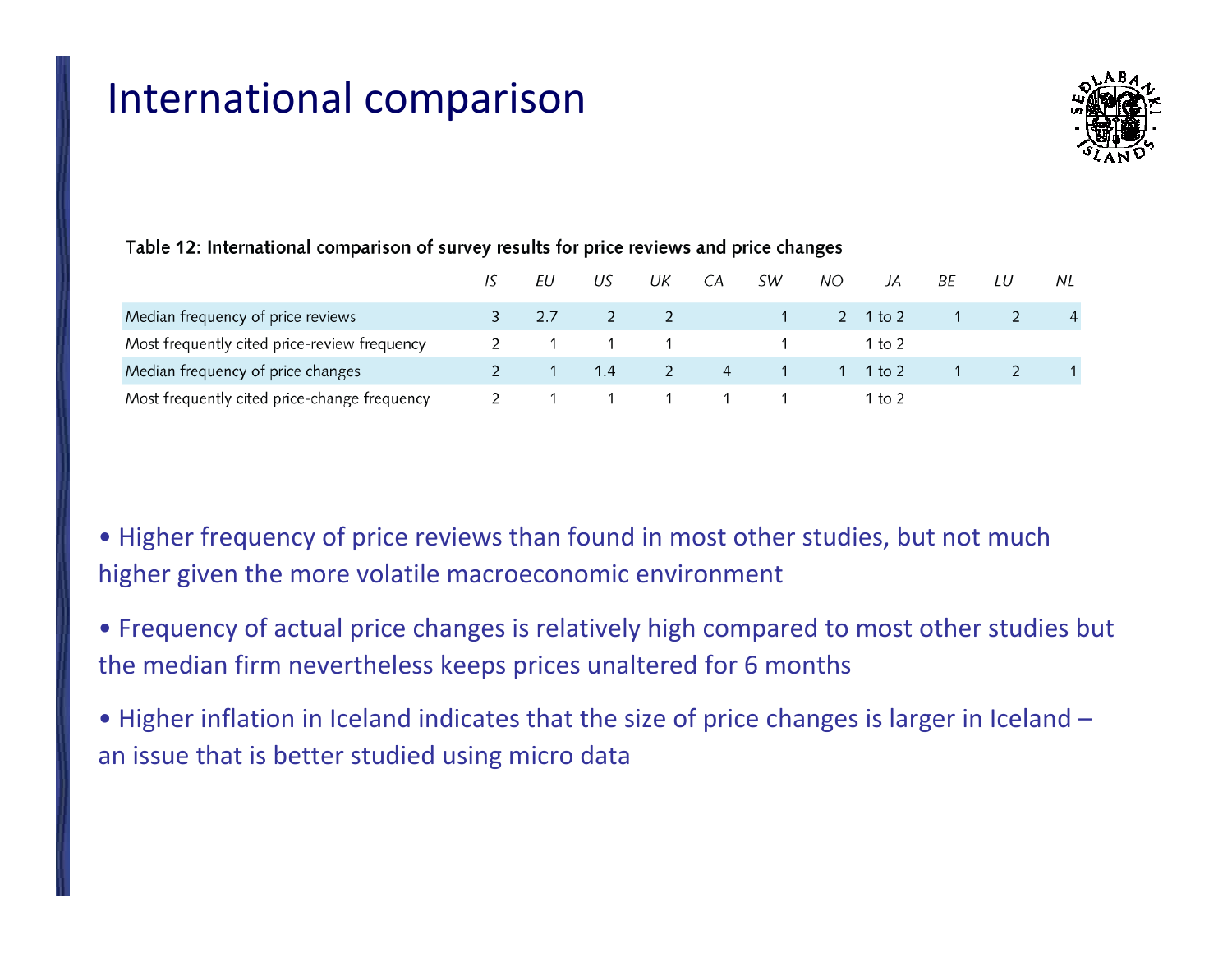### Table 13: The importance of factors driving price changes

|                                                                                  | Most important | Second most<br>important | Weighted<br>importance (0-100) |
|----------------------------------------------------------------------------------|----------------|--------------------------|--------------------------------|
| <i><u><b>Increases</b></u></i>                                                   |                |                          |                                |
| Costs                                                                            | 68.7           | 27.4                     | 80.9                           |
| Exchange rate changes                                                            | 22.9           | 29.1                     | 35.9                           |
| Competitors' price                                                               | 1.5            | 28.2                     | 14.1                           |
| Demand                                                                           | 6.9            | 15.4                     | 13.7                           |
| Decreases                                                                        |                |                          |                                |
| Costs                                                                            | 37.6           | 33.3                     | 52.8                           |
| Exchange rate changes                                                            | 20             | 18.4                     | 28.4                           |
| Competitors' price                                                               | 20.8           | 27.2                     | 33.2                           |
| Demand                                                                           | 21.6           | 21.1                     | 31.2                           |
| Asymmetries in price changes (Importance for increases/Importance for decreases) |                |                          |                                |
| Costs                                                                            |                |                          | 1.5                            |
| Exchange rate changes                                                            |                |                          | 1.3                            |
| Competitors' price                                                               |                |                          | 0.4                            |
| Demand                                                                           |                |                          | 0.4                            |

• As expected, increased costs and exchange rate depreciations are the main causes of price increases with competitors' price increases following third and increased demand running fourth

• Surprisingly, lower costs are also the main reason for price decreases and price decreases by competitors, <sup>a</sup> main reason in other studies, comes in second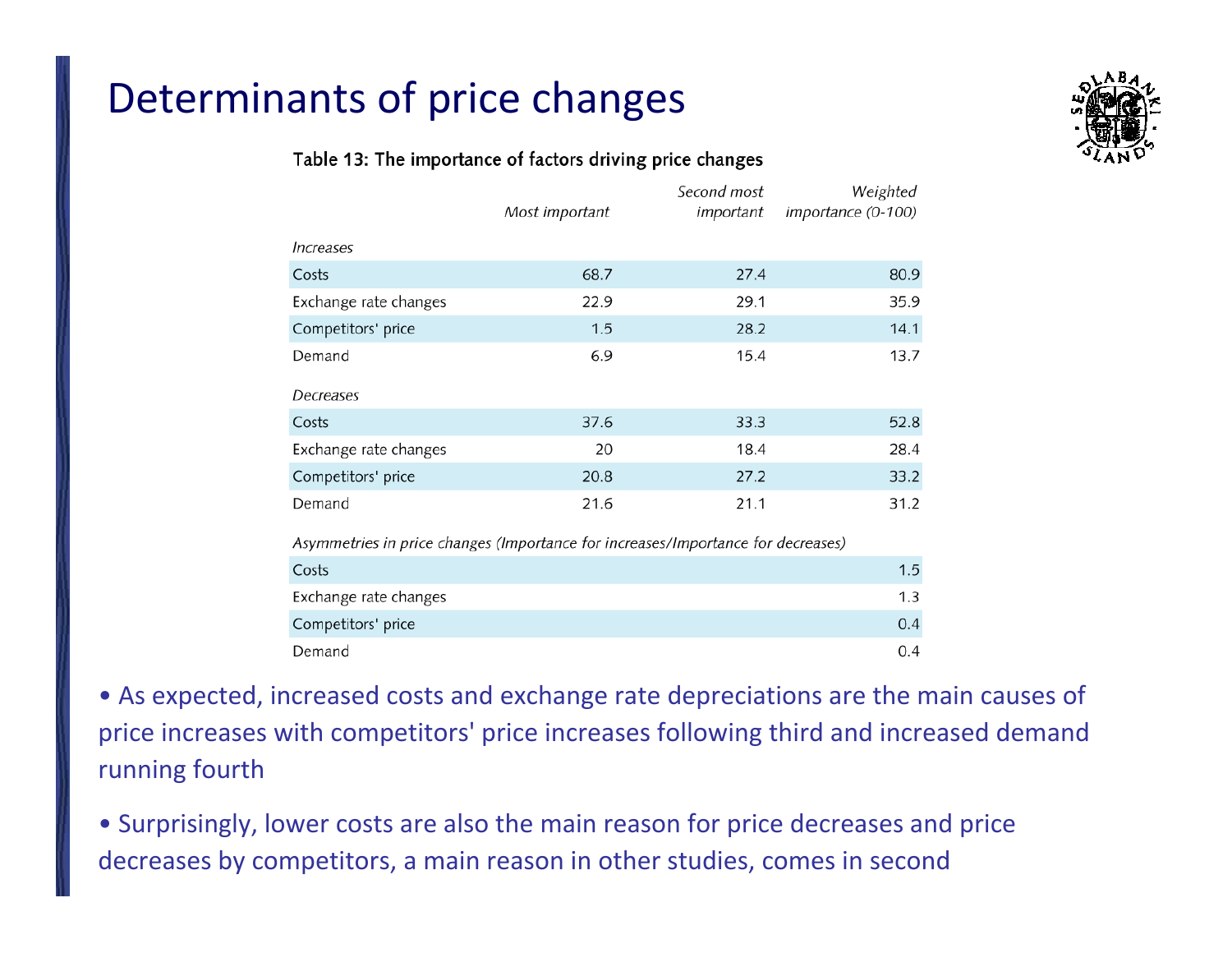

### Table 14: Asymmetries in price changes by sectors

|                       |       | Manufacturing,        | Wholesale,         | Financial           |              |                |
|-----------------------|-------|-----------------------|--------------------|---------------------|--------------|----------------|
|                       |       | mining, quarrying,    | retail, hotels,    | intermediation,     |              |                |
|                       |       | fishing, agriculture, | restaurants,       | real estate,        |              |                |
|                       |       | agriculture, hunting  | transport, storage | renting and         |              |                |
|                       | Total | and forestry          | and communication  | business activities | Construction | Other services |
| Costs                 | 1.5   | 1.5                   | 1.3                | 1.6                 | 2.2          | 1.4            |
| Exchange rate changes | 1.3   | 1.1                   | 1.2                | 1.3                 | 1.7          | 1.5            |
| Competitors' price    | 0.4   | 0.4                   | 0.2                | 0.6                 | 0.4          | 0.4            |
| Demand                | 0.4   | 0.5                   | 0.0                | 0.4                 | 0.4          | 0.5            |

• Costs are more important for price increases than decreases, as expected, whereas competitors' price changes and demand shocks are more important for price decreases than increases as expected

• Exchange rate changes are more important for price increases than for price decreases, evidence of asymmetric pass‐through

• Asymmetries in price changes following cost shocks and exchange rate shocks are largest in the construction sector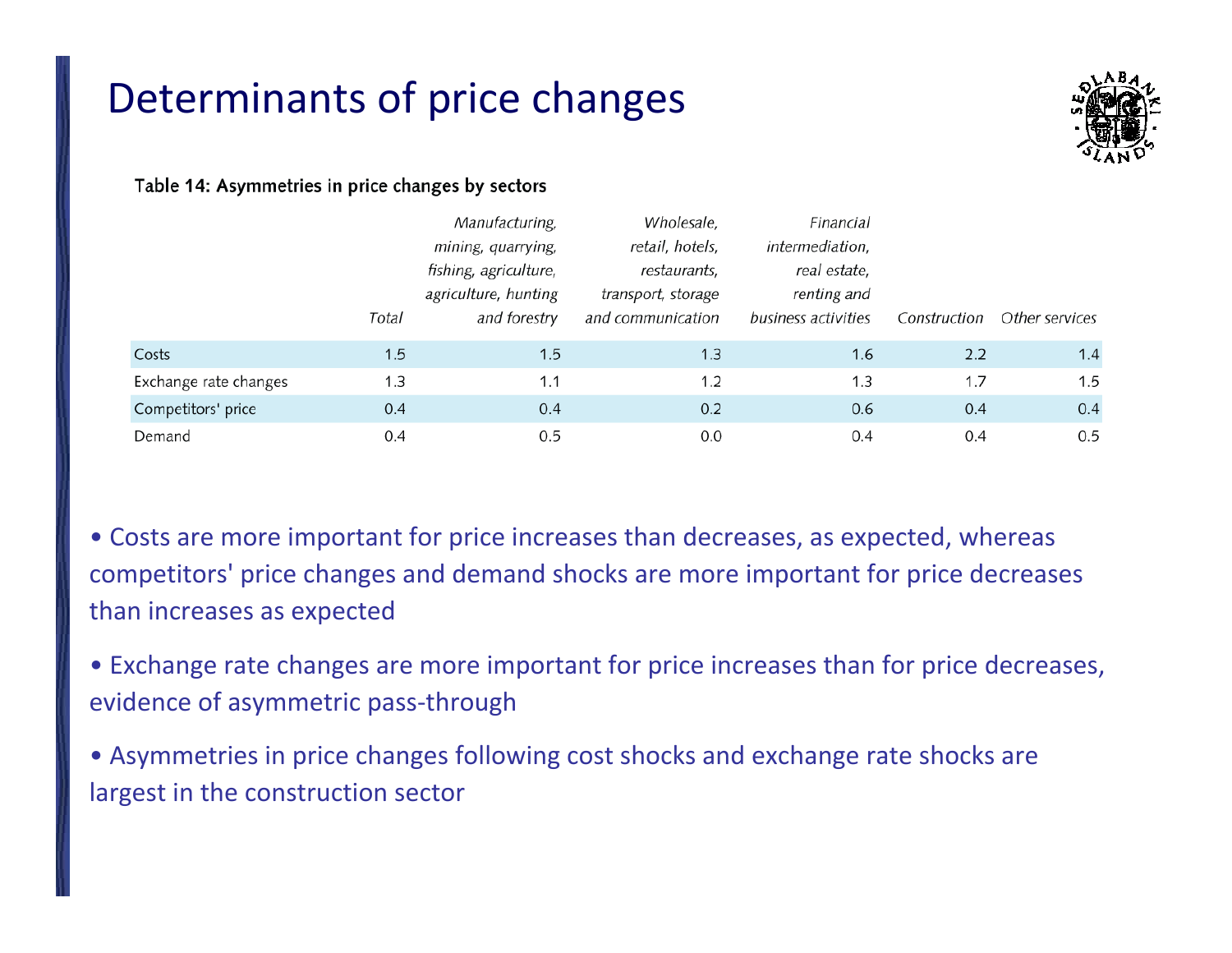

### Table 15: The importance of factors driving price changes (weighted importance, 0-100) and actual price changes in the last 12 months

|                       | Total | 0    | 1    | 2 to 3 | 4 or more   |
|-----------------------|-------|------|------|--------|-------------|
| Increases             |       |      |      |        |             |
| Costs                 | 80.9  | 72.2 | 90.8 | 86     | 57.5        |
| Exchange rate changes | 35.9  | 16.7 | 25   | 31.6   | 80          |
| Competitors' price    | 14.1  | 27.8 | 19.7 | 13.2   | $\mathbf 0$ |
| Demand                | 13.7  | 22.2 | 7.9  | 14.9   | 12.5        |
| Decreases             |       |      |      |        |             |
| Costs                 | 52.8  | 50   | 65.3 | 55.6   | 42.1        |
| Exchange rate changes | 28.4  | 16.7 | 18.1 | 24.1   | 63.2        |
| Competitors' price    | 33.2  | 22.2 | 40.3 | 33.3   | 23.7        |
| Demand                | 31.2  | 55.6 | 22.2 | 31.5   | 21.1        |

• Firms that changed their prices most often in the last 12 months view exchange rate changes as very important driving factors whereas firms with stickier prices mention competitors' prices as important driving factors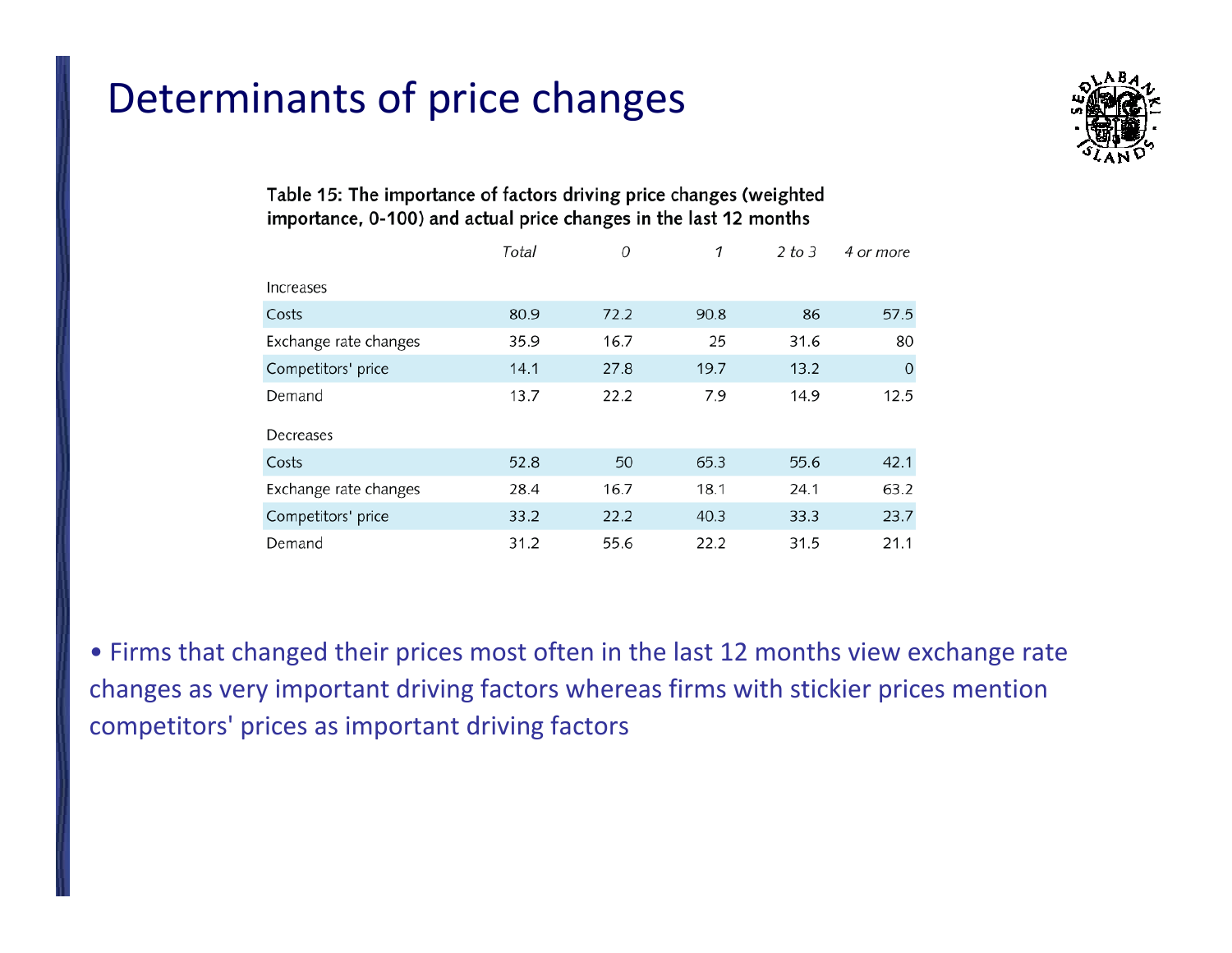

|                        | ΕU  | AT             | ΒE  | LU  | NL             |
|------------------------|-----|----------------|-----|-----|----------------|
| Increases              |     |                |     |     |                |
| Labour costs           | 3   | 3.4            | 2.9 | 3.5 | 2.7            |
| Costs of raw materials | 3.1 | 3.1            | 2.9 |     | 2.5            |
| Financial costs        | 2.2 | 1.9            | 2.2 | 3   | 2.1            |
| Demand                 | 2.2 | 1.9            | 2.2 | 2.3 | 2.3            |
| Competitors' price     | 2.4 | $\overline{2}$ | 2.5 | 2.4 | 2.5            |
| Decreases              |     |                |     |     |                |
| Labour costs           | 2.1 | 1.3            | 2.1 | 2.6 | 2.1            |
| Costs of raw materials | 2.6 | 2.2            | 2.3 |     | $\overline{2}$ |
| Financial costs        | 1.9 | 1.6            | 1.8 | 2.5 | 1.8            |
| Demand                 | 2.5 | 2              | 2.5 | 2.7 | 2.5            |
| Competitors' price     | 2.8 | 2.6            | 2.9 | 2.8 | 2.7            |

### Table 16: International comparison of survey results for the importance of factors driving price changes<sup>1</sup>

1. Ranked on the scale from 1 to 4 with regard to importance ( $4 = \text{very important}$ ")

• Exchange rate movements are found to be of little importance in other studies, often mentioned as the least important driving factor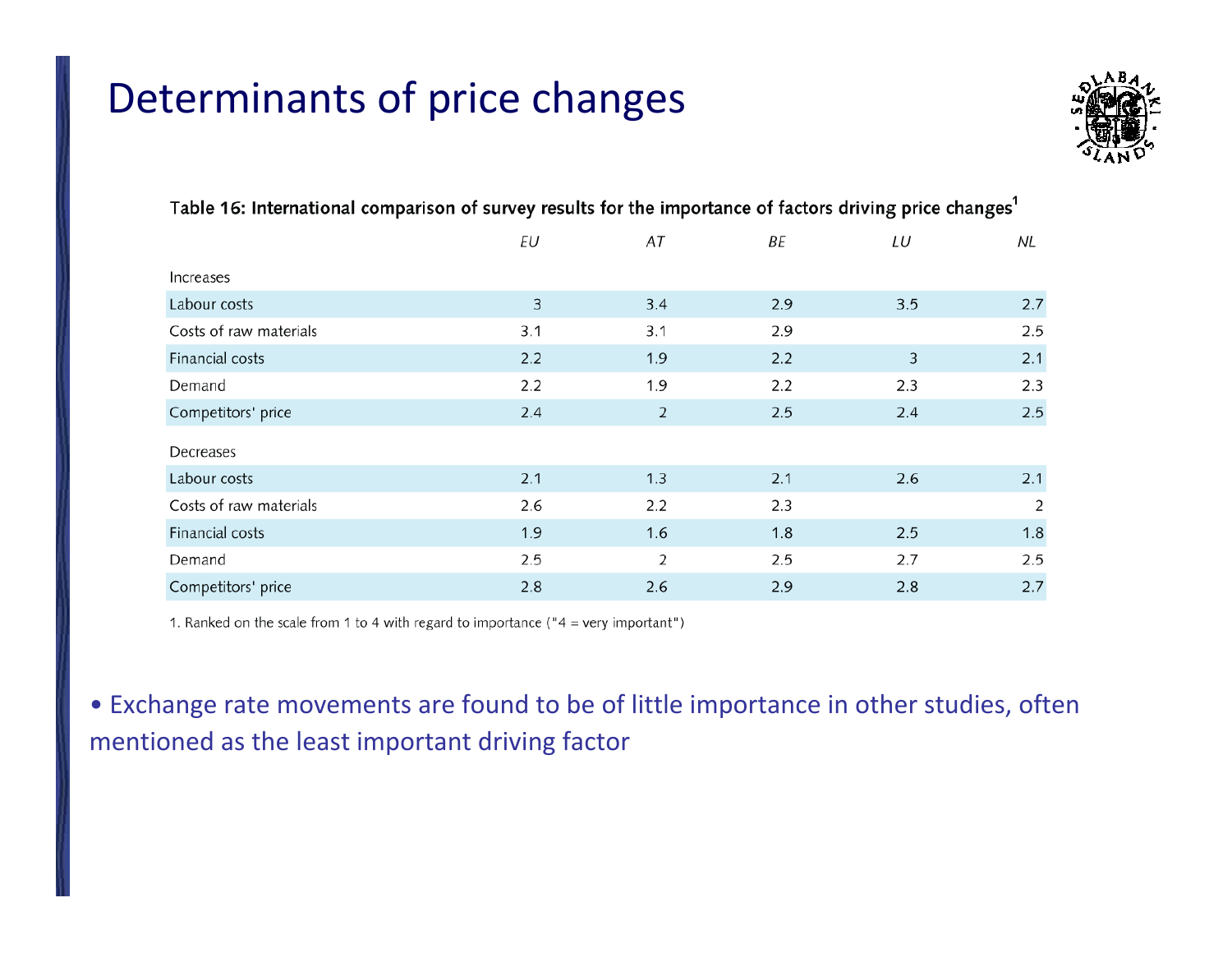# Evidence on theories of price stickiness



- The economic literature has provided us with numerous empirical studies concerning price stickiness and many theories as to why prices are left unchanged over time although <sup>a</sup> price change would be optimal
- Menu costs and information costs are most often used in theory
- Surveys are crucial in providing evidence for which theories best reflect reality
- $\bullet$  Implicit and explicit contracts as <sup>a</sup> source of price rigidity have received the highest score in most surveys conducted in other countries whereas menu costs have been considered of little importance
- $\bullet$  Of interest whether the same applies in the more extreme environment in Iceland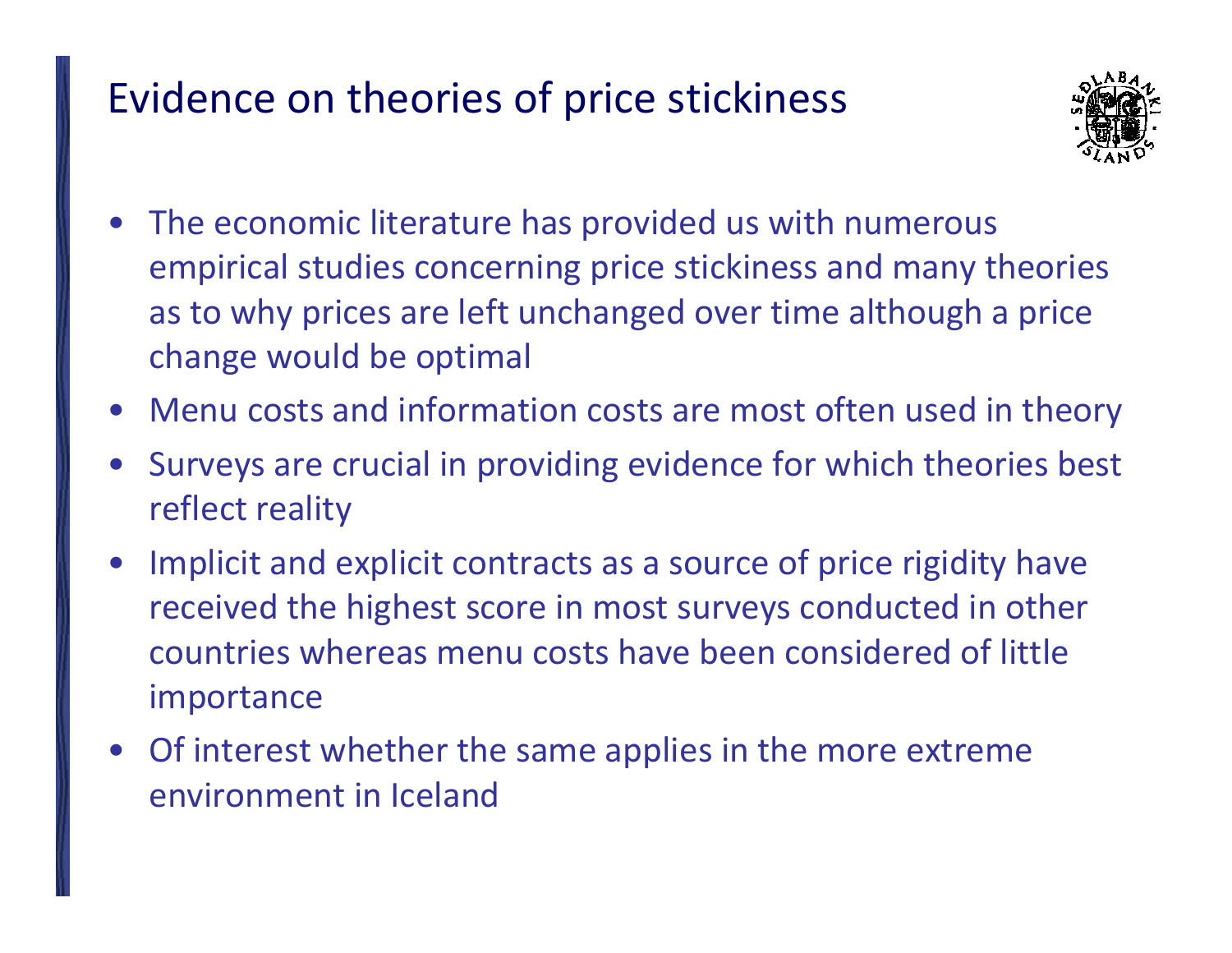# Evidence on theories of price stickiness



### Table 17: The importance of theories explaining price stickiness by sectors

|                      | Total | Manufacturing<br>and fishing | Wholesale,<br>retail, hotels,<br>restaurants,<br>transport, and<br>communication | Financial<br>intermediation,<br>real estate,<br>renting and<br>business activities | Construction | Other services |
|----------------------|-------|------------------------------|----------------------------------------------------------------------------------|------------------------------------------------------------------------------------|--------------|----------------|
| Implicit contracts   | 34.1  | 44.8                         | 37.5                                                                             | 20                                                                                 | 23.8         | 38.9           |
| Explicit contracts   | 31    | 22.4                         | 12.5                                                                             | 42.5                                                                               | 45.2         | 31.5           |
| Temporary shocks     | 28.8  | 48.3                         | 37.5                                                                             | 12.5                                                                               | 23.8         | 18.5           |
| Coordination failure | 26.1  | 24.1                         | 21.9                                                                             | 37.5                                                                               | 31           | 18.5           |
| Pricing thresholds   | 15    | 6.9                          | 25                                                                               | 12.5                                                                               | 14.3         | 20.4           |

### • Implicit and explicit contracts are also the most important factors in Iceland

- Temporary shocks are most important for price stickiness in manufacturing, wholesale and retail while coordination failures are most important in financial services and construction
- Pricing thresholds are most important in wholesale, retail and other services
- Explicit contracts tend to be more important for price stickiness at larger firms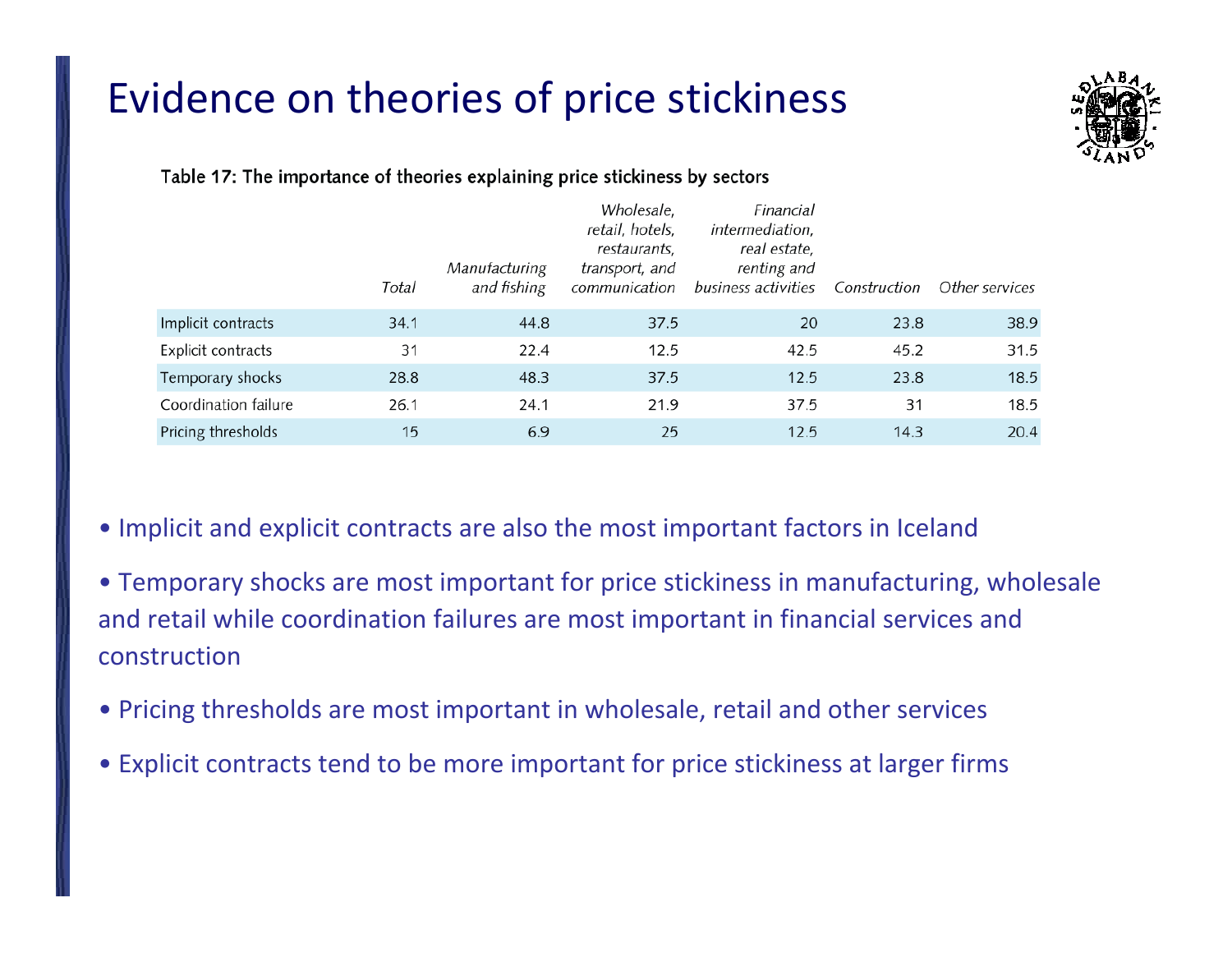# Evidence on theories of price stickiness



|                          | IS              | EU           | US             | UK             | СA             | SW             | <b>NO</b>  | JA | ΒE           | LU         | NL           |
|--------------------------|-----------------|--------------|----------------|----------------|----------------|----------------|------------|----|--------------|------------|--------------|
| Implicit contracts       | $\mathbf{1}$    | $\mathbf{1}$ | 4              | 5              | $\overline{2}$ | $\mathbf{1}$   | $2$ to $3$ | 2  | $\mathbf{1}$ | $2$ to $3$ | $\mathbf{1}$ |
| Explicit contracts       | 2               | $2$ to $3$   | 5              |                | 3              | 3              |            | 3  | $2$ to $3$   |            | 2            |
| Temporary shocks         | 3               | 6            |                |                |                |                |            |    | 6            |            | $3$ to $4$   |
| Coordination failure     | 4               | 4            |                | 3              |                | 4              | $2$ to $3$ | 1  | 4            | 5          | 5            |
| Pricing thresholds       | $5\overline{)}$ |              |                | 4              | 4              |                | 4          | 4  |              |            |              |
| Menu costs               | 6 to 7          |              |                |                |                |                | 5          |    |              |            |              |
| Change non price factors | 6 to 7          | 7            | 3              |                |                |                |            | 5  |              | 6          | 6            |
| Judging quality by price | 8               | 5            |                |                |                |                |            |    | 5            | 4          | $3$ to 4     |
| Cost-based pricing       |                 | $2$ to $3$   | $\overline{2}$ | $\overline{2}$ |                | $\overline{2}$ |            |    | $2$ to $3$   | $2$ to $3$ |              |

### Table 18: International comparison of the ranking of theories of price stickiness

• In general, the ranking of theories explaining price stickiness is similar to other countries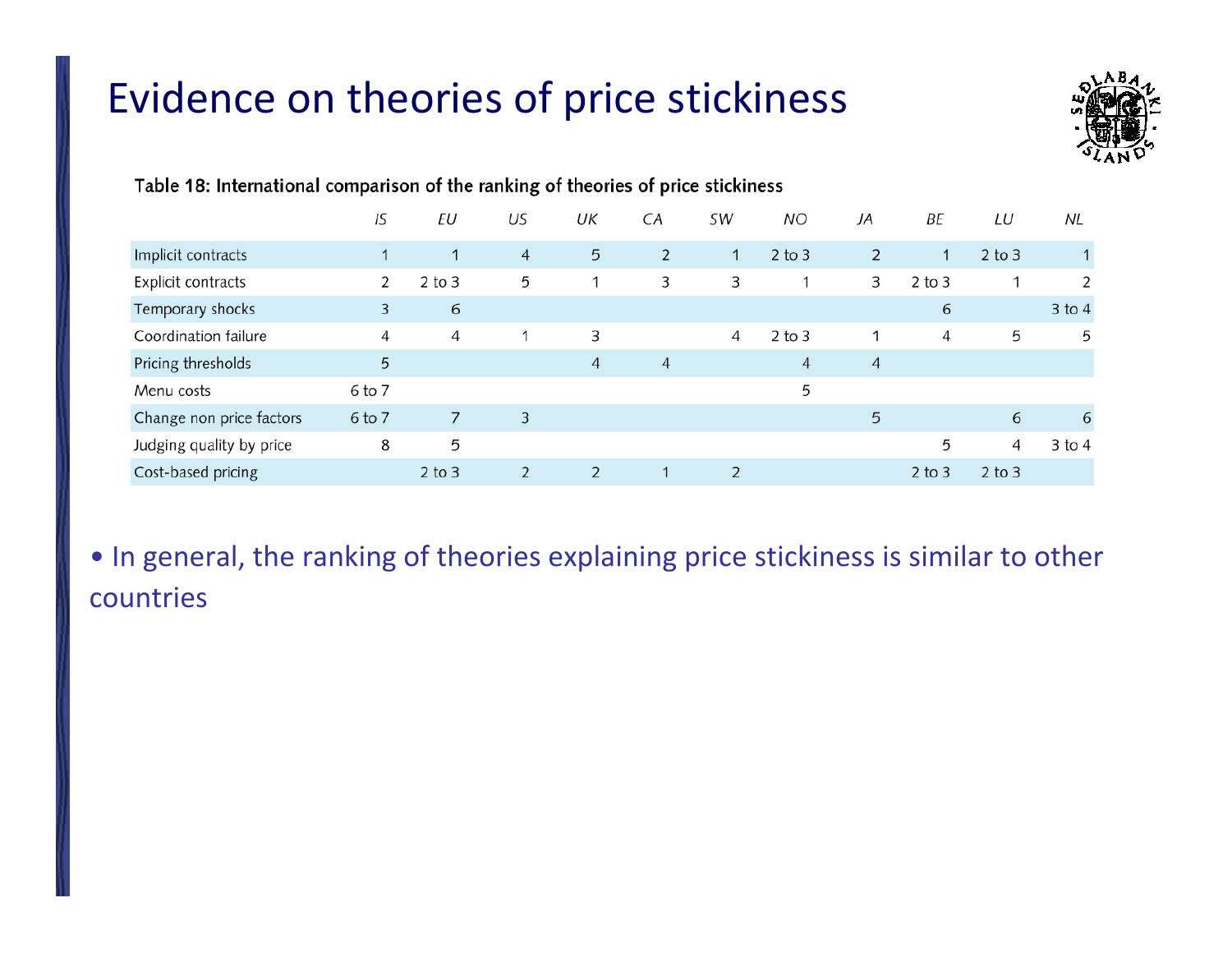# Reactions to specific exchange rate shocks



### Table 19: Reaction to króna appreciation in H1/2007 and depreciation in H1/2008

| Appreciation in H1/2007 |      |
|-------------------------|------|
| Decrease price          | 20   |
| Increase price          | 4.2  |
| Unchanged price         | 75.8 |
| Depreciation in H1/2008 |      |
| Decrease price          | 2.4  |
| Increase price          | 62.6 |
| Unchanged price         | 35   |

- Special focus on the link between exchange rate movements and price setting
- Shocks: Approx. 10% appreciation in H1/2007 and roughly 30% depreciation in H1/2008
- Strong evidence for asymmetric exchange rate pass‐through, approximately 2/3 of firms raised their prices following the depreciation in H1/2008 while only 1/5 lowered their prices in reaction to the appreciation in H1/2007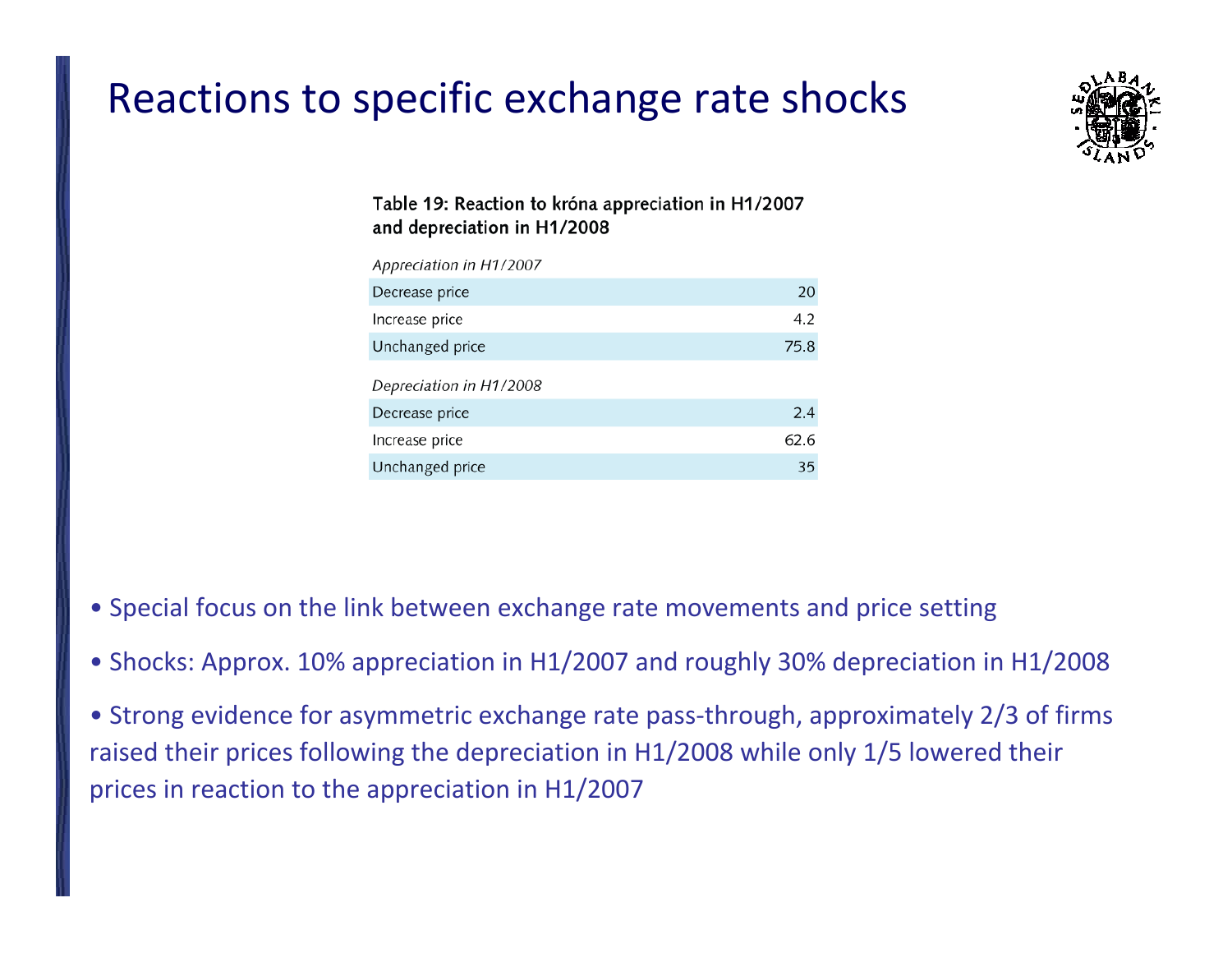# Reactions to specific exchange rate shocks



Table 20: Magnitude of price increase following a króna depreciation in H1/2008 and number of actual price changes in the last 12 months

|      | Total |      | 2 to 3 | 4 or more |
|------|-------|------|--------|-----------|
| Mean | 14.7  | 10.4 | 12.8   | 23.2      |

### Table 21: Sector reaction to króna appreciation in H1/2007 and depreciation in H1/2008

|                           |       | Manufacturing,        | Wholesale,            | Financial           |              |                |
|---------------------------|-------|-----------------------|-----------------------|---------------------|--------------|----------------|
|                           |       | mining, quarrying,    | retail trade, hotels, | intermediation,     |              |                |
|                           |       | fishing, agriculture, | restaurants,          | real estate,        |              |                |
|                           |       | agriculture, hunting  | transport, storage    | renting and         |              |                |
|                           | Total | and forestry          | and communication     | business activities | Construction | Other services |
| Appreciation in H1/2007   |       |                       |                       |                     |              |                |
| Decrease price            | 20    | 35                    | 32                    | 17                  | 5            | 11             |
| Unchanged or higher price | 80    | 65                    | 68                    | 83                  | 95           | 89             |
| Depreciation in H1/2008   |       |                       |                       |                     |              |                |
| Increase price            | 62.6  | 90                    | 68                    | 48                  | 63           | 47             |
| Unchanged or lower price  | 37.4  | 10                    | 32                    | 52                  | 37           | 53             |

• Asymmetric pass‐through in all sectors following the actual exchange rate changes in H1/2007 and H1/2008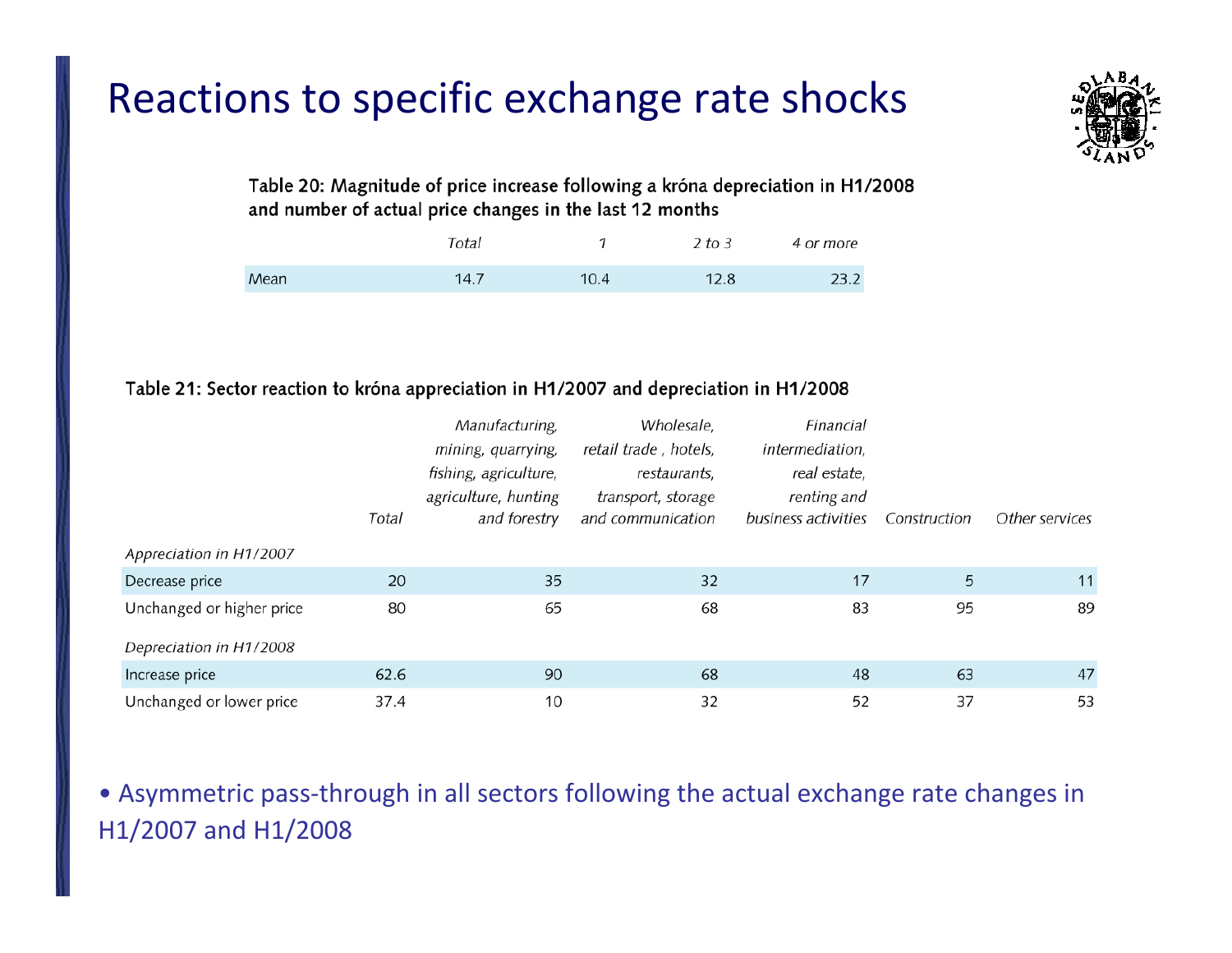# Reactions to specific exchange rate shocks



### Table 22: Reaction to króna appreciation in H1/2007 and depreciation in H1/2008 and number of competitors

|                           | Total | 0 to 3 | 4 to 15 | 16 or more |
|---------------------------|-------|--------|---------|------------|
| Appreciation in H1/2007   |       |        |         |            |
| Decrease price            | 20    | 25     | 34      | 13         |
| Unchanged or higher price | 80    | 75     | 66      | 87         |
| Depreciation in H1/2008   |       |        |         |            |
| Increase price            | 62.6  | 72     | 67      | 55         |
| Unchanged or lower price  | 37.4  | 28     | 33      | 45         |

• Competition does not seem to play <sup>a</sup> role in passing an appreciation into lower prices but competition does seem to play <sup>a</sup> role in limiting the increase of prices following <sup>a</sup> depreciation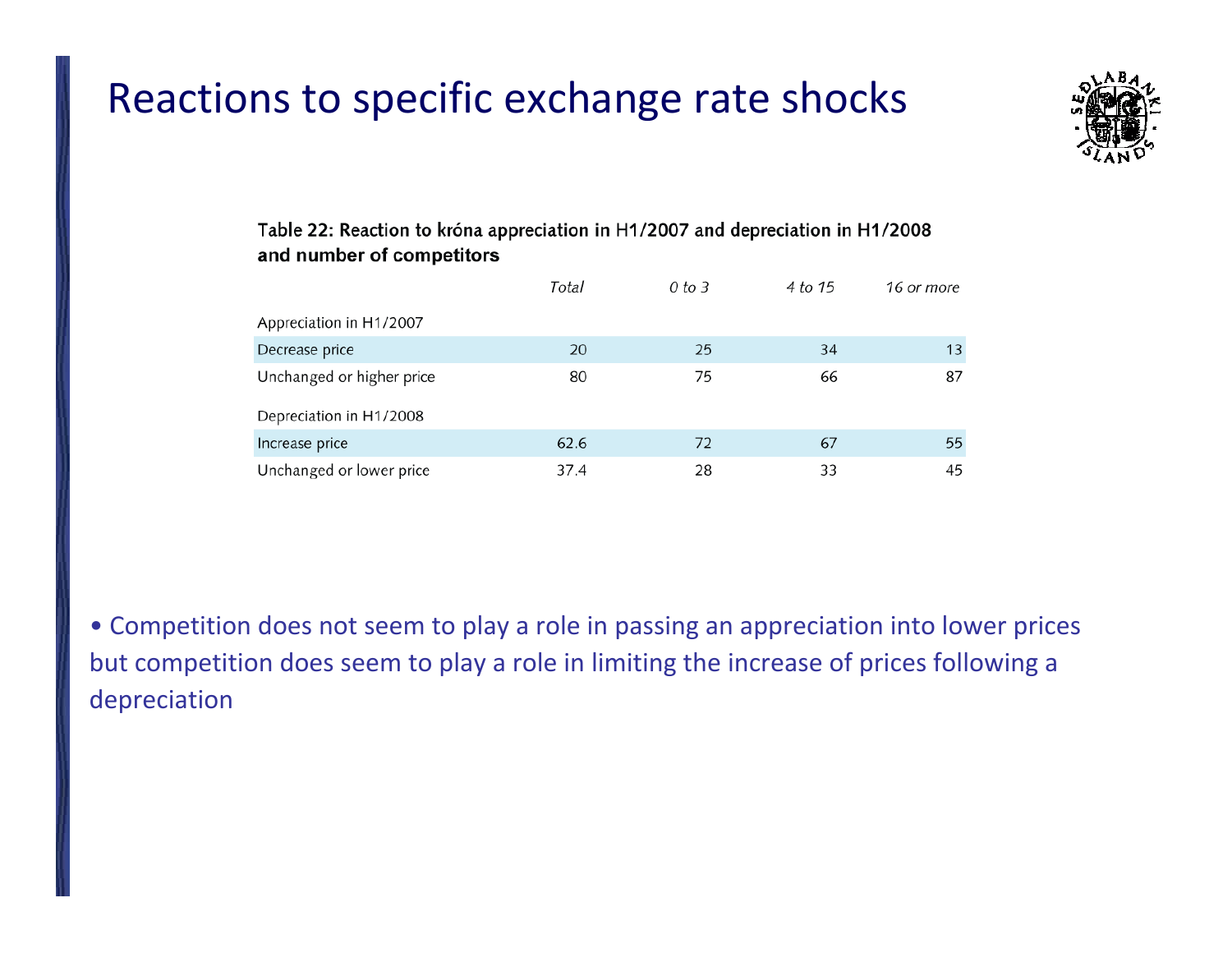# Size of shocks necessary to affect prices



### Table 23: Necessary magnitude of exchange rate changes within a quarter for price adjustment to take place

|               | Depreciate | Appreciate |
|---------------|------------|------------|
| Mean          | 11.4       | 15.9       |
| Less than 10% | 33         | 32.7       |
| $10 - 15%$    | 49.5       | 35.7       |
| More than 15% | 17.5       | 31.6       |

Table 24: Necessary magnitude of exchange rate changes within a quarter for price adjustment to take place for each sector

|            | Total | Manufacturing,<br>mining, quarrying,<br>fishing, agriculture,<br>agriculture, hunting<br>and forestry | Wholesale,<br>retail trade, hotels,<br>restaurants,<br>transport, storage<br>and communication | Financial<br><i>intermediation</i> ,<br>real estate,<br>renting and<br>business activities | Construction | Other services |
|------------|-------|-------------------------------------------------------------------------------------------------------|------------------------------------------------------------------------------------------------|--------------------------------------------------------------------------------------------|--------------|----------------|
| Depreciate | 11.4  | 10.2                                                                                                  | 12.8                                                                                           | 9.8                                                                                        | 10.5         | 13.2           |
| Appreciate | 15.9  | 13.7                                                                                                  | 15                                                                                             | 13.8                                                                                       | 18.5         | 18.7           |

• Further evidence of asymmetric exchange rate pass‐through in the firms' responses on the necessary magnitude of exchange rate changes to affect price setting

• Firms in all sectors express <sup>a</sup> lower threshold for the necessary size of <sup>a</sup> depreciation to be passed into higher prices than the size of an appreciation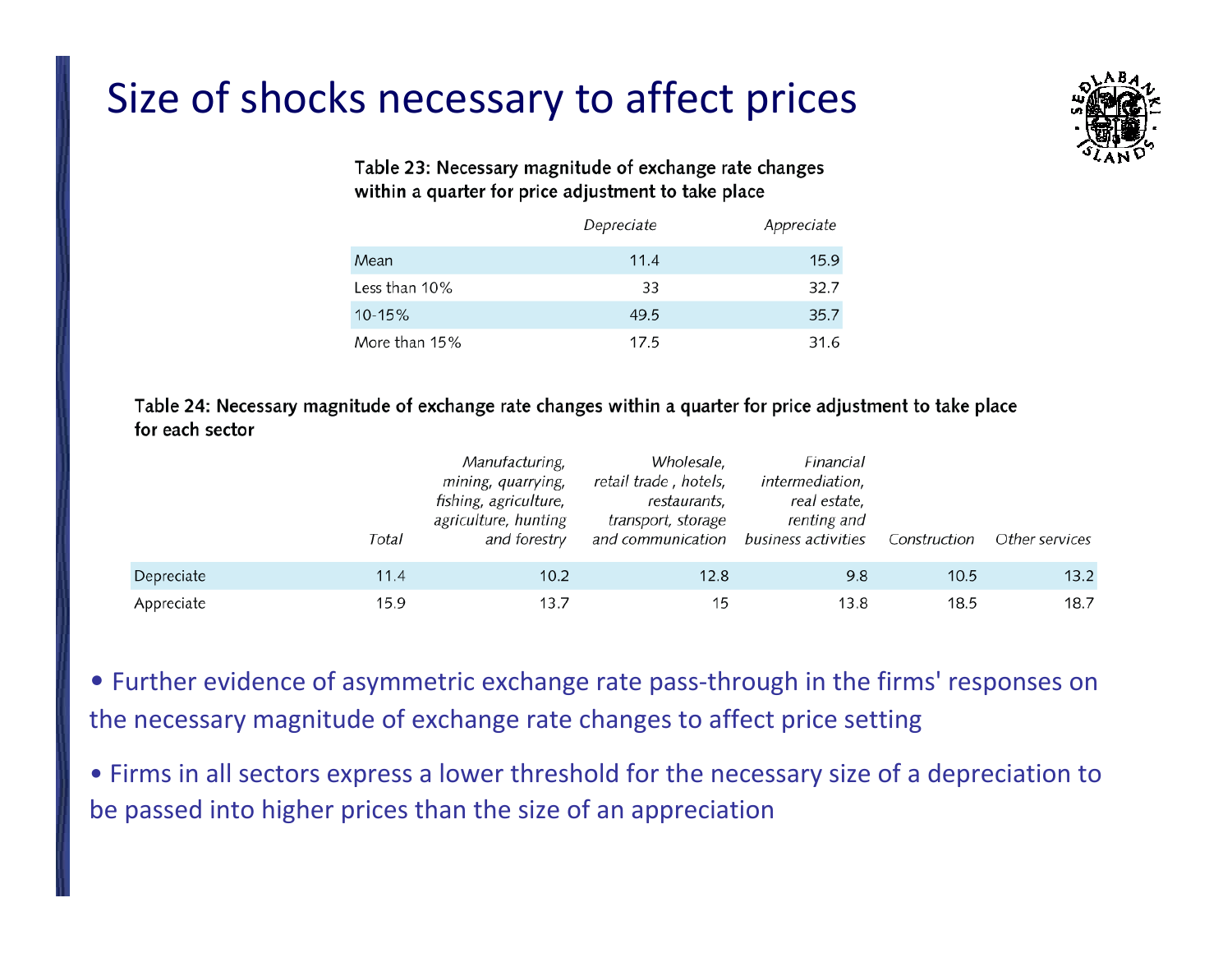### Size of shocks necessary to affect prices



Table 25: Necessary magnitude of króna depreciation within a quarter for price adjustment to take place and actual price changes in the last 12 months

|               | Total |      |      | 2 to 3 | 4 or more |
|---------------|-------|------|------|--------|-----------|
| Less than 10% | 33    | 37.5 | 13.3 | 31     | 66.7      |
| 10-15%        | 49.5  | 37.5 | 56.7 | 52.4   | 33.3      |
| More than 15% | 17.5  | 25   | 30   | 16.7   | 0         |

• As expected, those firms that have changed prices most often in the last year have the lowest threshold for exchange rate changes before they choose to adjust their prices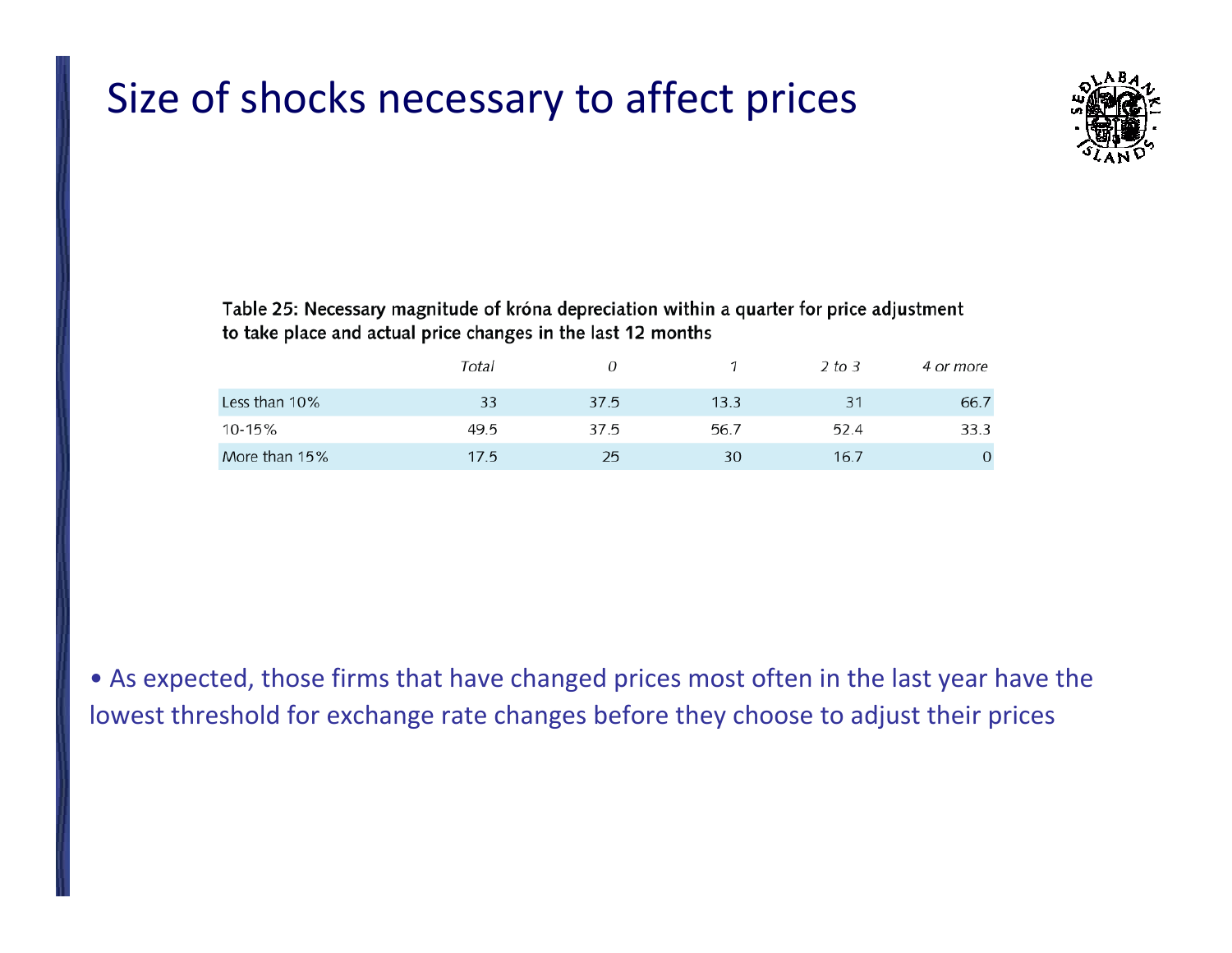# Incomplete pass‐through of appreciations



### Table 26: Importance of reasons for incomplete pass-through of króna appreciation into prices

| Increased costs                       | 17.6 |
|---------------------------------------|------|
| Unsustainable appreciation            | 15.2 |
| Insufficient appreciation             | 6.4  |
| Large demand                          | 5.6  |
| Competitors do not lower their prices |      |
| Not valid for the firm                | 51.2 |

- Rising costs main reason for incomplete pass‐through of króna appreciation
- Also evidence of forward‐looking estimates of the sustainability of króna appreciation
- Surprisingly small role for strong demand and limited competition

• Manufacturing, <sup>a</sup> sector very exposed to exchange rate changes, point towards increased costs and unsustainability of the appreciation as the main reasons for incomplete pass-through of króna appreciations - more so than other sectors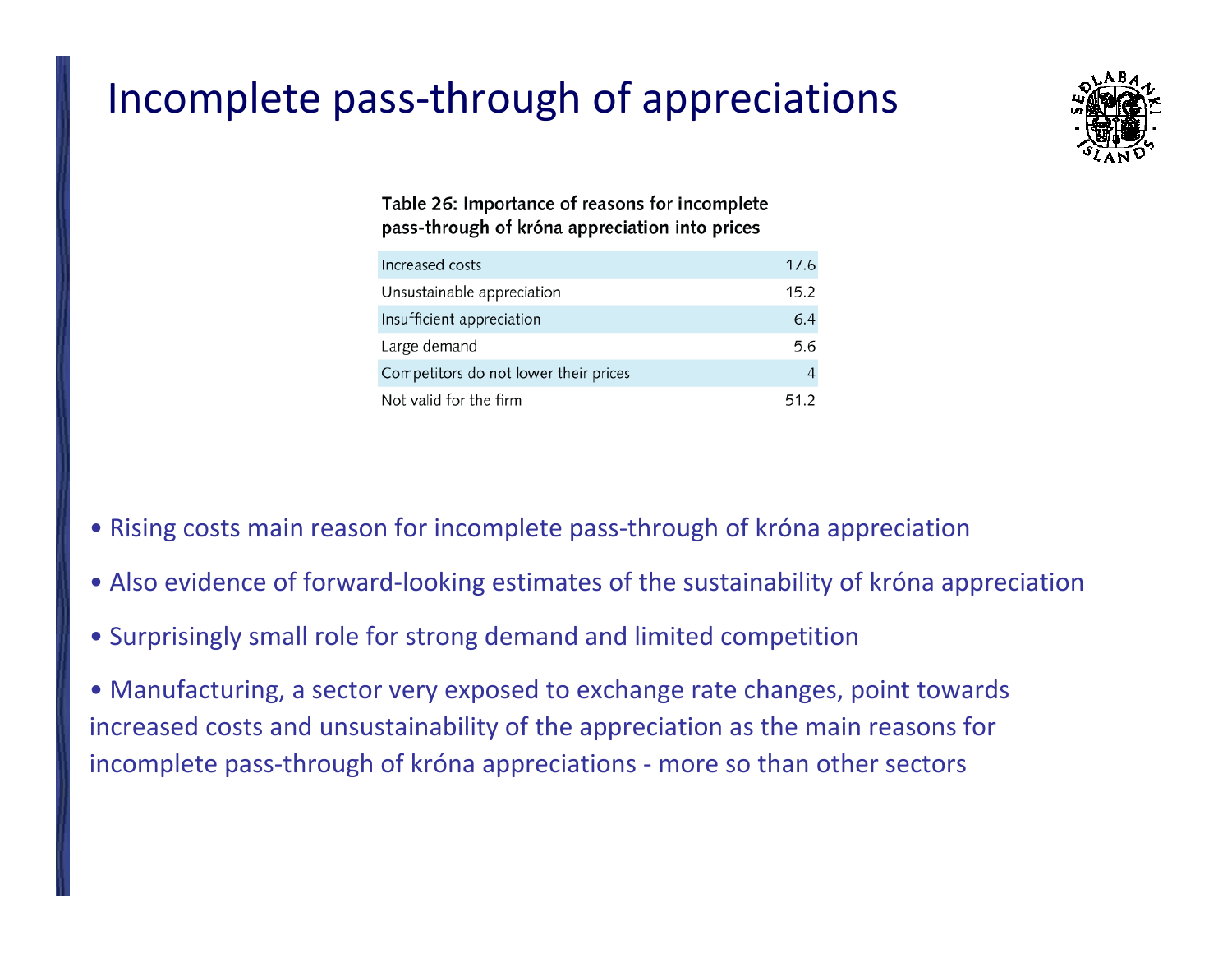# Methods to restore profits after <sup>a</sup> depreciation



Table 27: Importance of methods of restoring profit margins following a depreciation of the króna

| Reduce costs                                 | 47.1 |
|----------------------------------------------|------|
| Increase price                               | 37   |
| Increase productivity or production quantity | 6.1  |
| Change supplier                              | 2.5  |
| Other means                                  |      |

### Table 28: Importance of methods of restoring profit margins following a depreciation of the króna for each sector

|                |       | Manufacturing,        | Wholesale,            | Financial           |              |                |
|----------------|-------|-----------------------|-----------------------|---------------------|--------------|----------------|
|                |       | mining, quarrying,    | retail trade, hotels, | intermediation,     |              |                |
|                |       | fishing, agriculture, | restaurants,          | real estate,        |              |                |
|                |       | agriculture, hunting  | transport, storage    | renting and         |              |                |
|                | Total | and forestry          | and communication     | business activities | Construction | Other services |
| Reduce costs   | 47.1  | 38                    | 26                    | 63                  | 57           | 54             |
| Increase price | 37    | 50                    | 63                    | 26                  | 19           | 25             |
| Other means    | 15.9  | 13                    | 11                    | 11                  | 24           | 21             |

• Reducing costs <sup>a</sup> more important method to restore profit margins after <sup>a</sup> depreciation than increasing prices

• Clear sector difference with regard to most important methods to restore profit margins following <sup>a</sup> króna depreciation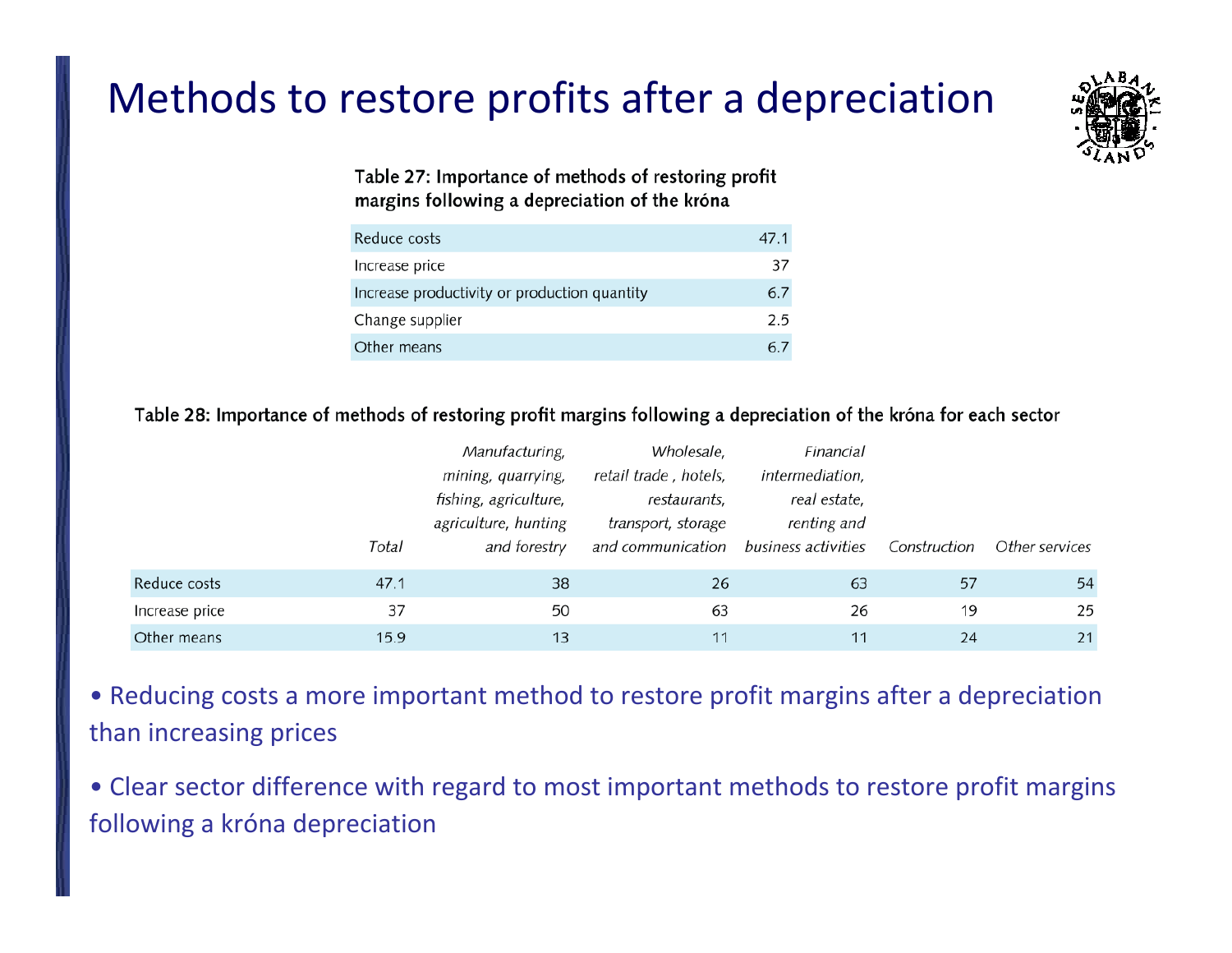# Methods to restore profits after <sup>a</sup> depreciation



Table 29: Importance of methods of restoring profit margins following a depreciation of the króna and competition status

|                | Total | Market leaders | Market followers<br>within monopolistic<br>monopolistic competition | Competition |
|----------------|-------|----------------|---------------------------------------------------------------------|-------------|
| Reduce costs   | 47.1  | 35             | 55                                                                  | 47          |
| Increase price | 37    | 48             | 30                                                                  | 35          |
| Other means    | 15.9  | 16             | 15                                                                  | 18          |

• Market leaders are more inclined to raise prices to restore their profits following <sup>a</sup> króna depreciation, whereas market followers and firms operating in <sup>a</sup> market with no market leaders are more inclined to reduce costs following <sup>a</sup> depreciation to restore profits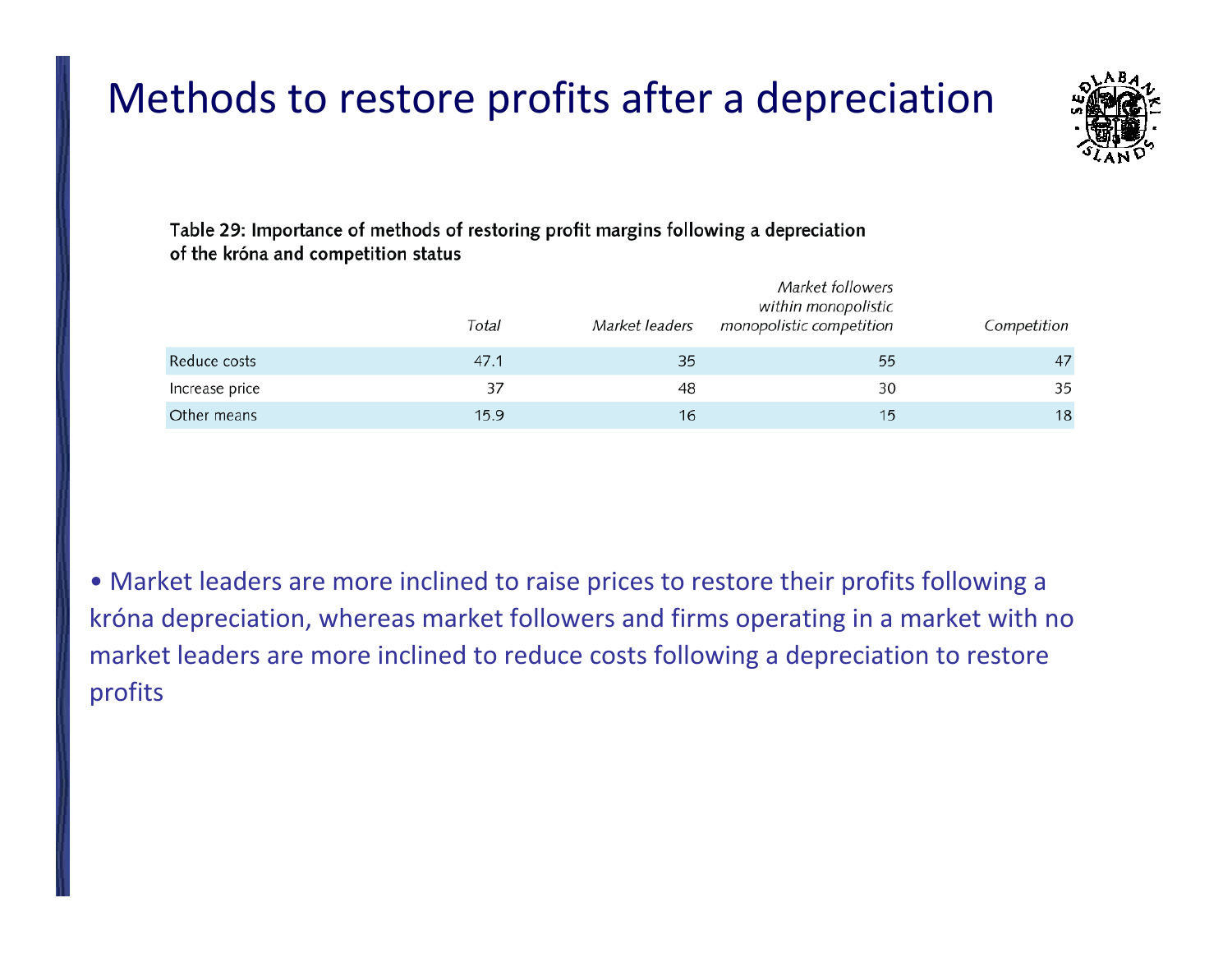# Methods to restore profits after <sup>a</sup> depreciation



Table 30: Importance of methods of restoring profit margins following a depreciation of the króna and number of price reviews in the last 12 months

|                | Total |     |    | 2 to 3 | 4 or more |
|----------------|-------|-----|----|--------|-----------|
| Reduce costs   | 47.1  | 100 | 54 | 53     | 28        |
| Increase price | 37    |     | 31 | 28     | 54        |
| Other means    | 15.9  |     | 15 | 19     | 17        |

- As expected, firms that focused on reducing costs following <sup>a</sup> króna depreciation have conducted the fewest price reviews in the last 12 months whilst roughly half of those that have reviewed their prices four times or more say increasing prices is the most important method to restore profit margins
- Small firms rely more on price increases to restore profit margins following <sup>a</sup> króna depreciation whilst larger firms emphasize cost reduction and other solutions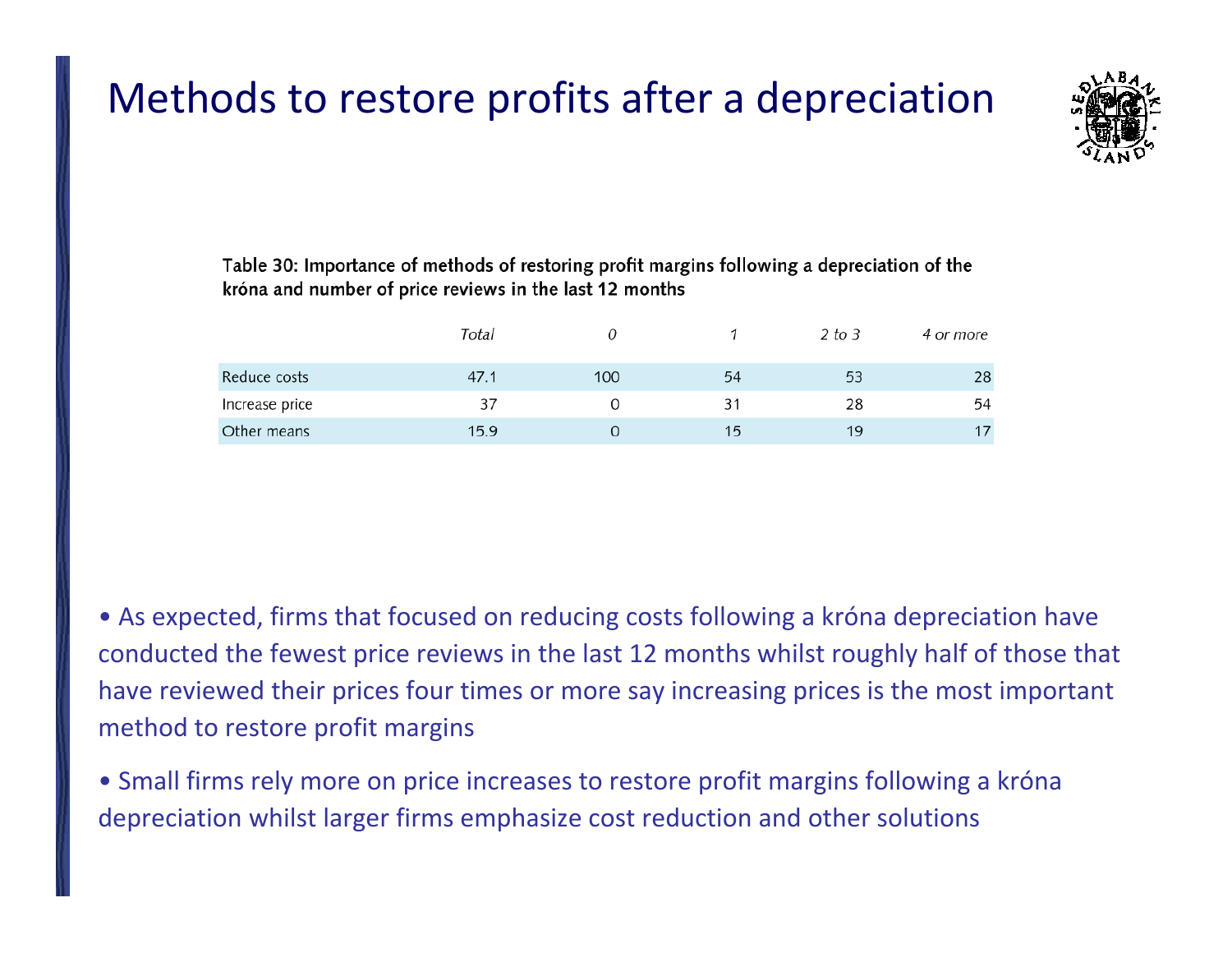# Cost structure and price setting



### Table 31: Median share of input in total production costs

|                 |       |               | Wholesale,      | Financial                         |    |                             |
|-----------------|-------|---------------|-----------------|-----------------------------------|----|-----------------------------|
|                 |       |               | retail, hotels, | <i>intermediation</i> ,           |    |                             |
|                 |       |               | restaurants,    | real estate,                      |    |                             |
|                 |       | Manufacturing | transport, and  | renting and                       |    |                             |
|                 | Total | and fishing   |                 | communication business activities |    | Construction Other services |
| Labour          | 40    | 25            | 20              | 40                                | 40 | 65                          |
| Imported inputs | 15    | 30            | 35              | 0                                 | 15 | 4.5                         |

### Table 32: Price reviewing rules and share of imported input costs of total production costs

|                                                               | Total |    | $1 - 10\%$ | $11 - 40\%$ | over 40% |
|---------------------------------------------------------------|-------|----|------------|-------------|----------|
| Time-dependant                                                | 39.3  | 50 |            |             | 23       |
| Mainly time-dependant but also in reaction to specific events | 46.7  | 36 | 52         | 46          | 58       |
| State-dependant (non-regular)                                 | 14.1  |    |            |             | 19       |

- Volatility of input costs important for volatility in prices
- Imported inputs are most important in manufacturing and in the wholesale/retail sector whereas labour costs have <sup>a</sup> large weight in construction and financial services
- Pure time‐dependant price setting decreases with the higher share of imported input costs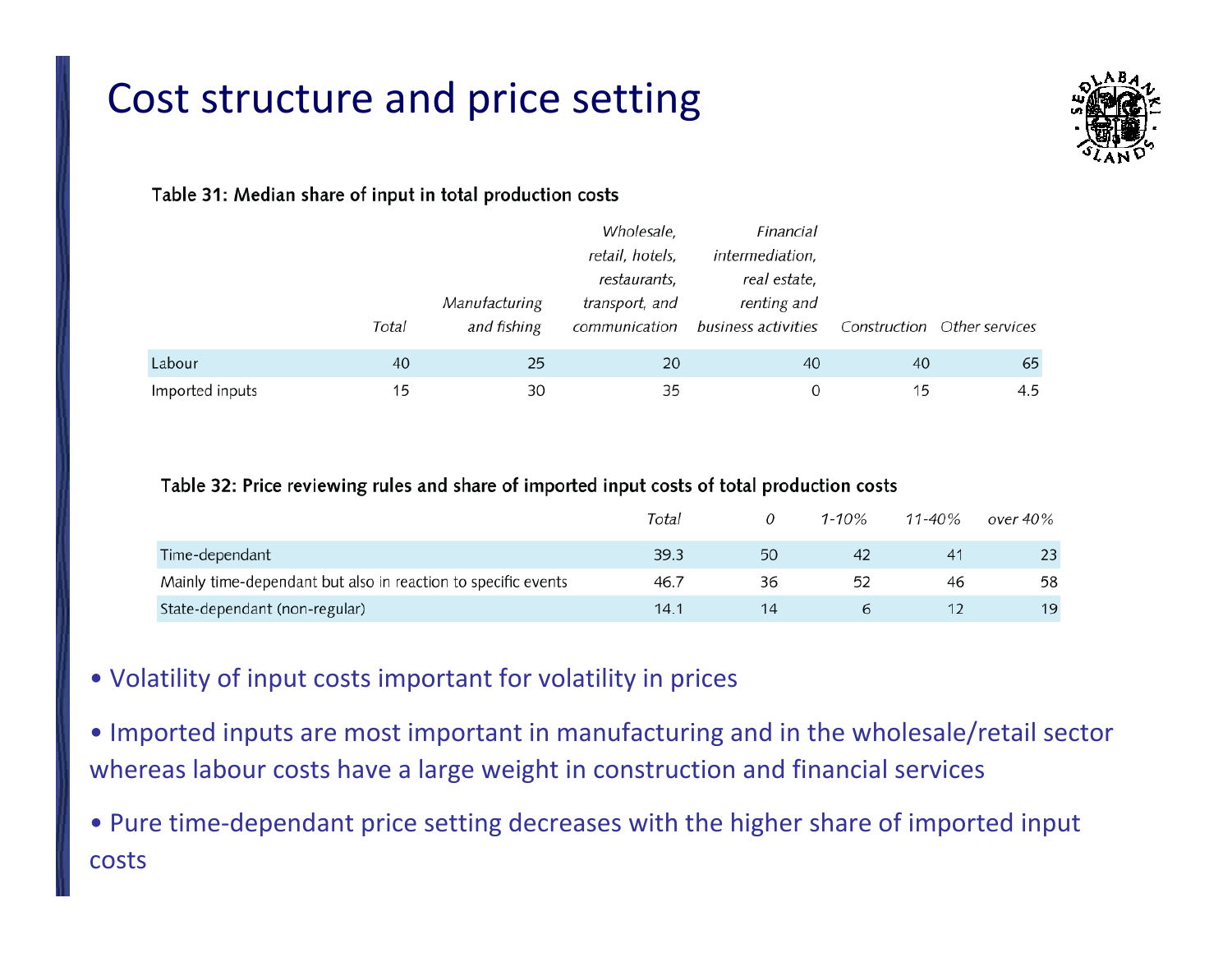

### Table 33: Frequency of price reviews and actual changes in the last 12 months and share of imported input costs of total production costs

|                               | Total | $1 - 10\%$ | 11-40% | over 40% |
|-------------------------------|-------|------------|--------|----------|
| Median price review frequency |       |            |        |          |
| Median price change frequency |       |            |        |          |

• Use the share of costs of imported inputs of total production costs as <sup>a</sup> measure of firms' exposure to exchange rate changes

• As expected, price review frequency rises as share of imported input cost of production costs increases

• The median firm with imported input costs weighing over 40% of total production costs reviews its prices every 10 weeks

• The actual price change frequency of the median firm is nevertheless the same

• It is likely that the size of the price changes increases with the share of imported input costs of total production costs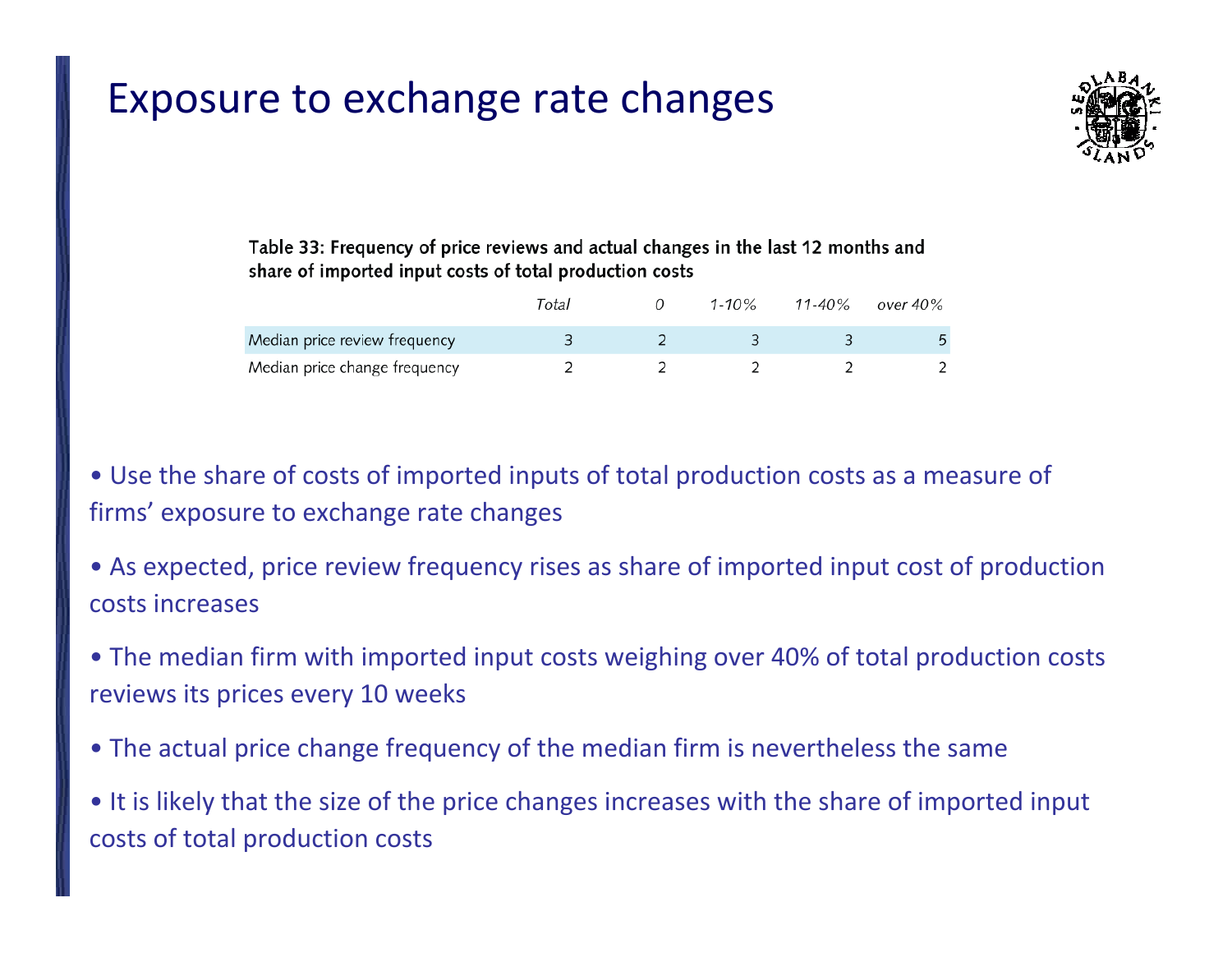

### Table 34: The importance of factors driving price changes and share of imported input costs of total production costs

|                                                                                  | Total | $\overline{O}$ | $1 - 10%$ | 11-40% | over 40% |  |  |  |
|----------------------------------------------------------------------------------|-------|----------------|-----------|--------|----------|--|--|--|
| <i><u><b>Increases</b></u></i>                                                   |       |                |           |        |          |  |  |  |
| Costs                                                                            | 82    | 90.4           | 78.3      | 82.9   | 73.1     |  |  |  |
| Exchange rate changes                                                            | 35.2  | 7.7            | 16.7      | 50     | 59.6     |  |  |  |
| Competitors' price                                                               | 14.4  | 19.2           | 21.7      | 11     | 5.8      |  |  |  |
| Demand                                                                           | 12.8  | 21.2           | 25        | 4.9    | 9.6      |  |  |  |
| Decreases                                                                        |       |                |           |        |          |  |  |  |
| Costs                                                                            | 53.8  | 50             | 53.4      | 61.5   | 44       |  |  |  |
| Exchange rate changes                                                            | 27.3  | 2              | 12.1      | 39.7   | 48       |  |  |  |
| Competitors' price                                                               | 33.6  | 30             | 43.1      | 26.9   | 36       |  |  |  |
| Demand                                                                           | 30.7  | 56             | 36.2      | 20.5   | 20       |  |  |  |
| Asymmetries in price changes (Importance for increases/Importance for decreases) |       |                |           |        |          |  |  |  |
| Costs                                                                            | 1.5   | 1.8            | 1.5       | 1.3    | 1.7      |  |  |  |
| Exchange rate changes                                                            | 1.3   | 3.9            | 1.4       | 1.3    | 1.2      |  |  |  |
| Competitors' price                                                               | 0.4   | 0.6            | 0.5       | 0.4    | 0.2      |  |  |  |
| Demand                                                                           | 0.4   | 0.4            | 0.7       | 0.2    | 0.5      |  |  |  |

• As expected, exchange rate changes are stronger driving factors of price changes as the share of imported input costs of total production costs becomes larger

• Decreased demand is <sup>a</sup> stronger driving factor for price decreases in firms with small or non‐existing share of imported input costs of total production costs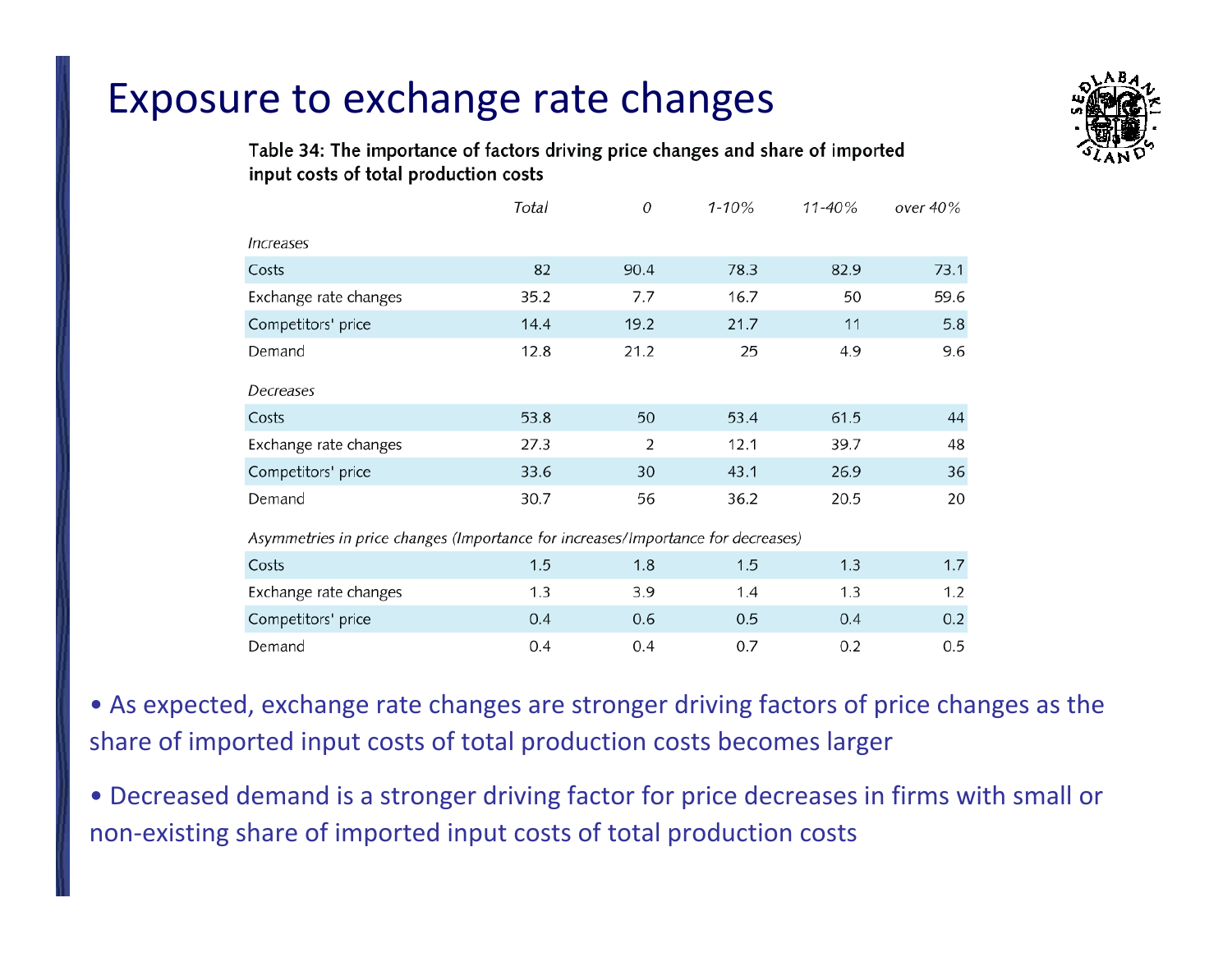

### Table 35: Reaction to króna appreciation in H1/2007 and depreciation in H1/2008 and share of imported input costs of total production costs

|                           | Total | 0   | $1 - 10\%$ | $11 - 40\%$ | over 40% |
|---------------------------|-------|-----|------------|-------------|----------|
| Appreciation in H1/2007   |       |     |            |             |          |
| Decrease price            | 20    | 0   | 8          | 28          | 31       |
| Unchanged or higher price | 80    | 100 | 92         | 73          | 69       |
| Depreciation in H1/2008   |       |     |            |             |          |
| Increase price            | 62.6  | 32  | 35         | 80          | 92       |
| Unchanged or lower price  | 37.4  | 68  | 65         | 20          | 8        |

• As expected, the share of firms who adjusted their prices in response to the two specific exchange rate shocks increases with rising share of imported input costs of total production costs

• 1/3 of firms with no imported input costs increased their prices following the depreciation in H1/2007, whilst none of them lowered their price following the appreciation in H1/2008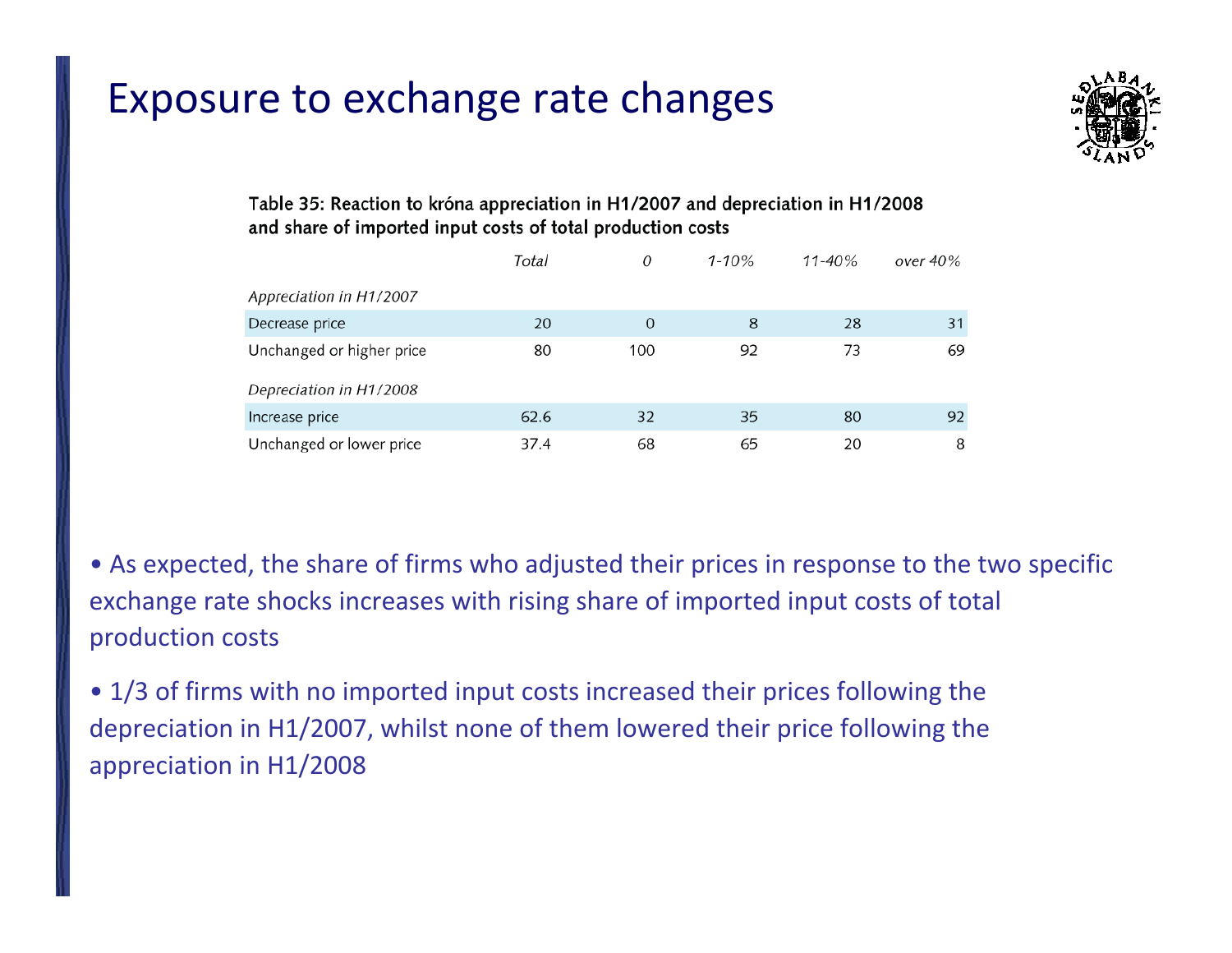

### Table 36: Importance of methods of restoring profit margins following a depreciation of the króna and share of imported input costs of total production costs

|                | Total |    | $1 - 10%$ | $11 - 40\%$ | over 40% |
|----------------|-------|----|-----------|-------------|----------|
| Reduce costs   | 47.1  | 50 | 56        | 53          |          |
| Increase price | 37    | 18 | 24        | 43          | 54       |
| Other means    | 15.9  |    | 20        | $\sqrt{ }$  |          |

• As the share of imported input costs of total production costs rises, so does the reliance on price increases as the method to restore profits following <sup>a</sup> depreciation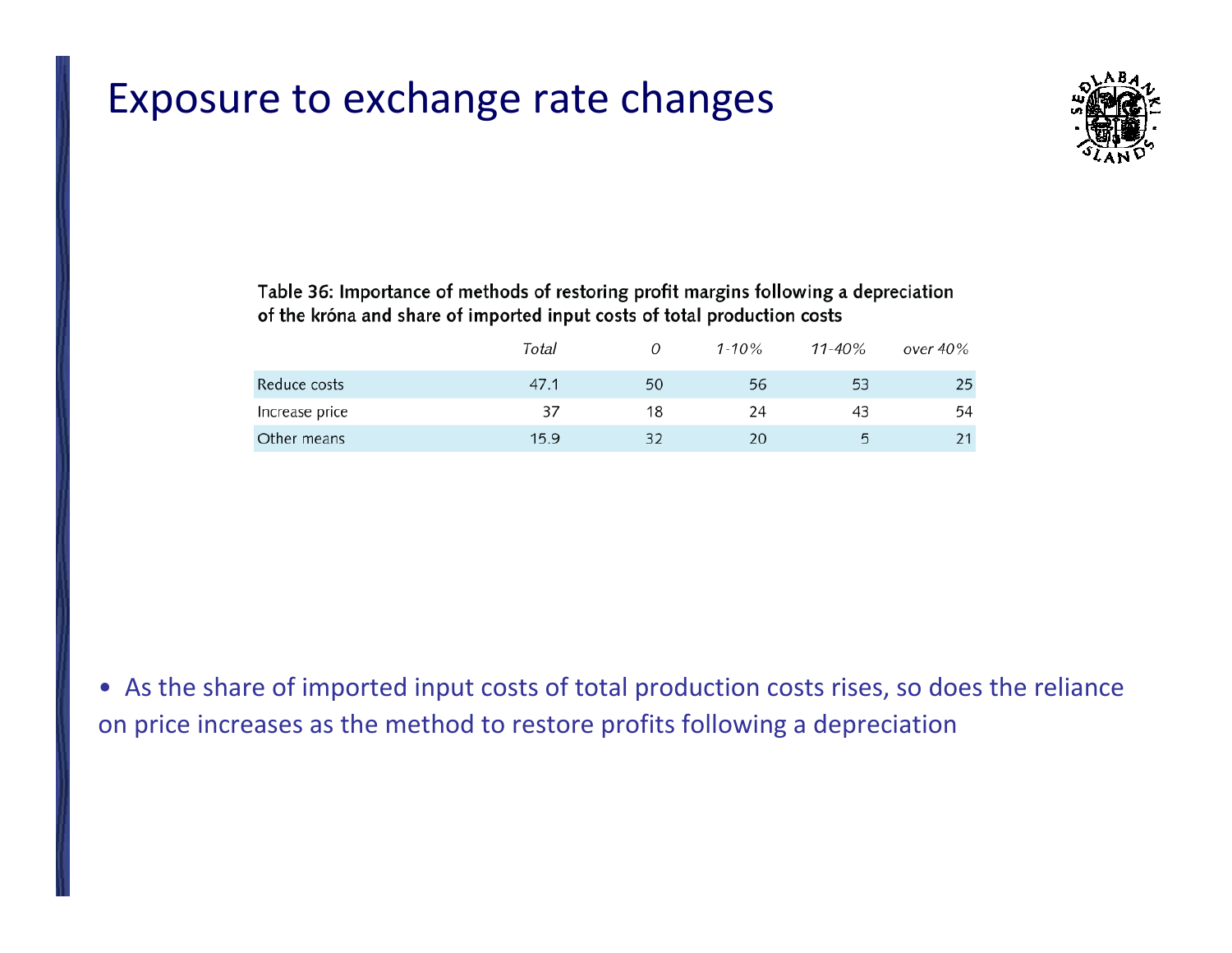### The role of labour costs



### Table 37: Price reviewing rules and share of labour costs of total production costs

|                                                               | Total |    |    |    | 0-20% 21-40% 41-60% over 60% |
|---------------------------------------------------------------|-------|----|----|----|------------------------------|
| Time-dependant                                                | 39.3  | 28 | 29 | 48 | 62                           |
| Mainly time-dependant but also in reaction to specific events | 46.7  | 56 | 49 | 48 |                              |
| State-dependant (non-regular)                                 | 141   |    | 23 |    |                              |

• Pure time‐dependant price setting increases in line with higher share of labour costs of total production costs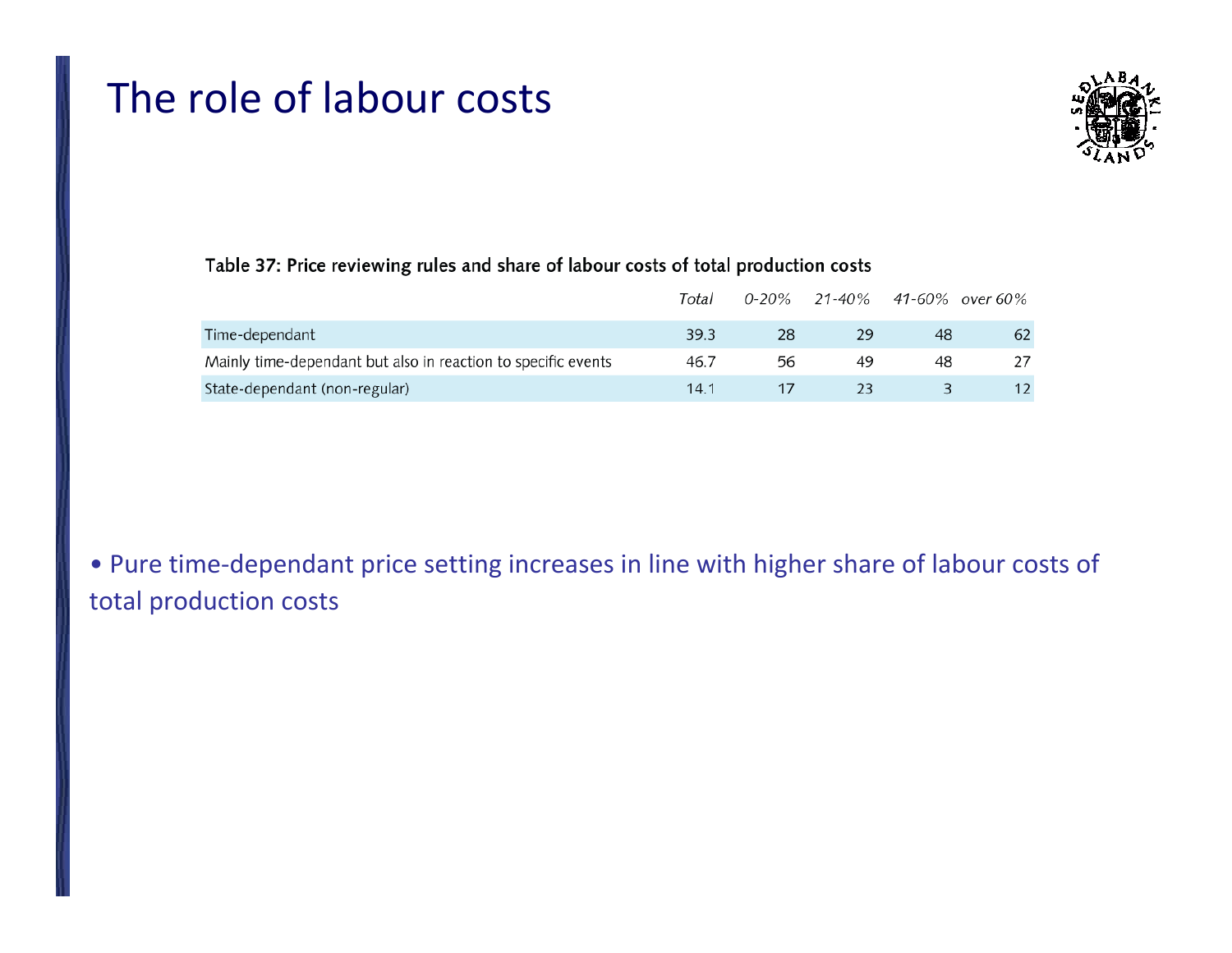# The role of labour costs



### Table 38: The importance of factors driving price changes and share of labour costs of total production costs

|                       | Total | $0 - 20\%$ | 21-40% |      | 41-60% over 60% |
|-----------------------|-------|------------|--------|------|-----------------|
| Increases             |       |            |        |      |                 |
| Costs                 | 82    | 76.4       | 80     | 81.7 | 93.5            |
| Exchange rate changes | 35.2  | 56.9       | 38.6   | 25   | 4.3             |
| Competitors' price    | 14.4  | 8.3        | 12.9   | 20   | 17.4            |
| Demand                | 12.8  | 2.8        | 18.6   | 15   | 23.9            |
| Decreases             |       |            |        |      |                 |
| Costs                 | 53.8  | 57.6       | 56.1   | 43.3 | 59.1            |
| Exchange rate changes | 27.3  | 50         | 27.3   | 18.3 | O               |
| Competitors' price    | 33.6  | 27.3       | 27.3   | 46.7 | 34.1            |
| Demand                | 30.7  | 9.1        | 39.4   | 40   | 43.2            |

### Table 39: Frequency of price reviews and actual changes in the last 12 months and share of labour costs of total production costs

|                               | Total | $0-20\%$ 21-40% 41-60% over 60% |     |  |
|-------------------------------|-------|---------------------------------|-----|--|
| Median price review frequency |       | フら                              | 2.5 |  |
| Median price change frequency |       |                                 |     |  |

• As expected, costs become <sup>a</sup> more important driving factor of price increases as labour costs are <sup>a</sup> larger share of total production costs

• Price review frequency decreases in line with higher share of labour costs of total production costs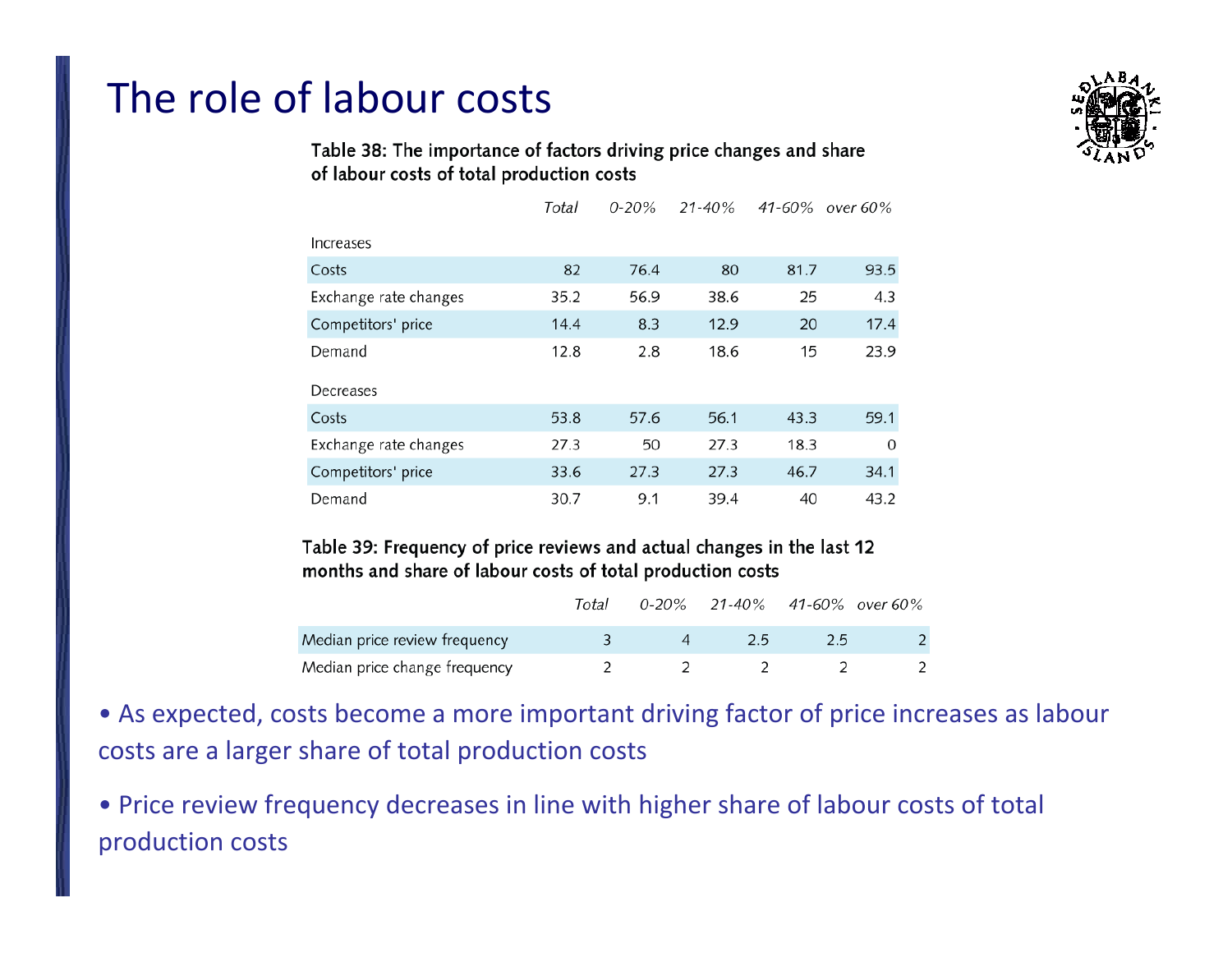# Credibility of the Central Bank



### Table 40: Credibility of the Central Bank of Iceland's inflation target

|                                                              |       |                              | Wholesale,                                      | Financial                                          |              |                |
|--------------------------------------------------------------|-------|------------------------------|-------------------------------------------------|----------------------------------------------------|--------------|----------------|
|                                                              |       |                              | retail, hotels,                                 | intermediation,                                    |              |                |
| How likely that inflation<br>will be at target in five years | Total | Manufacturing<br>and fishing | restaurants,<br>transport, and<br>communication | real estate,<br>renting and<br>business activities | Construction | Other services |
| Very or rather likely                                        | 30.5  | 15.6                         | 50                                              | 30                                                 | 25           | 38.7           |
| Neither likely nor unlikely                                  | 21.4  | 15.6                         | 11.1                                            | 26.7                                               | 25           | 25.8           |
| Very or rather unlikely                                      | 48.1  | 68.8                         | 38.9                                            | 43.3                                               | 50           | 35.5           |

- Credibility of monetary policy is important for price setting as it encourages forward‐ looking price setting which makes monetary policy more effective and decreases the costs of disinflation
- •Credibility is also important for the degree of exchange rate pass‐through
- The results reflect the credibility issue the Central Bank faced even before the banking collapse as only 30% of firms think it likely that inflation will be at target in five years

•Credibility of the inflation target is lowest in manufacturing and greatest in the wholesale/retail sector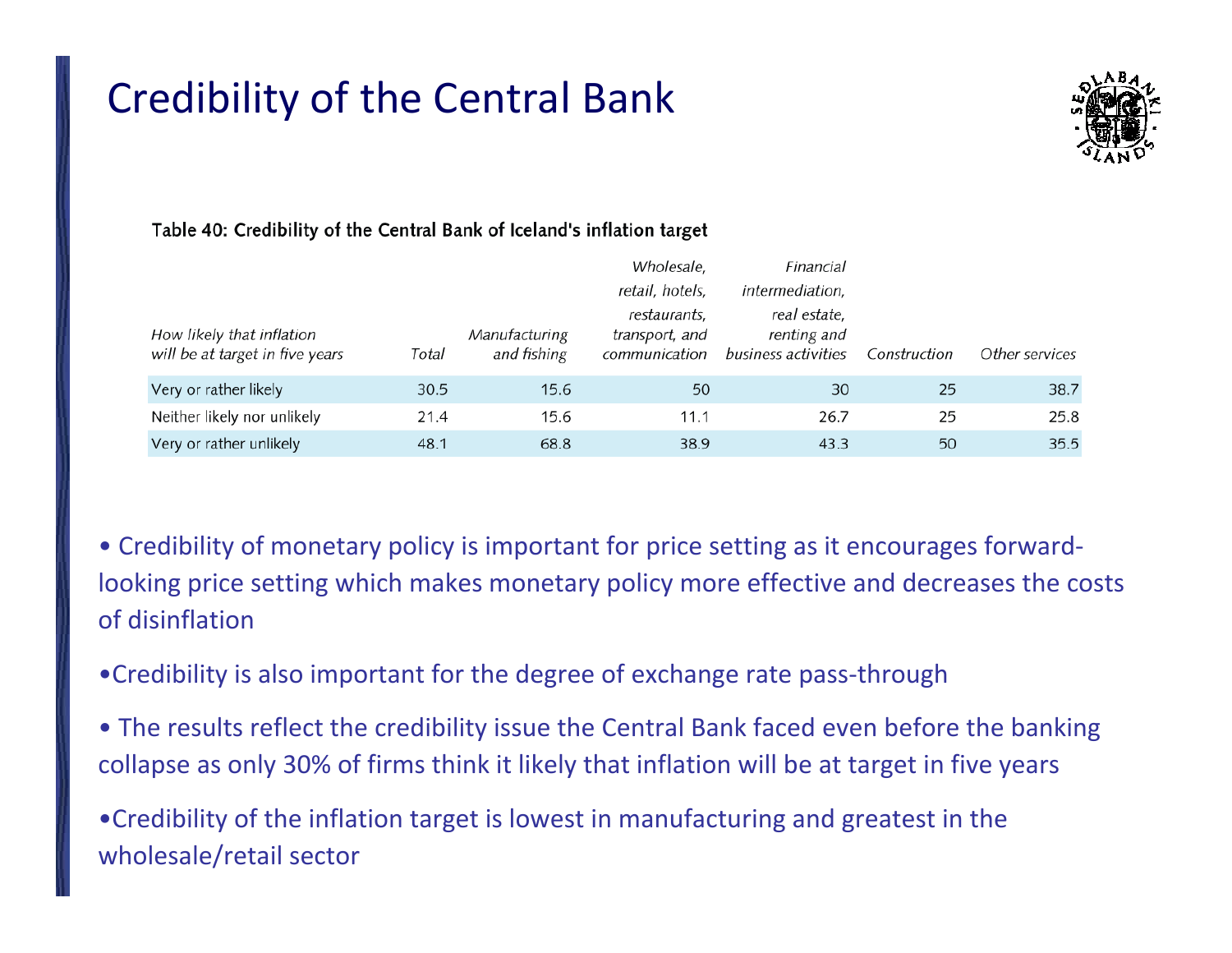# Concluding remarks



- The results indicate that price setting is by and large similar in Iceland as in other countries despite the more volatile macroeconomic environment and the large increases in inflation prior to the survey
- The median Icelandic firm reviews its prices every four months and changes them every six months
- Price stickiness is therefore smaller than in most other countries but the large increase in inflation over the period in question suggest that the size of price changes is larger here than elsewhere
- • Implicit and explicit contracts are found to be the most important sources of price rigidity as in most other surveys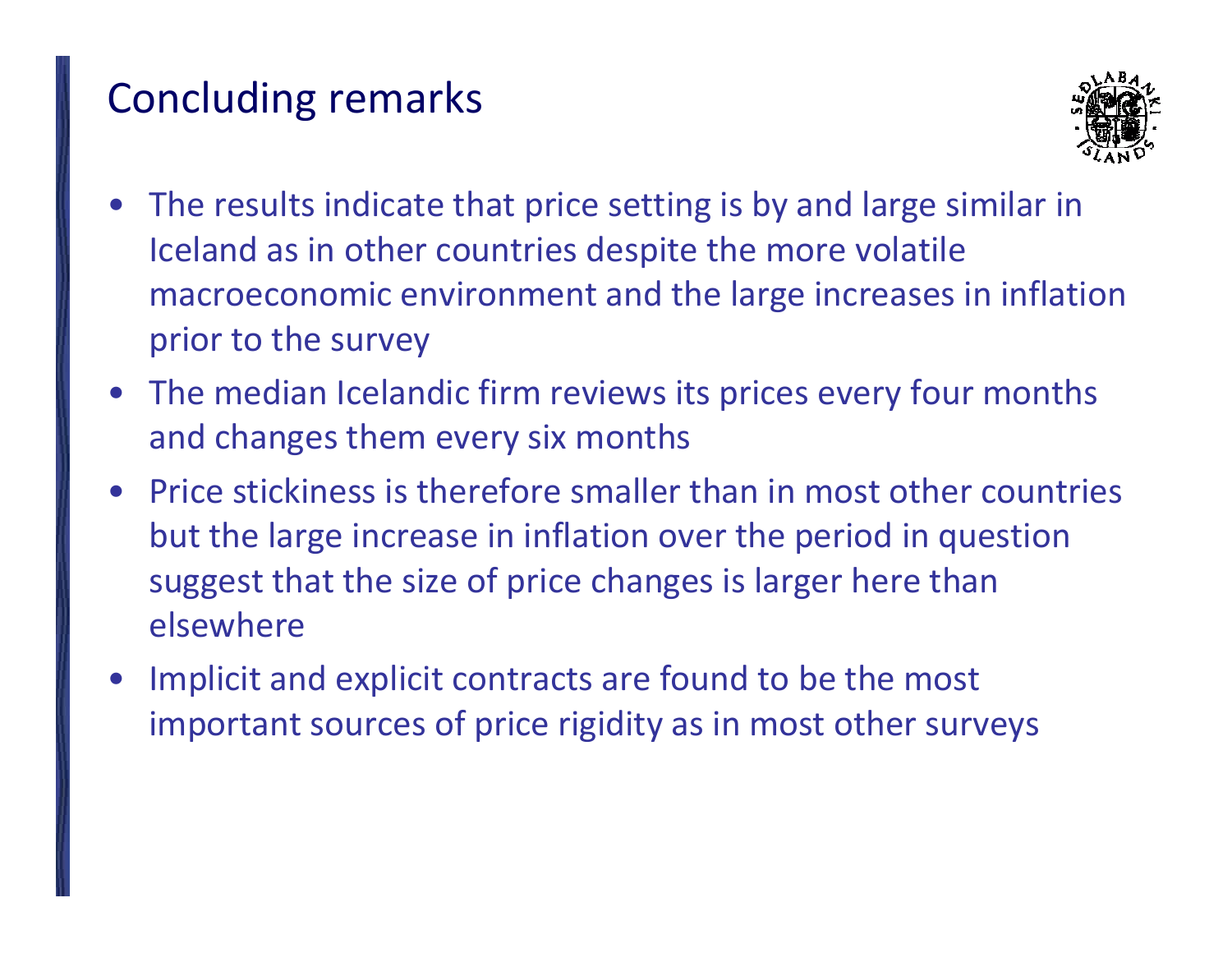# Concluding remarks



- • Firms that are more exposed to exchange rate movements review their prices more often but have the same price change frequency
- Strong evidence of asymmetric exchange rate pass‐through with a stronger tendency for depreciation to be passed through to higher prices than appreciation into lower prices
	- 65% of firms raised their prices following the depreciation in H1/2008 while only 20% lowered their prices in reaction to the appreciation in H1/2007
	- Firms in all sectors express <sup>a</sup> lower threshold for the necessary size of <sup>a</sup> depreciation to be passed into higher prices than the size of an appreciation
- Some evidence of firms with little or no exposure to exchange rate movements increasing their prices following <sup>a</sup> depreciation